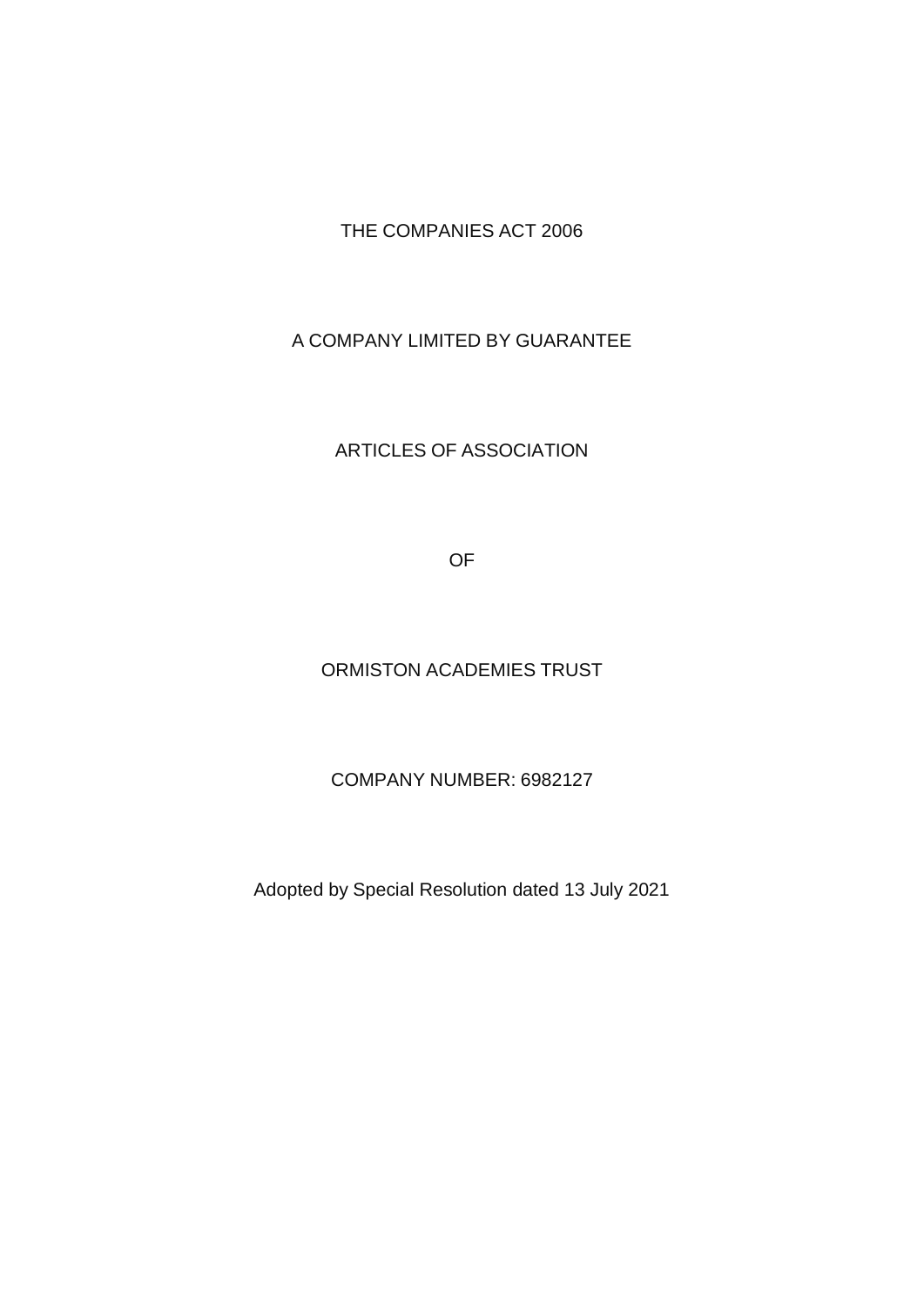For use by mainstream, special, 16-19, alternative provision, free and studio schools

# THE COMPANIES ACT 2006

# COMPANY LIMITED BY GUARANTEE

# ARTICLES OF ASSOCIATION

# OF

# ORMISTON ACADEMIES TRUST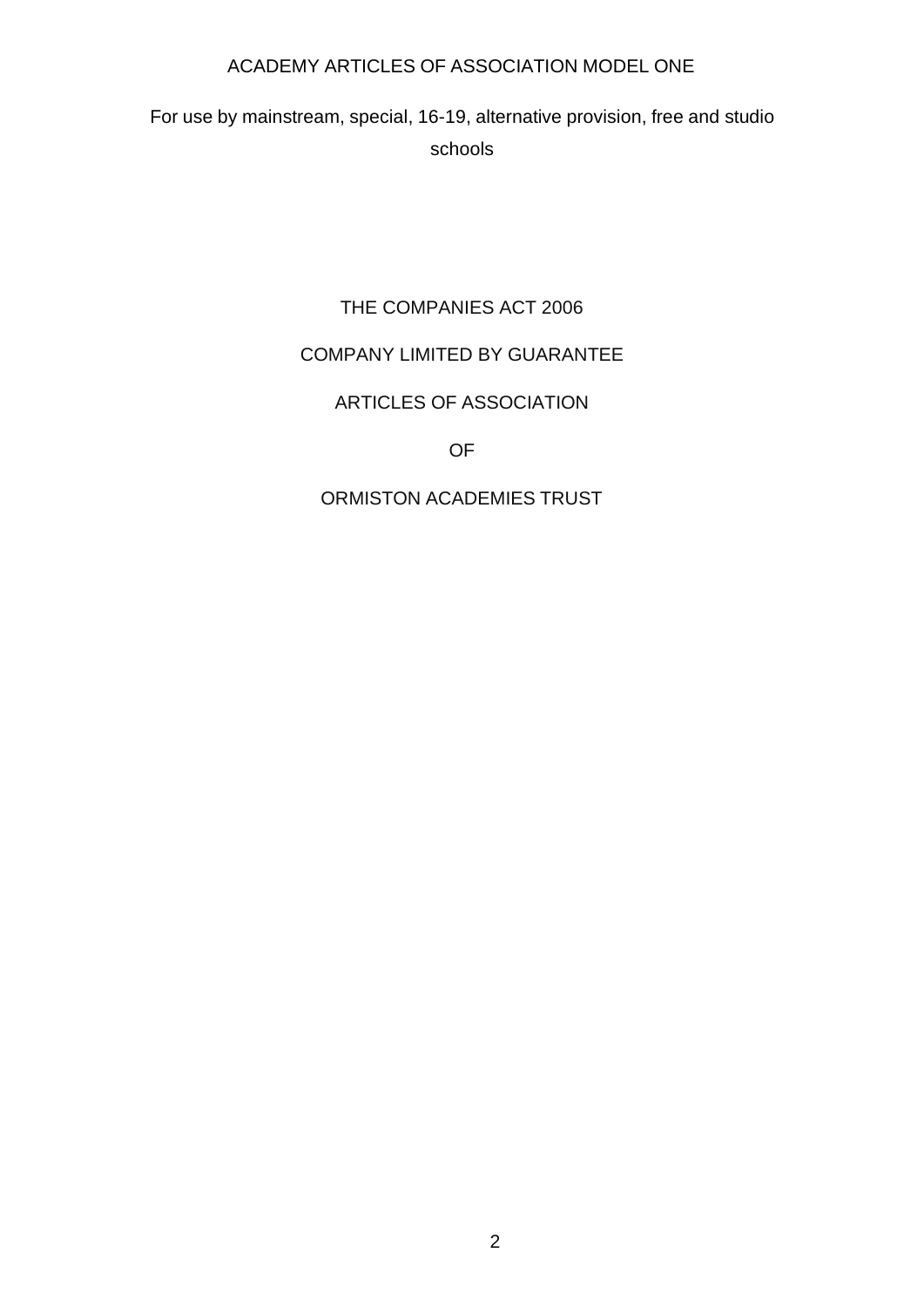For use by mainstream, special, 16-19, alternative provision, free and studio schools

# **INTERPRETATION**

- 1. In these Articles:
	- a. Not used;
	- b. "the Academies" means all the schools and educational institutions referred to in Article 4a and operated by the Academy Trust (and "Academy" shall mean any one of those schools or educational institutions);
	- c. "Academy Financial Year" means the academic year from 1st of September to 31<sup>st</sup> of August of the following year;
	- d. "the Academy Trust" means the company intended to be regulated by these Articles and referred to in Article 2;
	- e. "the Articles" means these Articles of Association of the Academy Trust;
	- f. "Chief Executive Officer" means such person as may be appointed by the Trustees as the Chief Executive Officer of the Academy Trust;
	- g. Not used;
	- h. "clear days" in relation to the period of a notice means the period excluding the day when the notice is given or deemed to be given and the day on which it is given or on which it is to take effect;
	- i. "Clerk" means the clerk to the Trustees or any other person appointed to perform the duties of the clerk to the Trustees, including a joint, assistant or deputy clerk;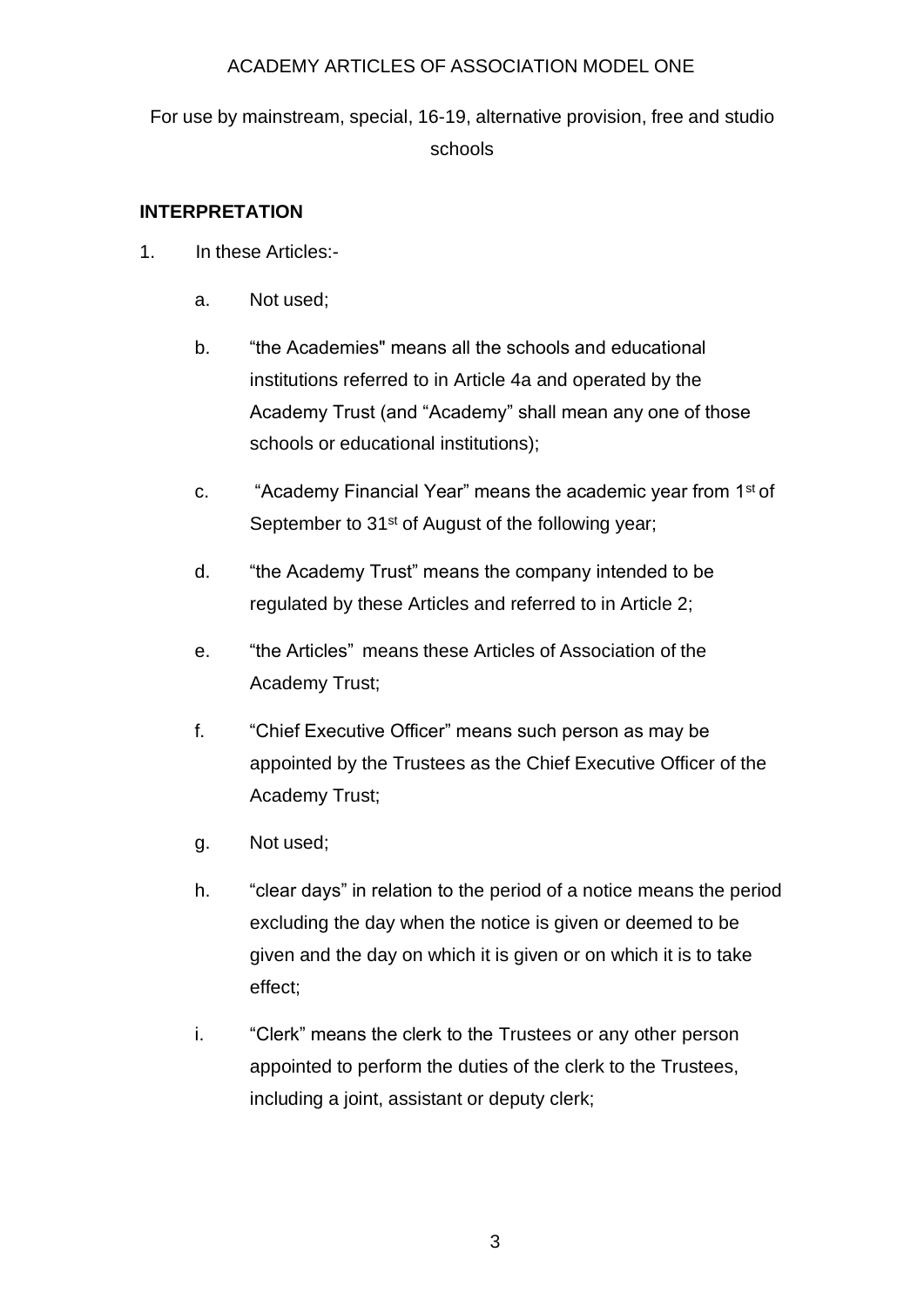For use by mainstream, special, 16-19, alternative provision, free and studio schools

- j. "financial expert" means an individual, company or firm who is authorised to give investment advice under the Financial Services and Markets Act 2000;
- k. Not used;
- l. "Local Authority Associated Person" means any person associated (within the meaning given in section 69(5) of the Local Government and Housing Act 1989) with any local authority by which the Academy Trust is influenced;
- m. "Local Governing Bodies" means the committees appointed pursuant to Articles 100-101A and 104 (and "Local Governing Body" means any one of these committees);
- n. "Member" means a member of the Academy Trust and someone who as such is bound by the undertaking contained in Article 8;
- o. "the Memorandum" means the Memorandum of Association of the Academy Trust;
- p. "Office" means the registered office of the Academy Trust;
- q. "Parent Local Governor" means the parent member of a Local Governing Body elected or appointed in accordance with Articles 54-56;
- r. "Parent Trustees" means the Trustees elected or appointed pursuant to Articles 53 – 56 inclusive;
- s. "Principals" means the head teachers of the Academies (and "Principal" means any one of these head teachers);
- t. "Principal Regulator" means the body or person appointed as the Principal Regulator under the Charities Act 2011;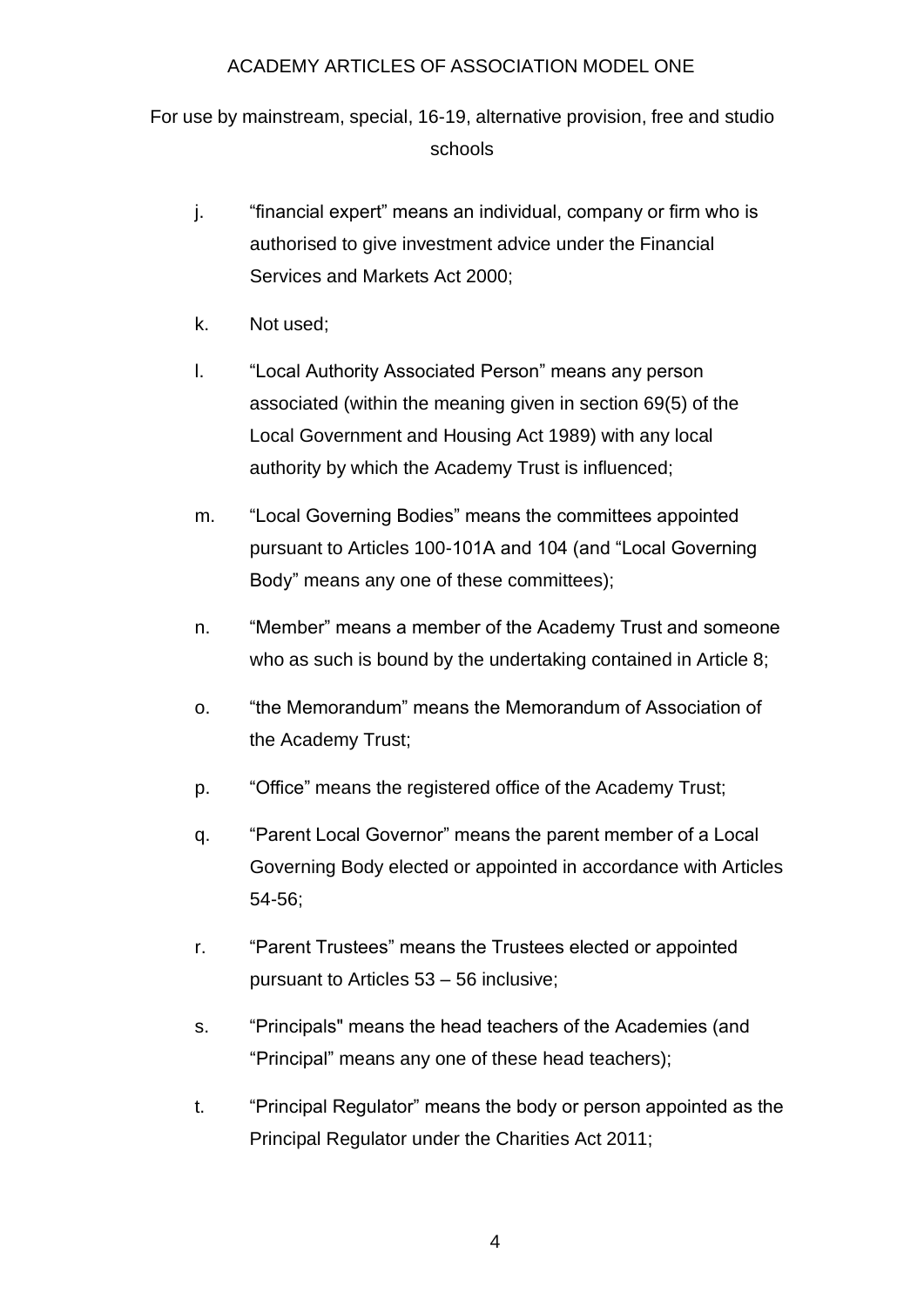For use by mainstream, special, 16-19, alternative provision, free and studio schools

- u. Not used;
- v. "the seal" means the common seal of the Academy Trust if it has one;
- w. "Secretary of State" means the Secretary of State for Education or successor;
- x. "Special Educational Needs" has the meaning set out in sections 20(1) and 21(2) of the Children and Families Act 2014;
- y. "Sponsor" means the trustees of The Ormiston Trust registered with charity number 259334, or any successor body which assumes responsibility for the operations of The Ormiston Trust;
- z. "Sponsor Trustees" means those Trustees appointed by the Sponsor pursuant to Article 50;
- aa. "teacher" means a person employed under a contract of employment or a contract for services or otherwise engaged to provide his services as a teacher at one or more Academies;
- bb. "the Trustees" means the directors of the Academy Trust (and "Trustee" means any one of those directors), subject to the definition of this term at Article 6.9 (e) in relation to Articles 6.2- 6.9;
- cc. "the United Kingdom" means Great Britain and Northern Ireland;
- dd. words importing the masculine gender only shall include the feminine gender. Words importing the singular number shall include the plural number, and vice versa;
- ee. subject as aforesaid, words or expressions contained in these Articles shall, unless the context requires otherwise, bear the same meaning as in the Companies Act 2006, as appropriate;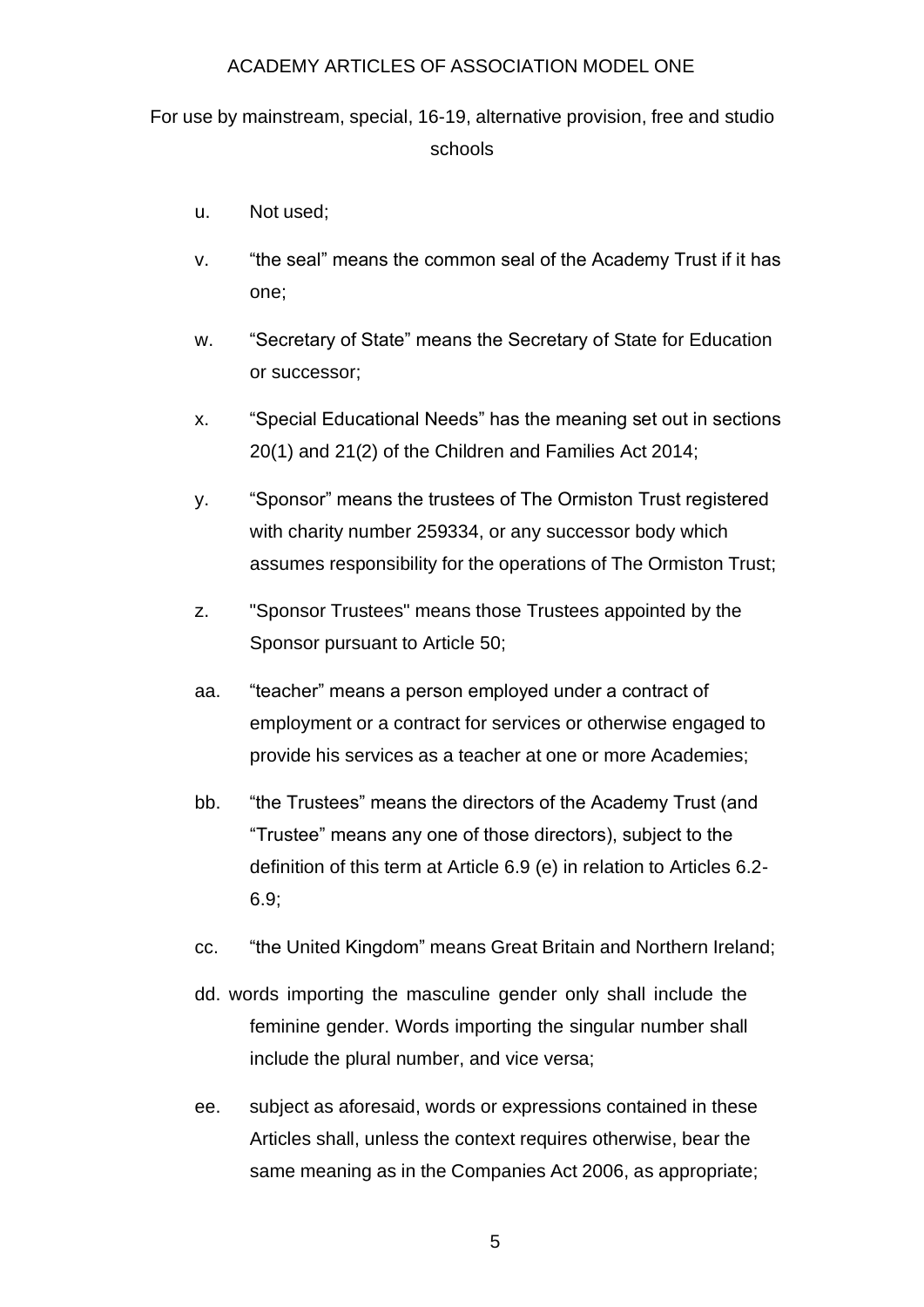For use by mainstream, special, 16-19, alternative provision, free and studio schools

ff. any reference to a statute or statutory provision shall include any statute or statutory provision which replaces or supersedes such statute or statutory provision including any modification or amendment thereto.

2. The company's name is Ormiston Academies Trust (and in this document it is called ("**the Academy Trust**").

3. The Academy Trust's registered office is to be situated in England and Wales.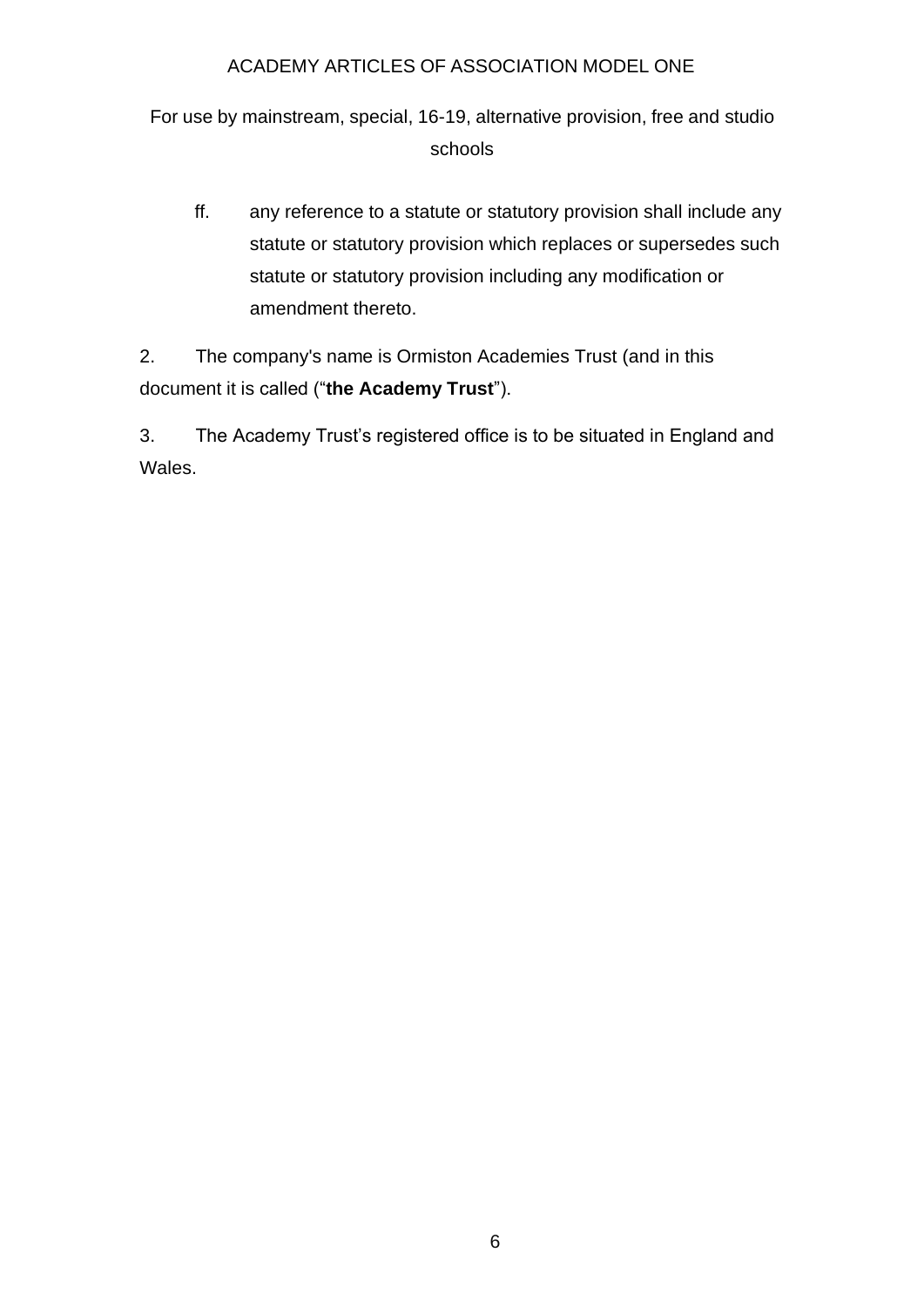For use by mainstream, special, 16-19, alternative provision, free and studio schools

# **OBJECTS**

4. The Academy Trust's objects ("**the Objects**") are specifically restricted to the following:

- a. to advance for the public benefit education in the United Kingdom, in particular but without prejudice to the generality of the foregoing by establishing, maintaining, carrying on, managing and developing schools offering a broad and balanced curriculum ("**the Academies**"); offering a broad curriculum with a strong emphasis on, but in no way limited to either one, or a combination of the specialism(s) specified in the Relevant Funding Agreements; and
- b. to provide facilities for recreational and other leisure time occupation for the community at large in the interests of social welfare and with the object of improving the conditions of life of the said community.

5. In furtherance of the Objects but not further or otherwise the Academy Trust may exercise the following powers:

- a. to draw, make, accept, endorse, discount, execute and issue promissory notes, bills, cheques and other instruments, and to operate bank accounts in the name of the Academy Trust;
- b. to raise funds and to invite and receive contributions provided that in raising funds the Academy Trust shall not undertake any substantial permanent trading activities and shall conform to any relevant statutory regulations;
- c. to acquire, alter, improve and (subject to such consents as may be required by law) to charge or otherwise dispose of property;
- d. subject to Articles 6.6-6.8 below to employ such staff, as are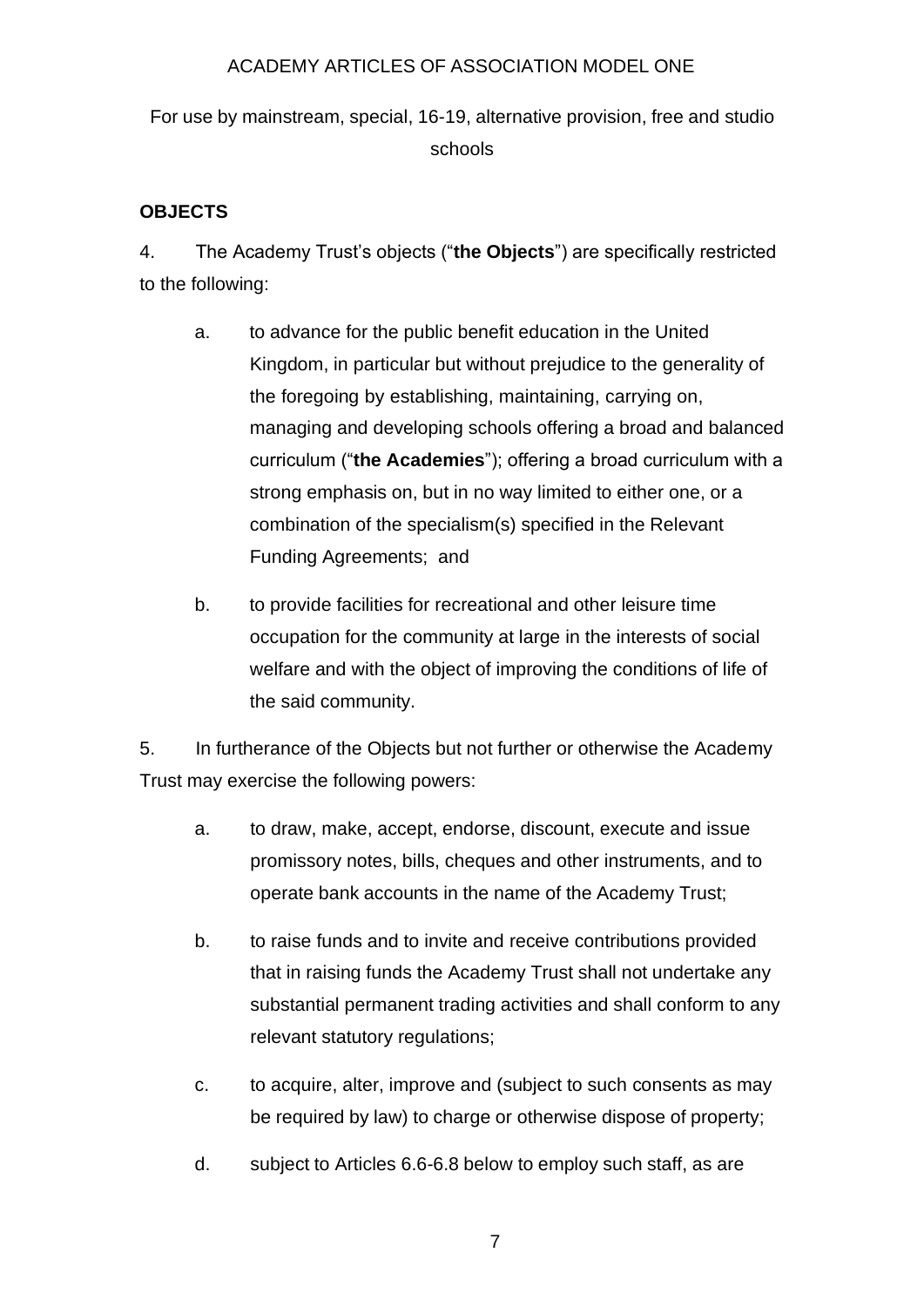For use by mainstream, special, 16-19, alternative provision, free and studio schools

> necessary for the proper pursuit of the Objects and to make all reasonable and necessary provision for the payments of pensions and superannuation to staff and their dependants;

- e. to establish or support, whether financially or otherwise, any charitable companies, trusts, associations or institutions formed for all or any of the Objects;
- f. to co-operate with other charities, other independent and maintained schools, academies and institutions within the further education sector, voluntary bodies and statutory authorities operating in furtherance of the Objects and to exchange information and advice with them;
- g. to pay out of funds of the Academy Trust the costs, charges and expenses of and incidental to the formation and registration of the Academy Trust;
- h. to establish, maintain, carry on, manage and develop the Academies at locations to be determined by the Trustees;
- i. to offer scholarships, exhibitions, prizes and awards to pupils and students former pupils and former students, and otherwise to encourage and assist the educational attainment of pupils and students and former pupils and former students;
- j. to provide educational facilities and services to students of all ages and the wider community for the public benefit;
- k. to carry out research into the development and application of new techniques in education and to their approach to curriculum development and delivery and to publish the results of such research, and to develop means of benefiting from application of the experience of industry, commerce, other schools,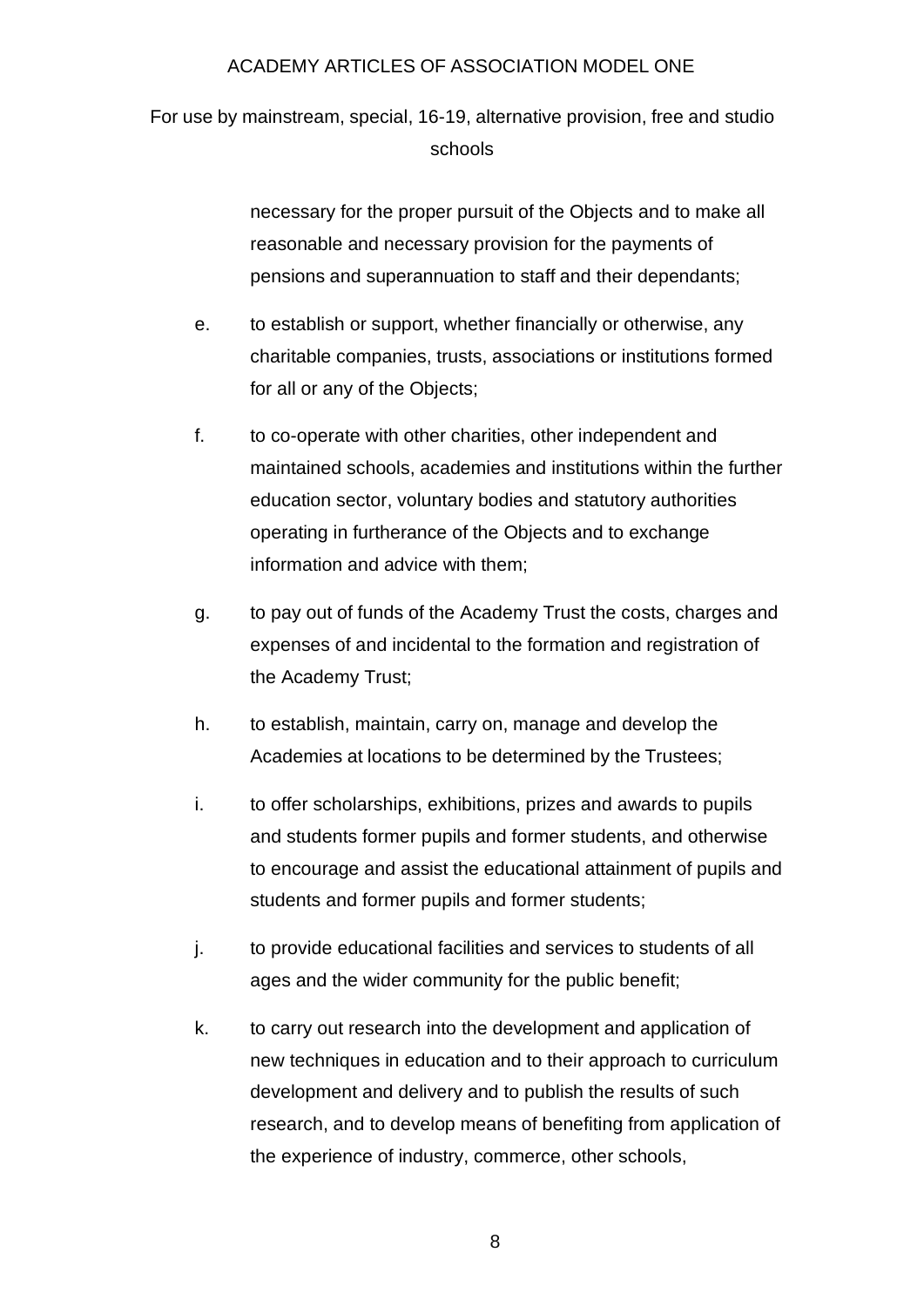For use by mainstream, special, 16-19, alternative provision, free and studio schools

> educational institutions and the voluntary sector to the education of pupils and students in academies;

- l. subject to such consents as may be required by law and/or by any contract entered into by or on behalf of the Academy Trust, to borrow and raise money for the furtherance of the Objects in such manner and on such security as the Academy Trust may think fit;
- m. to deposit or invest any funds of the Academy Trust not immediately required for the furtherance of its Objects (but to invest only after obtaining such advice from a financial expert as the Trustees consider necessary and having regard to the suitability of investments and the need for diversification);
- n. to delegate the management of investments to a financial expert, but only on terms that:
	- i. the investment policy is set down in writing for the financial expert by the Trustees;
	- ii. every transaction is reported promptly to the Trustees;
	- iii. the performance of the investments is reviewed regularly with the Trustees;
	- iv. the Trustees are entitled to cancel the delegation arrangement at any time;
	- v. the investment policy and the delegation arrangement are reviewed at least once a year;
	- vi. all payments due to the financial expert are on a scale or at a level which is agreed in advance and are notified promptly to the Trustees on receipt; and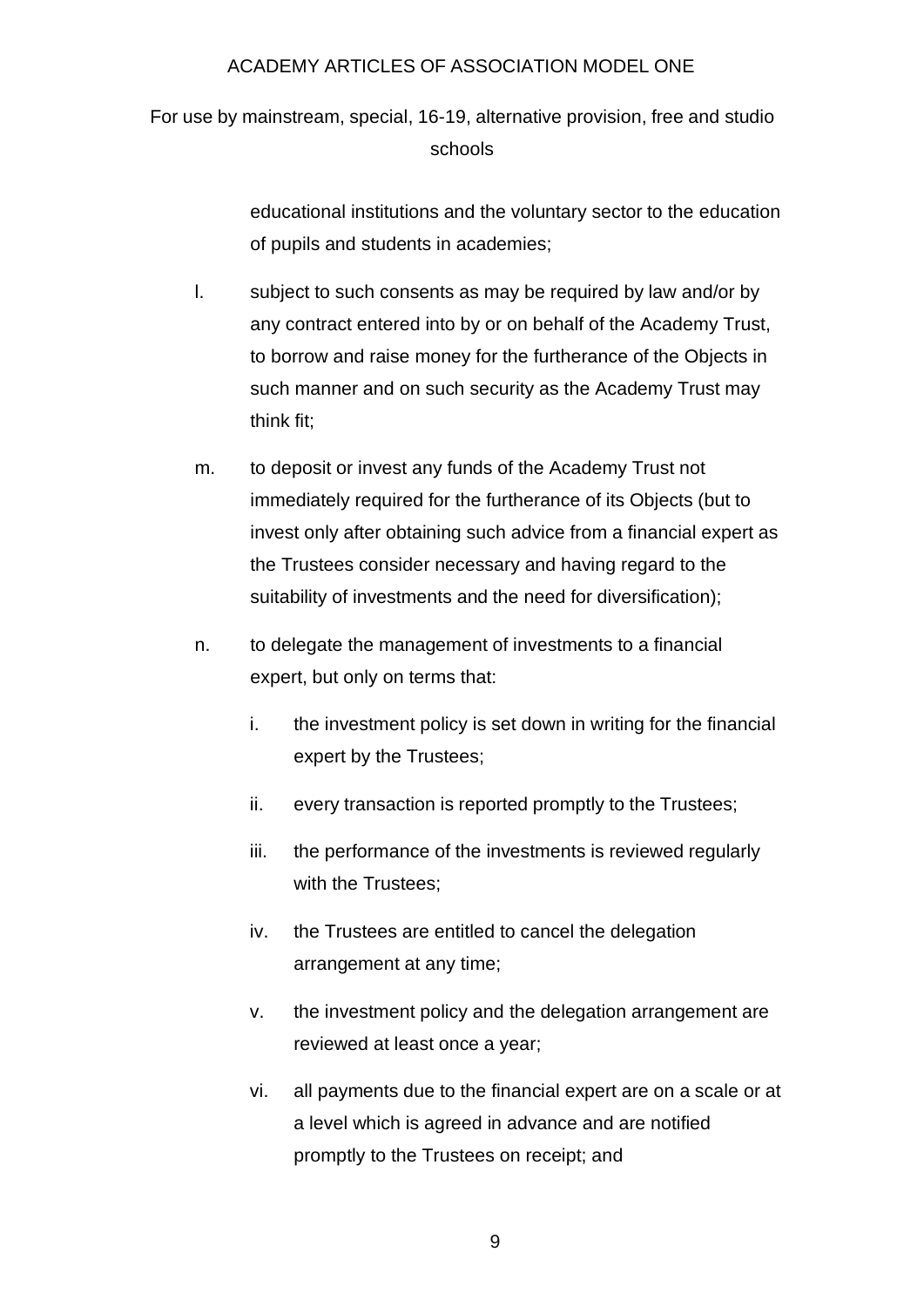For use by mainstream, special, 16-19, alternative provision, free and studio schools

- vii. the financial expert must not do anything outside the powers of the Trustees;
- o. to arrange for investments or other property of the Academy Trust to be held in the name of a nominee company acting under the control of the Trustees or of a financial expert acting under their instructions, and to pay any reasonable fee required;
- p. to provide indemnity arrangements to Trustees in accordance with, and subject to the conditions of section 232 to 235 of the Companies Act 2006, section 189 of the Charities Act 2011 or any other provision of law applicable to charitable companies and any such indemnity is limited accordingly;
- q. not used;
- r. to establish subsidiary companies to carry on any trade or business for the purpose of raising funds for the Academy Trust;
- s. to establish wholly-owned subsidiary companies for any purpose within the Objects providing that any profits from the subsidiary company are paid to the Academy Trust; and
- t. to do all such other lawful things as are necessary for or are incidental to or conducive to the achievement of the Objects.

6.1 The income and property of the Academy Trust shall be applied solely towards the promotion of the Objects.

6.2 None of the income or property of the Academy Trust may be paid or transferred directly or indirectly by way of dividend bonus or otherwise by way of profit to any Member of the Academy Trust. Nonetheless a Member of the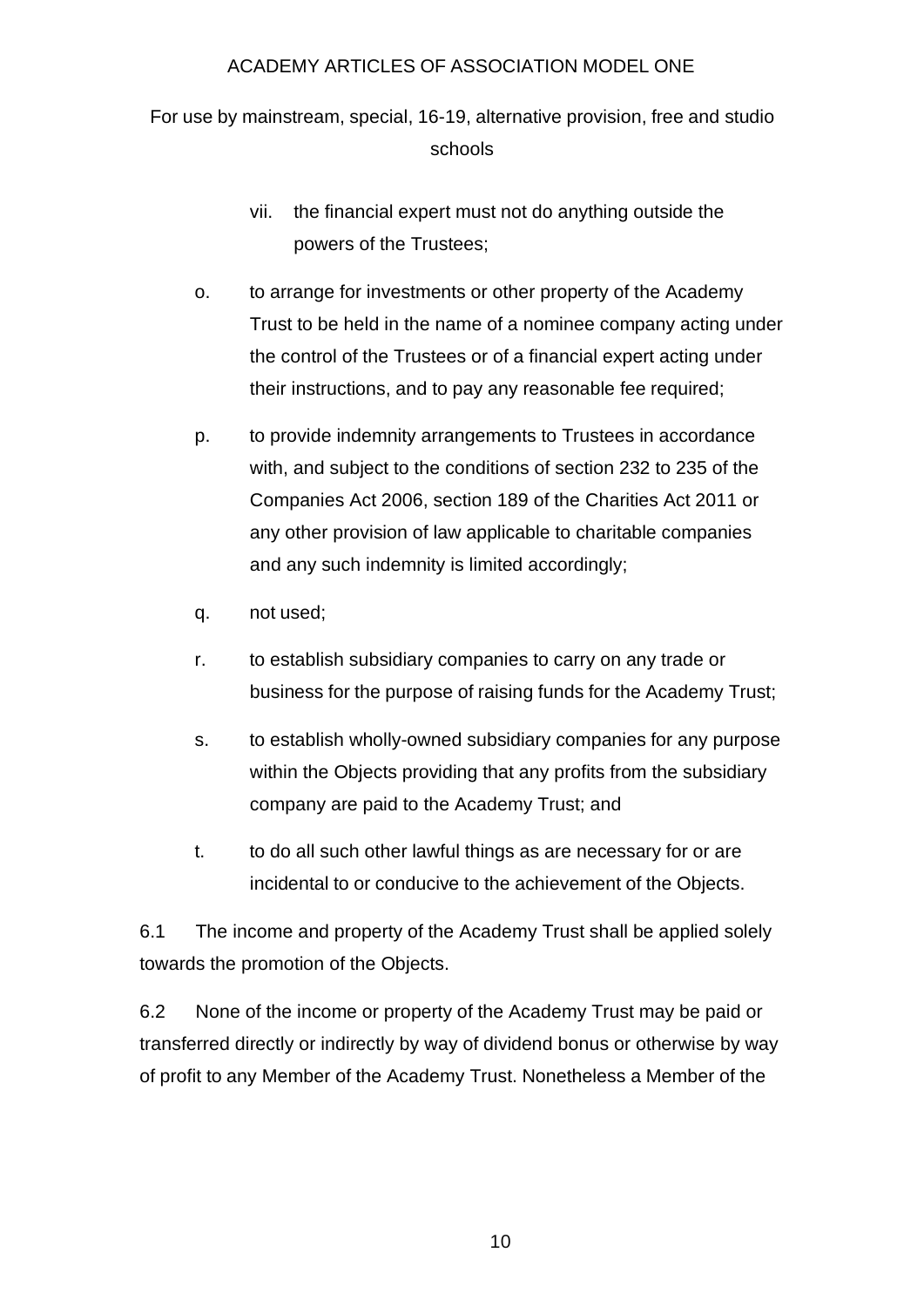For use by mainstream, special, 16-19, alternative provision, free and studio schools

Academy Trust who is not also a Trustee<sup>1</sup> may:

- a. benefit as a beneficiary of the Academy Trust;
- b. be paid reasonable and proper remuneration for any goods or services supplied to the Academy Trust;
- c. be paid rent for premises let by the Member of the Academy Trust if the amount of the rent and other terms of the letting are reasonable and proper; and
- d. be paid interest on money lent to the Academy Trust at a reasonable and proper rate, such rate not to exceed 2 per cent per annum below the base lending rate of a UK clearing bank selected by the Trustees.

6.3 A Trustee may benefit from any indemnity insurance purchased at the Academy Trust's expense to cover the liability of the Trustees which by virtue of any rule of law would otherwise attach to them in respect of any negligence, default or breach of trust or breach of duty of which they may be guilty in relation to the Academy Trust: provided that any such insurance shall not extend to: (i) any claim arising from any act or omission which Trustees knew to be a breach of trust or breach of duty or which was committed by the Trustees in reckless disregard to whether it was a breach of trust or breach of duty or not; and (ii) the costs of any unsuccessful defence to a criminal prosecution brought against the Trustees in their capacity as directors of the Academy Trust. Further, this Article does not authorise a Trustee to benefit from any indemnity arrangement that would be rendered void by any provision of the Companies Act 2006, the Charities Act 2011 or any other provision of law.

6.4 A company, which has shares listed on a recognised stock exchange

<sup>&</sup>lt;sup>1</sup> A Member who is also a Trustee is subject to the restrictions on trustee benefits in articles  $6.3 - 6.9.$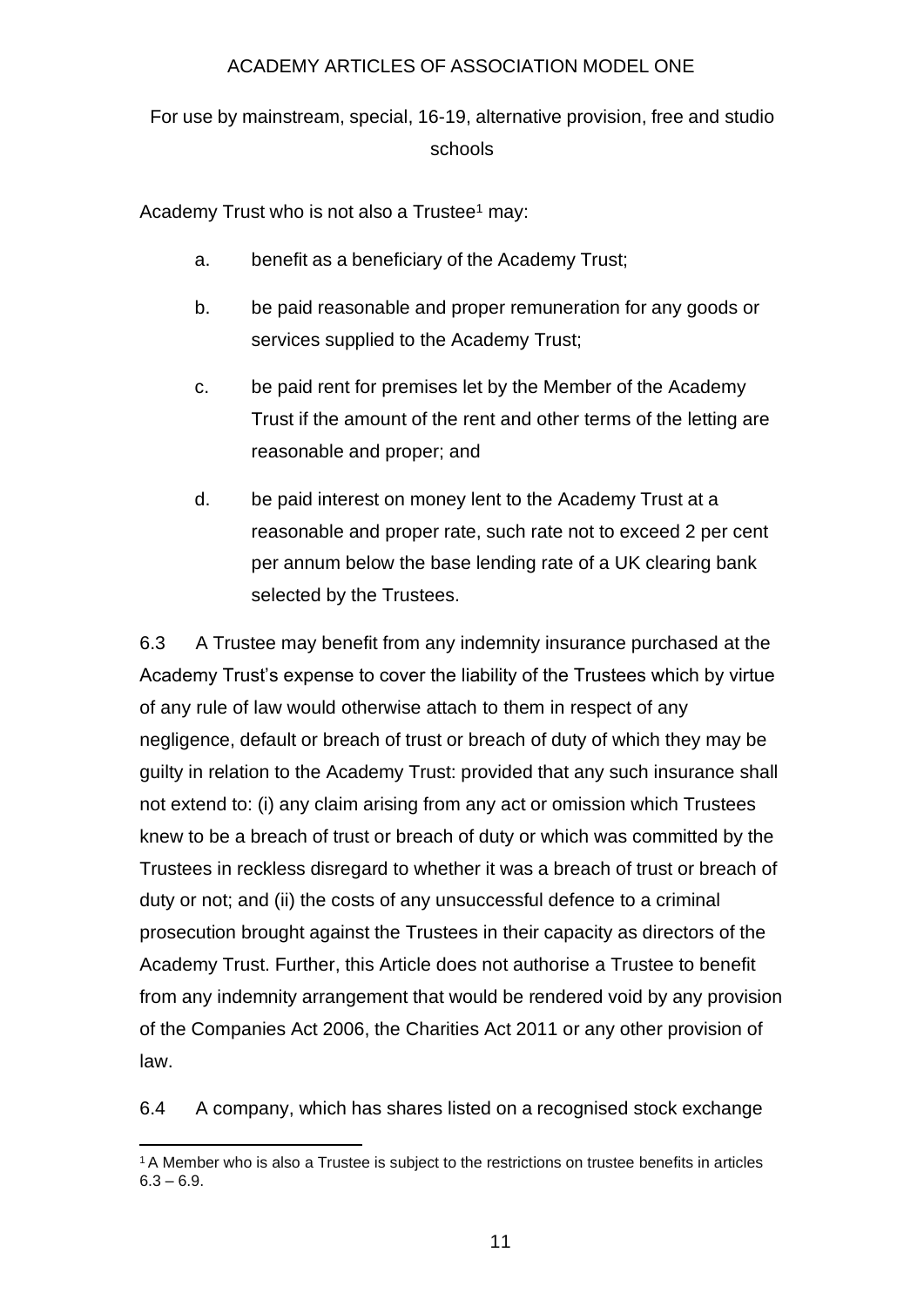For use by mainstream, special, 16-19, alternative provision, free and studio schools

and of which any one Trustee holds no more than 1% of the issued capital of that company, may receive fees, remuneration or other benefit in money or money's worth from the Academy Trust.

6.5 A Trustee may at the discretion of the Trustees be reimbursed from the property of the Academy Trust for reasonable expenses properly incurred by him or her when acting on behalf of the Academy Trust, but excluding expenses in connection with foreign travel.

6.6 No Trustee may:

- a. buy any goods or services from the Academy Trust;
- b. sell goods, services, or any interest in land to the Academy Trust;
- c. be employed by, or receive any remuneration from the Academy Trust (other than the Chief Executive Officer to the extent he or she is a Trustee, whose employment and/or remuneration is subject to the procedure and conditions in Article 6.8); or
- d. receive any other financial benefit from the Academy Trust;
- e. unless:
	- i. the payment is permitted by Article 6.7 and the Trustees follow the procedure and observe the conditions set out in Article 6.8; or
	- ii. the Trustees obtain the prior written approval of the Charity Commission and fully comply with any procedures it prescribes.
- 6.7 Subject to Article 6.8, a Trustee may:
	- a. receive a benefit from the Academy Trust in the capacity of a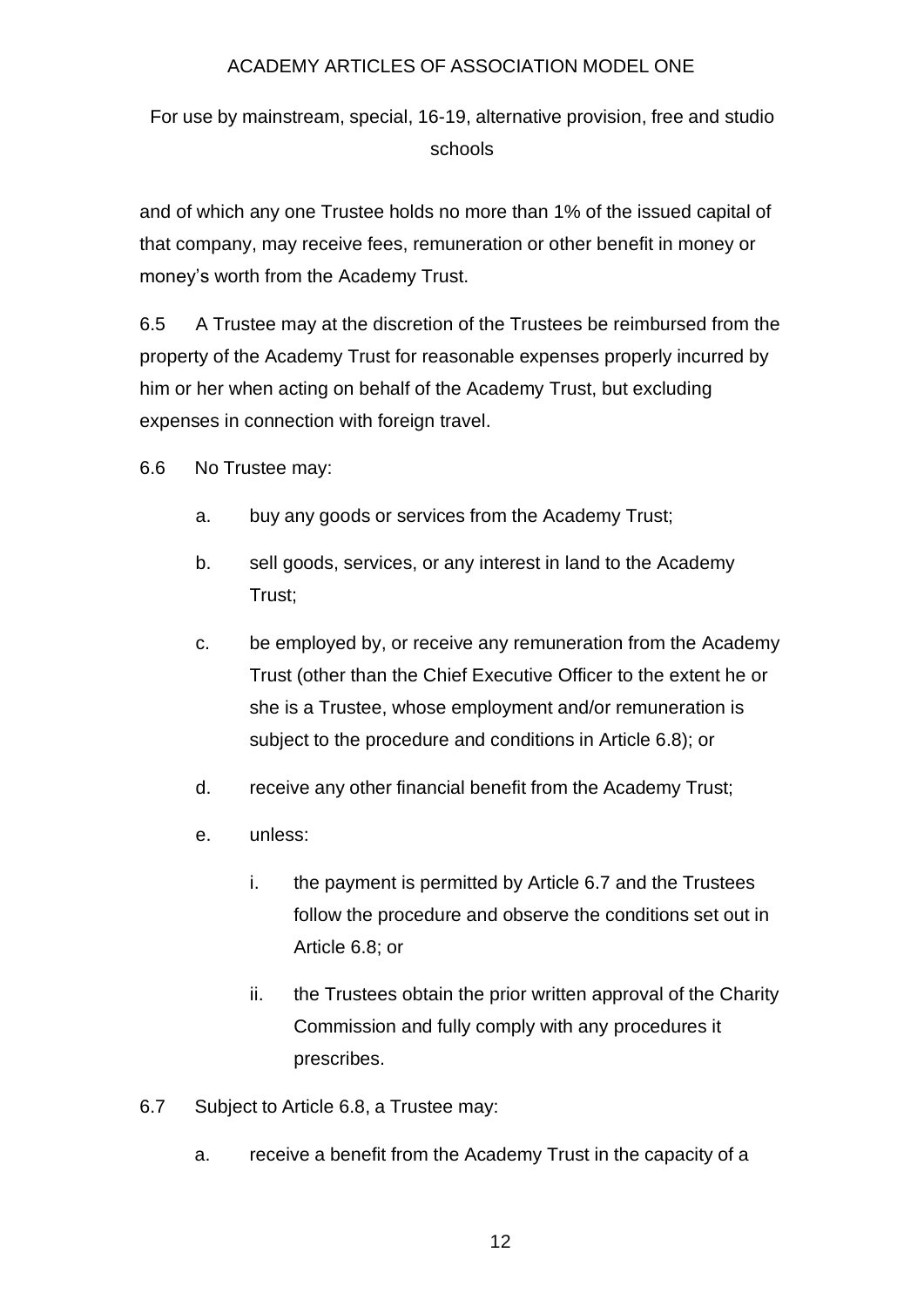For use by mainstream, special, 16-19, alternative provision, free and studio schools

beneficiary of the Academy Trust;

- b. be employed by the Academy Trust or enter into a contract for the supply of goods or services to the Academy Trust, other than for acting as a Trustee;
- c. receive interest on money lent to the Academy Trust at a reasonable and proper rate not exceeding 2% per annum below the base rate of a clearing bank to be selected by the Trustees,; and
- d. receive rent for premises let by the Trustee to the Academy Trust if the amount of the rent and the other terms of the lease are reasonable and proper.

6.8 The Academy Trust and its Trustees may only rely upon the authority provided by Article 6.7 if each of the following conditions is satisfied:

- a. the remuneration or other sums paid to the Trustee do not exceed an amount that is reasonable in all the circumstances;
- b. the Trustee is absent from the part of any meeting at which there is discussion of:
	- i. his or her employment, remuneration, or any matter concerning the contract, payment or benefit; or
	- ii. his or her performance in the employment, or his or her performance of the contract; or
	- iii. any proposal to enter into any other contract or arrangement with him or her or to confer any benefit upon him or her that would be permitted under Article 6.7; or
	- iv. any other matter relating to a payment or the conferring of any benefit permitted by Article 6.7;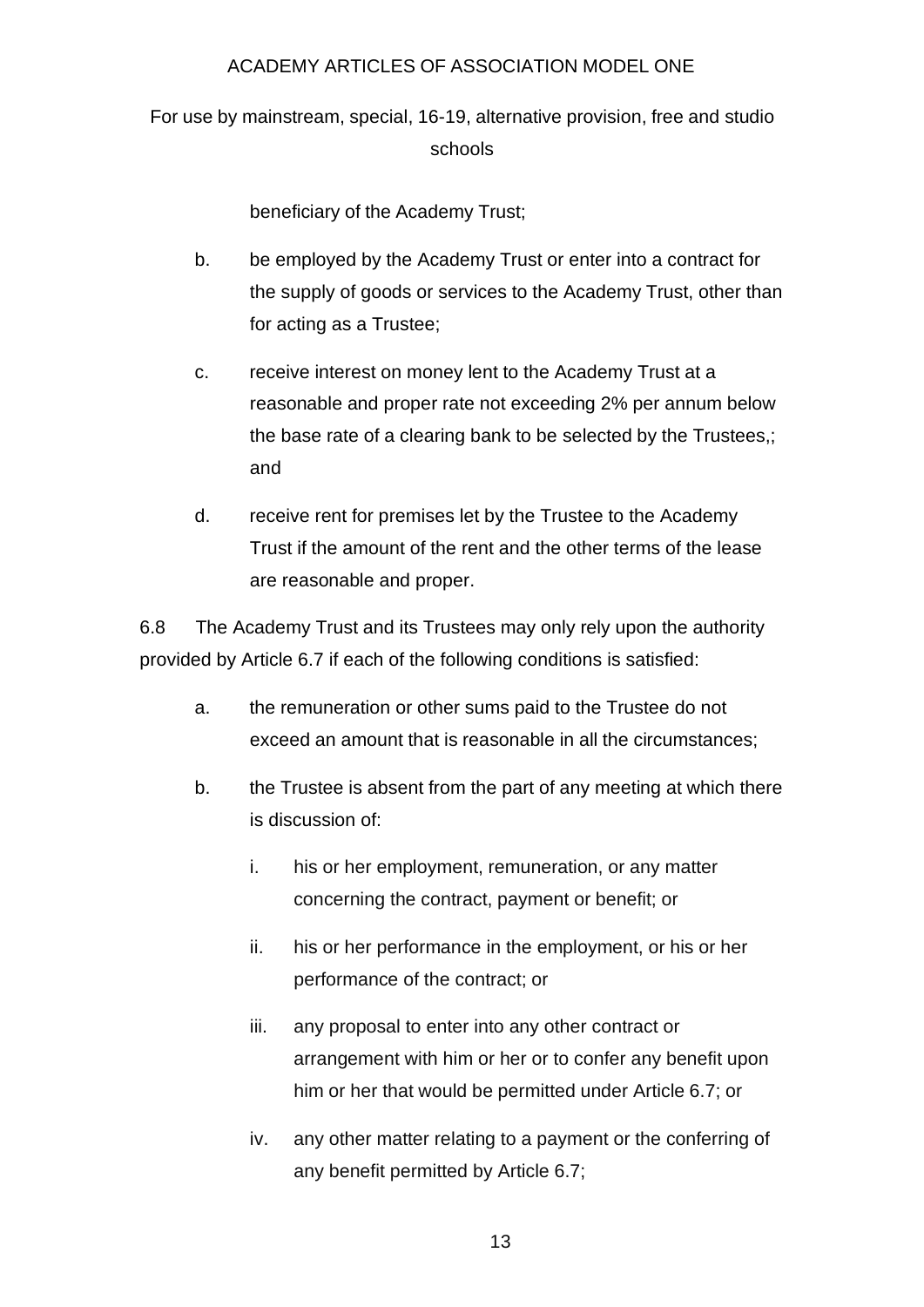For use by mainstream, special, 16-19, alternative provision, free and studio schools

- c. the Trustee does not vote on any such matter and is not to be counted when calculating whether a quorum of Trustees is present at the meeting;
- d. save in relation to employing or contracting with the Chief Executive Officer (to the extent he or she is a Trustee), the other Trustees are satisfied that it is in the interests of the Academy Trust to employ or to contract with that Trustee rather than with someone who is not a Trustee. In reaching that decision the Trustees must balance the advantage of employing a Trustee against the disadvantages of doing so (especially the loss of the Trustee's services as a result of dealing with the Trustee's conflict of interest);
- e. the reason for their decision is recorded by the Trustees in the minute book; and
- f. a majority of the Trustees then in office have received no such payments or benefit.

6.8A The provision in Article 6.6 (c) that no Trustee may be employed by or receive any remuneration from the Academy Trust (other than the Chief Executive Officer to the extent he or she is a Trustee) does not apply to an employee of the Academy Trust who is subsequently elected or appointed as a Trustee save that this Article shall only allow such a Trustee to receive remuneration or benefit from the Academy Trust in his capacity as an employee of the Academy Trust and provided that the procedure as set out in Articles 6.8(b) and 6.8 (c) is followed.

- 6.9 In Articles 6.2-6.8A:
	- a. "company" shall include any company in which the Academy Trust: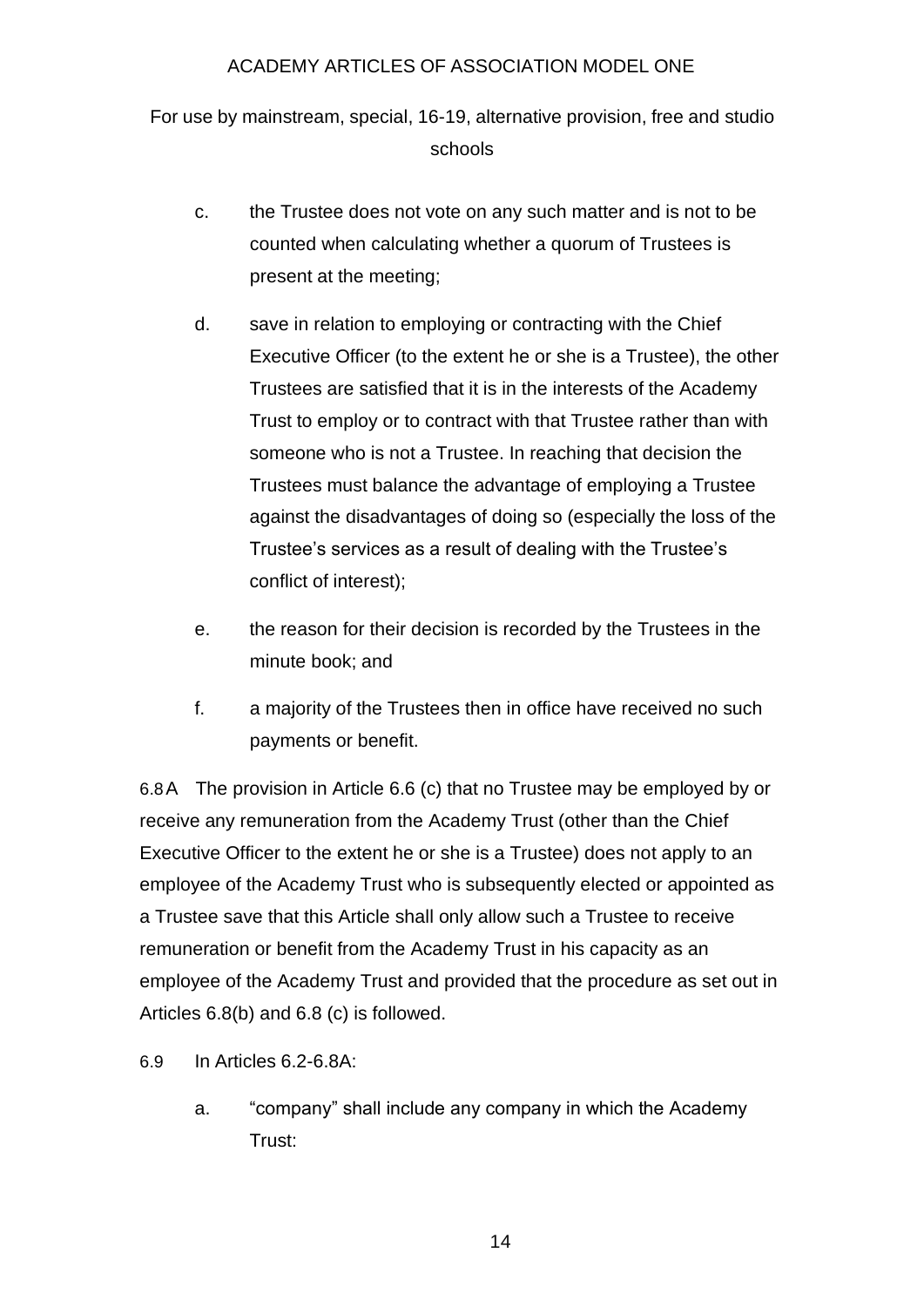For use by mainstream, special, 16-19, alternative provision, free and studio schools

- holds more than 50% of the shares; or
- controls more than 50% of the voting rights attached to the shares; or
- has the right to appoint one or more directors to the board of the company;
- b. "Trustee" shall include any child, stepchild, parent, grandchild, grandparent, brother, sister or spouse of the Trustee or any person living with the Trustee as his or her partner;
- c. the employment or remuneration of a Trustee includes the engagement or remuneration of any firm or company in which the Trustee is:
	- i. a partner;
	- ii. an employee;
	- iii. a consultant;
	- iv. a director;
	- v. a member; or
	- vi. a shareholder, unless the shares of the company are that of a public company which are listed on a recognised stock exchange and the Trustee holds less than 1% of the issued capital.

7. The liability of the Members of the Academy Trust is limited.

8. Every Member of the Academy Trust undertakes to contribute such amount as may be required (not exceeding £10) to the Academy Trust's assets if it should be wound up while he or she is a Member or within one year after he or she ceases to be a Member, for payment of the Academy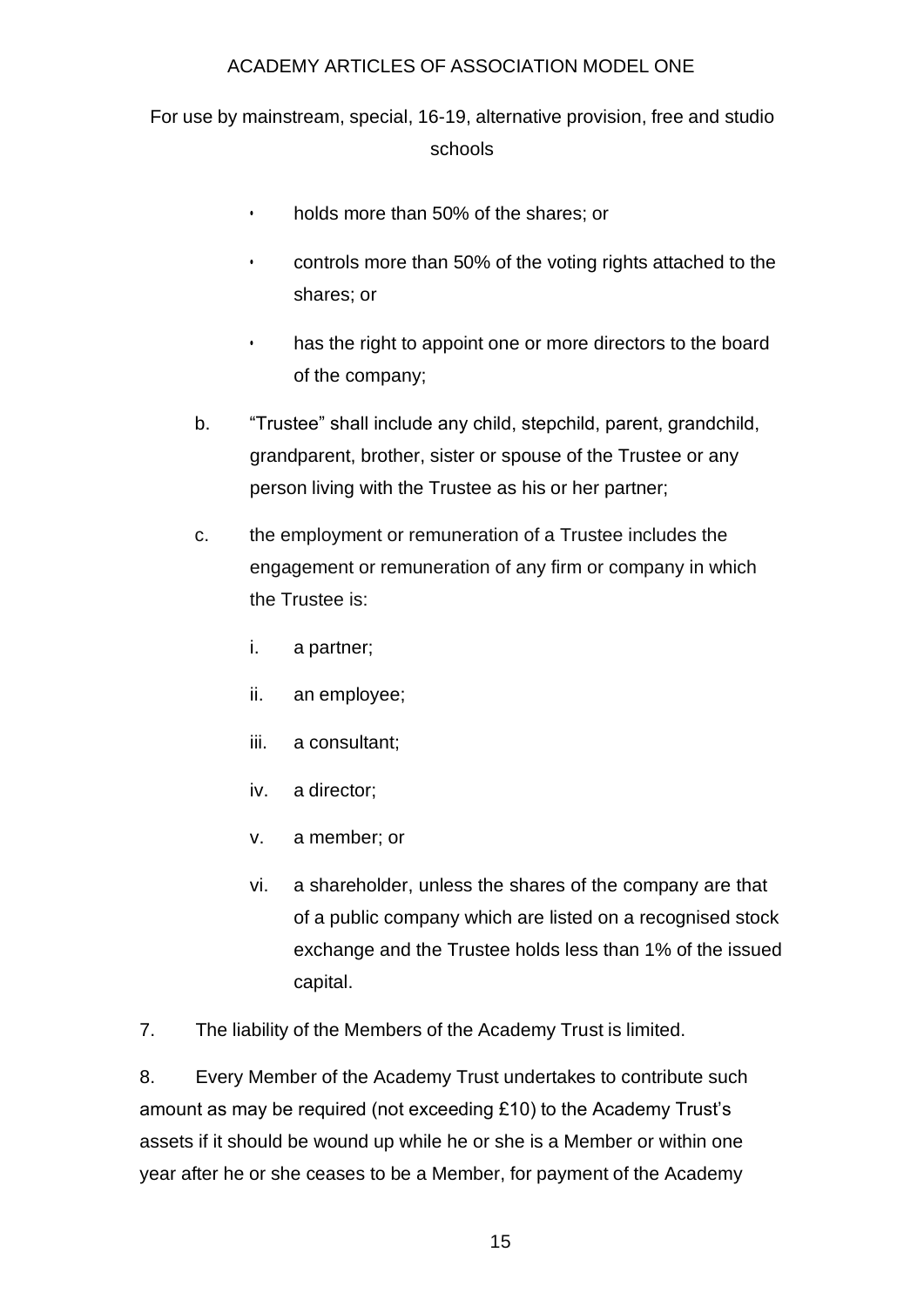For use by mainstream, special, 16-19, alternative provision, free and studio schools

Trust's debts and liabilities before he or she ceases to be a Member, and of the costs, charges and expenses of winding up, and for the adjustment of the rights of the contributors among themselves.

9. If the Academy Trust is wound up or dissolved and after all its debts and liabilities (including any under section 2 of the Academies Act 2010) have been satisfied there remains any property it shall not be paid to or distributed among the Members of the Academy Trust (except for a Member which is itself a charity fulfilling the criteria set out below), but shall be given or transferred to some other charity or charities having objects similar to the Objects which prohibits the distribution of its or their income and property to an extent at least as great as is imposed on the Academy Trust by Article 6 above, chosen by the Members of the Academy Trust at or before the time of dissolution and if that cannot be done then to some other charitable object.

10. Not used.

11. No alteration or addition shall be made to or in the provisions of the Articles which would have the effect (a) that the Academy Trust would cease to be a company to which section 60 of the Companies Act 2006 applies; or (b) that the Academy Trust would cease to be a charity.

# **MEMBERS**

- 12. The Members of the Academy Trust<sup>2</sup> shall comprise:
	- a) the Sponsor;

<sup>2</sup> There must be at least three signatories to the Memorandum of Association. The Department recommends that trusts should ideally have at least five members, though they may choose to have more or less than five. A minimum of five members helps to ensure that, to the extent Members are available to attend meetings, the Trust has enough Members to take decisions via special resolution (75% of members agree) without requiring unanimity, while minimising circumstances in which a split membership prevents decisions being taken by ordinary resolution (at least 51% of the Members are in favour). If members are to be appointed by a body or entity under (c) then that body or entity should be a Member. We would recommend that any such body or entity is a signatory to the Memorandum.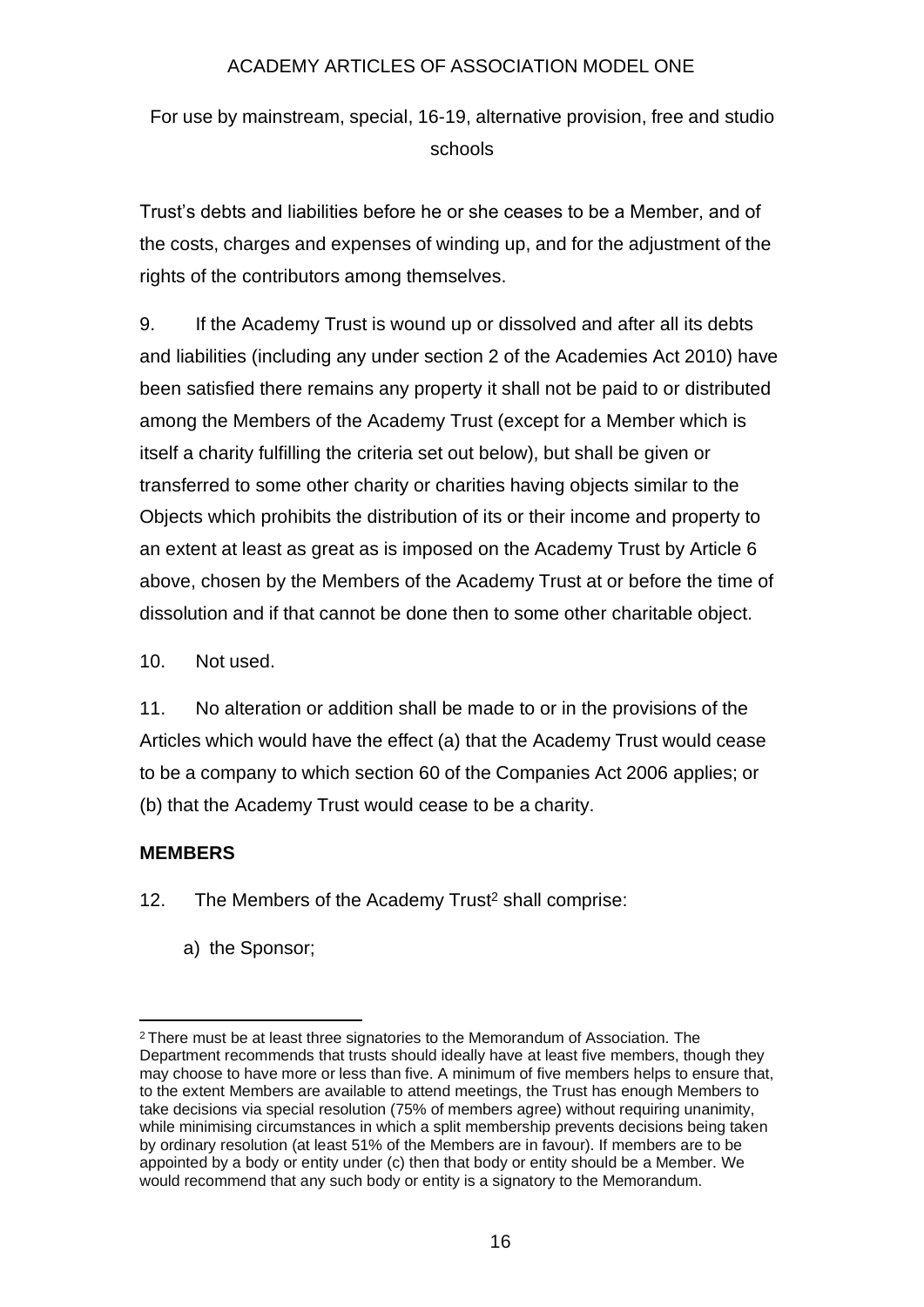For use by mainstream, special, 16-19, alternative provision, free and studio schools

b) at least two persons appointed by the Sponsor, provided that at any time the minimum number of Members shall not be less than three.

12A. An employee of the Academy Trust cannot be a Member of the Academy Trust.

13. Each person entitled to appoint Members in Article 12 shall have the right from time to time by written notice delivered to the Office to remove any Member appointed by them and to appoint a replacement Member to fill a vacancy whether resulting from such removal or otherwise.

- 14. If any of the persons entitled to appoint Members in Article 12:
	- a. in the case of an individual, die or become legally incapacitated;
	- b. in the case of a corporate entity, cease to exist and are not replaced by a successor institution;
	- c. becomes insolvent or makes any arrangement or composition with their creditors generally; or
	- d. ceases to themselves be a Member,

their right to appoint Members under these Articles shall vest in the remaining Members.

- 15. Membership will terminate automatically if:
	- a. a Member (which is a corporate entity) ceases to exist and is not replaced by a successor institution;
	- b. a Member (which is an individual) dies or becomes incapable by reason of illness or injury of managing and administering his or her own affairs; or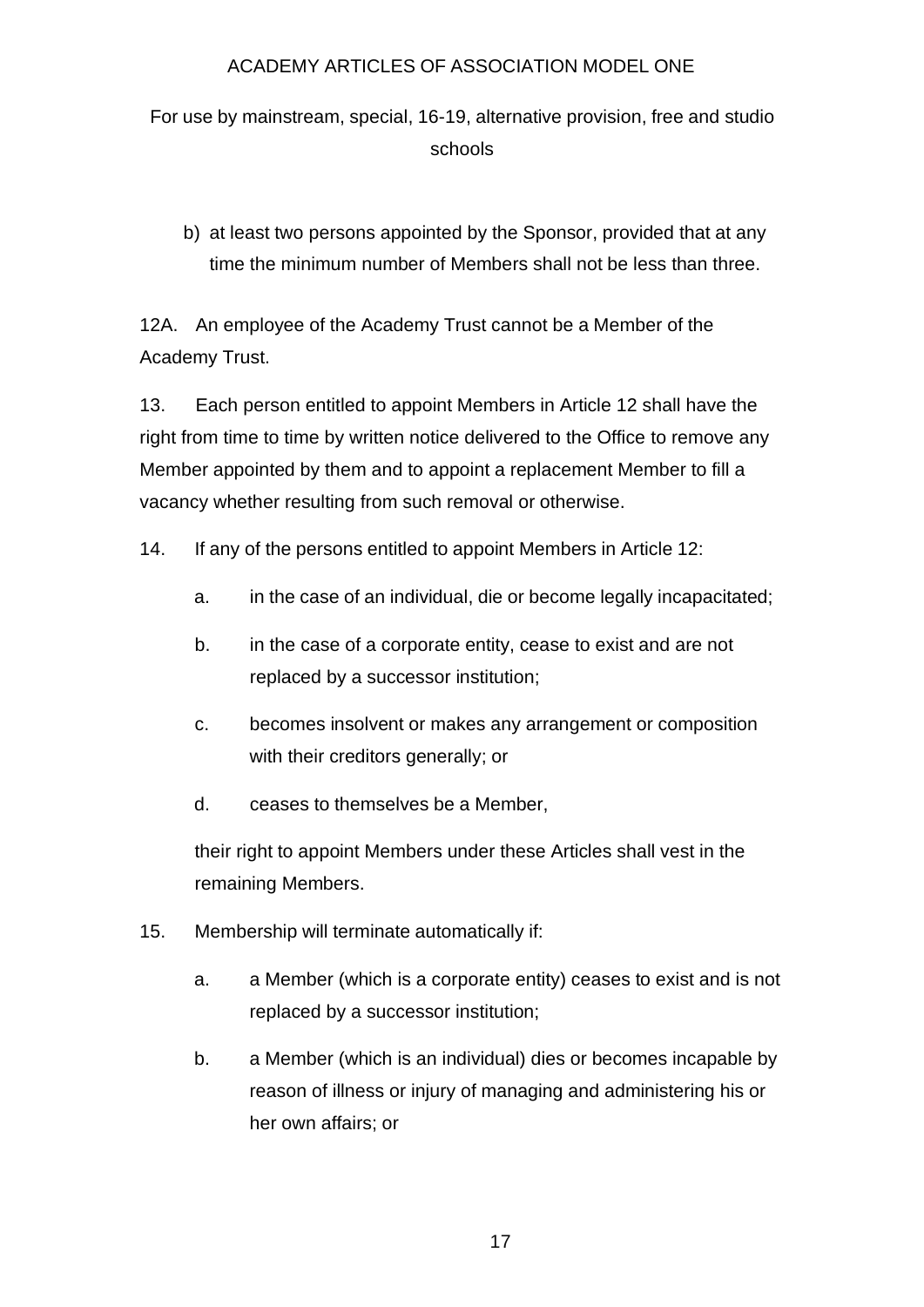For use by mainstream, special, 16-19, alternative provision, free and studio schools

c. a Member becomes insolvent or makes any arrangement or composition with that Member's creditors generally.

15A. Not used.

16. In addition to Article 13, the Members may agree by passing a special resolution to remove any Member(s) other than the Sponsor. The Member whose proposed removal is the subject of the resolution shall not be entitled to vote on that resolution.

16A. In exercising their rights under these Articles and the Companies Act 2006, the Members shall not do anything or take any action which would cause the Academy Trust to contravene its Objects.

17. Every person nominated to be a Member of the Academy Trust shall sign a written consent to become a Member and sign the register of Members on becoming a Member.

18. Any Member may resign provided that after such resignation the number of Members is not less than three. A Member shall cease to be one immediately on the receipt by the Academy Trust of a notice in writing signed by the person or persons entitled to remove him under Articles 13 or 16 provided that no such notice shall take effect when the number of Members is less than three unless it contains or is accompanied by the appointment of a replacement Member.

# **GENERAL MEETINGS**

19. The Academy Trust shall hold an Annual General Meeting each Academy Financial Year in addition to any other meetings in that year, and shall specify the meeting as such in the notices calling it; and not more than fifteen months shall elapse between the date of one Annual General Meeting of the Academy Trust and that of the next. Provided that so long as the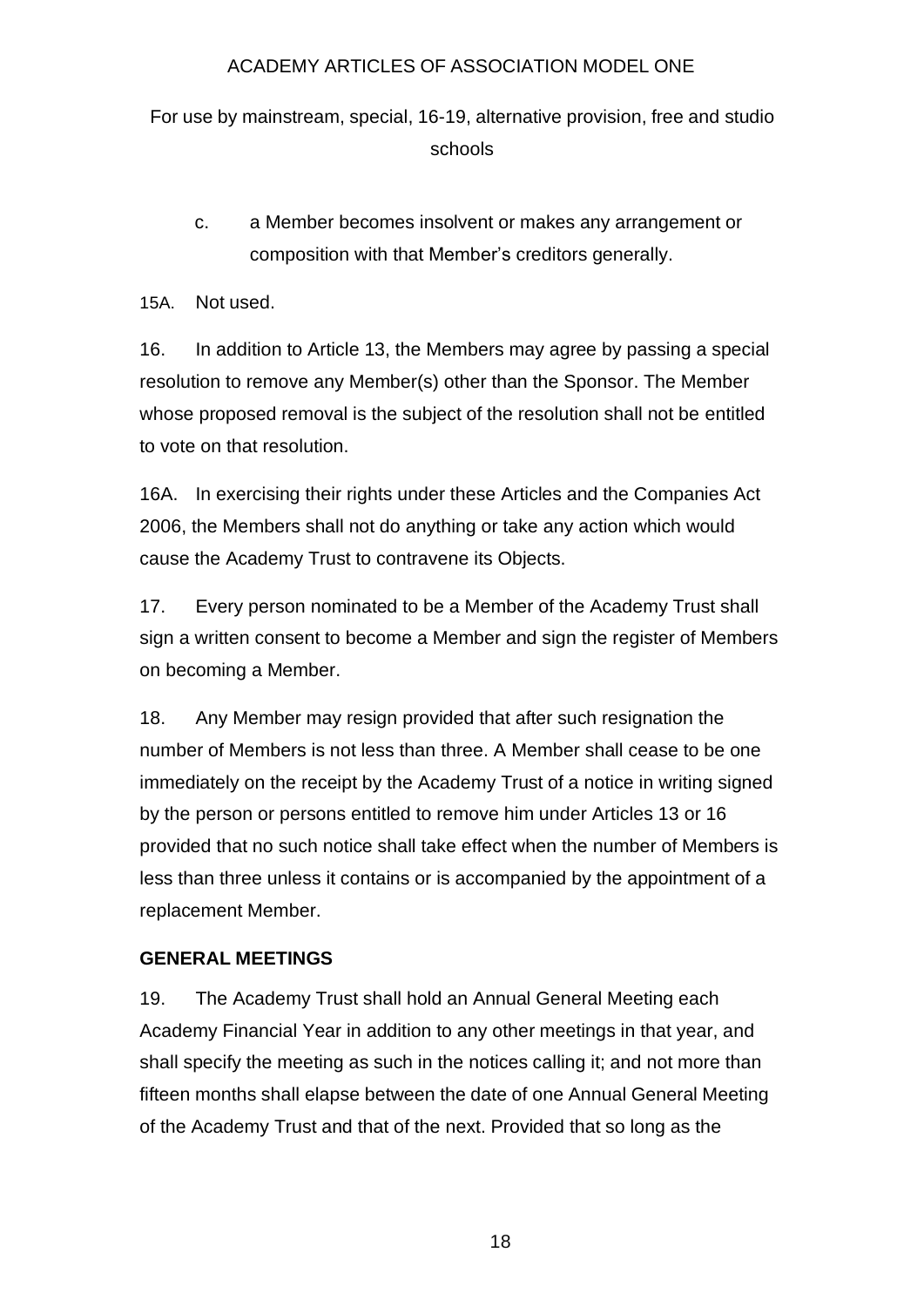For use by mainstream, special, 16-19, alternative provision, free and studio schools

Academy Trust holds its first Annual General Meeting within eighteen months of its incorporation, it need not hold it in the year of its incorporation or the following year. The Annual General Meeting shall be held at such time and place as the Trustees shall appoint. All meetings other than the Annual General Meetings shall be called General Meetings.

20. The Trustees may call General Meetings and, on the requisition of Members pursuant to the provisions of the Companies Act 2006, shall forthwith proceed to convene a General Meeting in accordance with that Act. If there are not within the United Kingdom sufficient Trustees to call a General Meeting, any Trustee or any Member of the Academy Trust may call a General Meeting.

### **NOTICE OF GENERAL MEETINGS**

21. General meetings shall be called by at least fourteen clear days' notice but may be called by shorter notice if it is so agreed by a majority in number of Members having a right to attend and vote and together representing not less than 90% of the total voting rights at that meeting.

21A. The notice shall specify the time and place of the meeting and the general nature of the business to be transacted and, in the case of an Annual General Meeting, shall specify the meeting as such. The notice shall also state that the Member is entitled to appoint a proxy. The notice shall be given to all the Members, to the Trustees and auditors.

22. The accidental omission to give notice of a meeting to, or the nonreceipt of notice of a meeting by, any person entitled to receive notice shall not invalidate the proceedings at that meeting.

# **PROCEEDINGS AT GENERAL MEETINGS**

23. No business shall be transacted at any meeting unless a quorum is present. A Member counts towards the quorum by being present either in person or by proxy. Two persons entitled to vote upon the business to be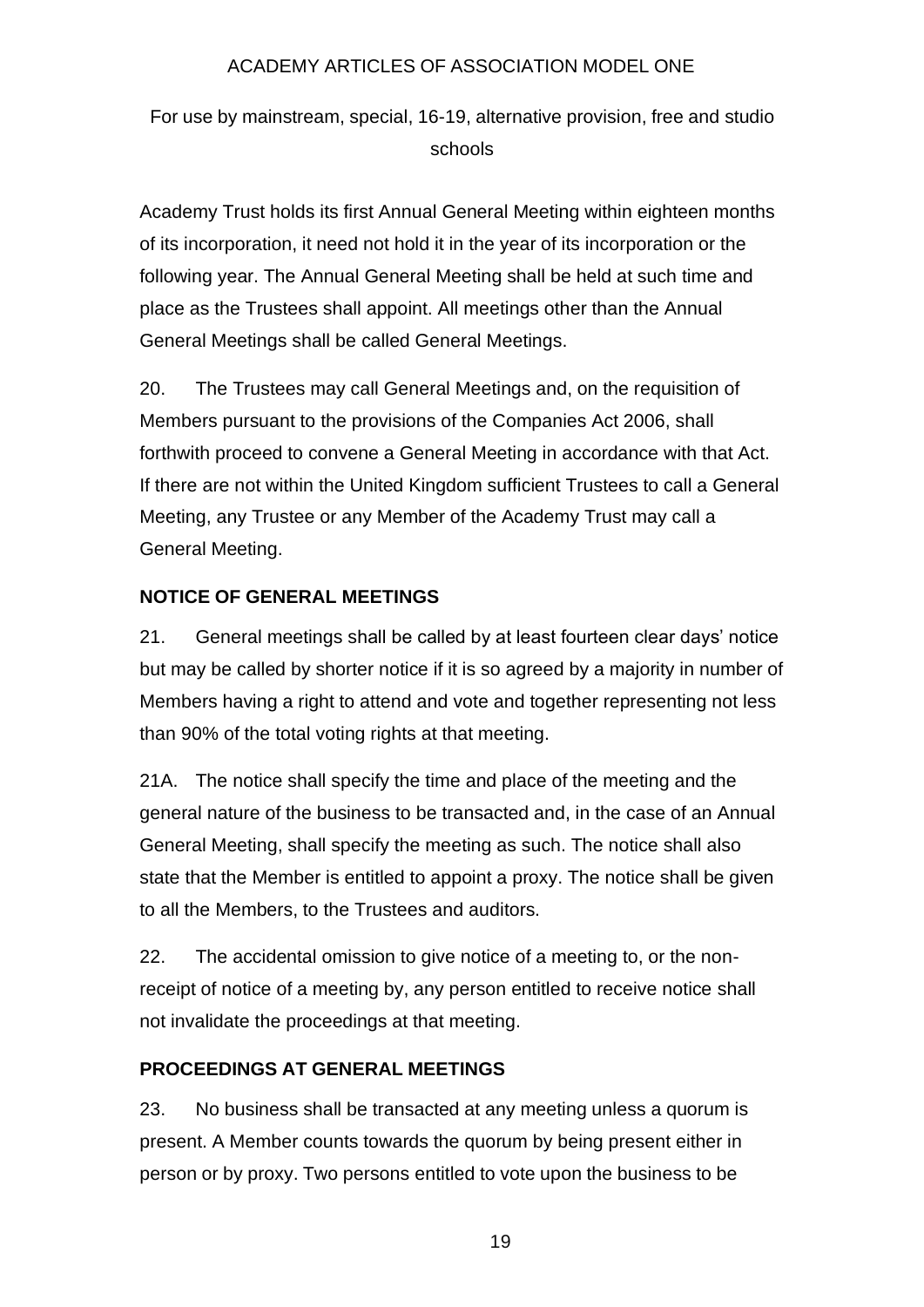For use by mainstream, special, 16-19, alternative provision, free and studio schools

transacted, each being a Member or a proxy of a Member or a duly authorised representative of a Member organisation shall constitute a quorum.

24. If a quorum is not present within half an hour from the time appointed for the meeting, or if during a meeting a quorum ceases to be present, the meeting shall stand adjourned to the same day in the next week at the same time and place or to such time and place as the Trustees may determine.

25. The Members present and entitled to vote at the meeting shall elect by ordinary resolution one of their number to be the chairman and such election shall be binding on all Members and Trustees present at the meeting.

26. Not used.

27. A Trustee shall, notwithstanding that he is not a Member, be entitled to attend and speak at any General Meeting or Annual General Meeting.

27A. A person is able to exercise the right to speak at a general meeting when that person is in a position to communicate to all those attending the meeting, during the meeting, any information or opinions which that person has on the business of the meeting.

27B. A person is able to exercise the right to vote at a general meeting when:

- a) that person is able to vote, during the meeting, on resolutions put to the vote at the meeting, and
- b) that person's vote can be taken into account in determining whether or not such resolutions are passed at the same time as the votes of all the other persons attending the meeting.

27C. The Trustees may make whatever arrangements they consider appropriate to enable those attending a general meeting to exercise their rights to speak or vote at it.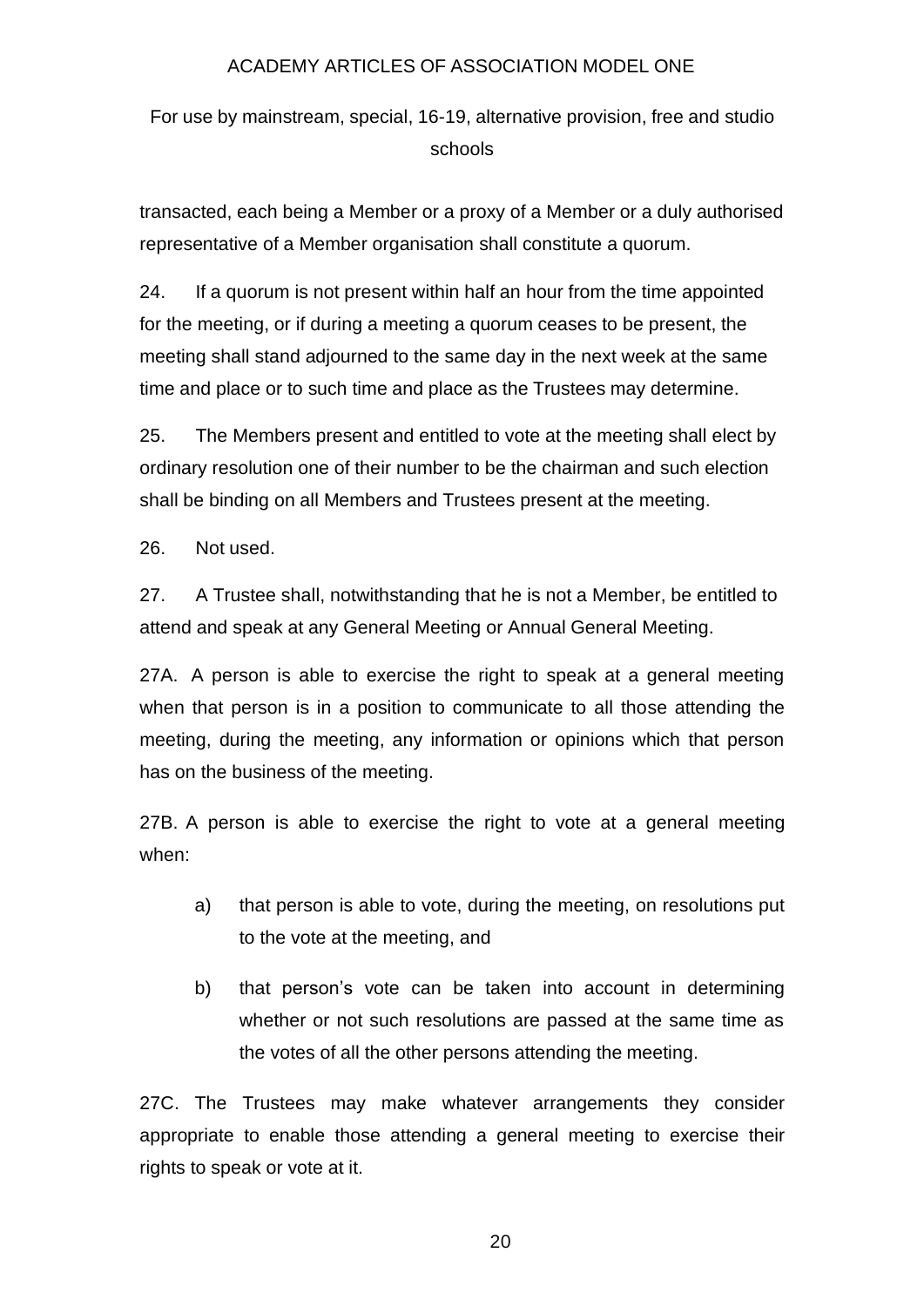For use by mainstream, special, 16-19, alternative provision, free and studio schools

27D. In determining attendance at a general meeting, it is immaterial whether the Members attending it are in the same place as each other.

27E. Any persons who are not in the same place as each other attend a general meeting if their circumstances are such that if they have (or were to have) rights to speak and vote at the meeting, they are (or would be) able to exercise them.

27F. Except where inconsistent with any legal obligation, any Member shall be able to participate in meetings of the Members by telephone or video conference provided that:

- a. he has given notice of his intention to do so detailing the telephone number on which he can be reached and/or appropriate details of the video conference suite from which he shall be taking part at the time of the meeting at least 48 hours before the meeting; and
- b. the Members have the appropriate equipment.

27G. If after all reasonable efforts it does not prove possible for the person to participate by telephone or video conference in accordance with Article 27F the meeting may still proceed with its business provided it is otherwise quorate.

28. The chairman may, with the consent of a majority of the Members at a meeting at which a quorum is present (and shall if so directed by the meeting), adjourn the meeting from time to time and from place to place, but no business shall be transacted at any adjourned meeting other than the business which might properly have been transacted at the meeting had the adjournment not taken place. When a meeting is adjourned for fourteen days or more, at least seven clear days' notice shall be given specifying the time, date and place of the adjourned meeting and the general nature of the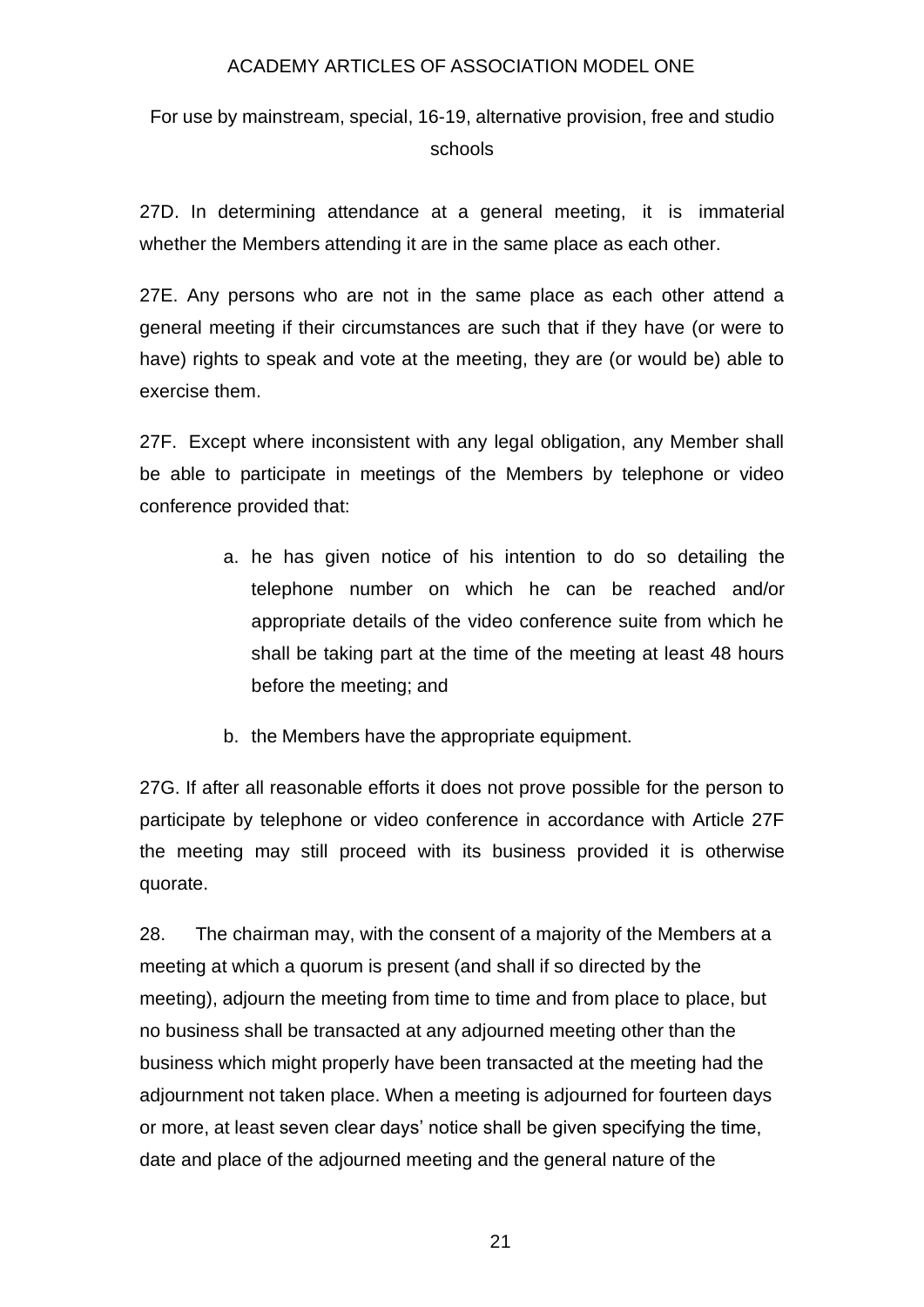For use by mainstream, special, 16-19, alternative provision, free and studio schools

business to be transacted. Otherwise it shall not be necessary to give any such notice.

29. A resolution put to the vote of the meeting shall be decided on a show of hands unless before, or on the declaration of the result of the show of hands, a poll is duly demanded. Subject to the provisions of the Companies Act 2006, a poll may be demanded:

- a. by the chairman; or
- b. by at least two Members having the right to vote at the meeting: or
- c. by a Member or Members representing not less than one-tenth of the total voting rights of all the Members having the right to vote at the meeting.

30. Unless a poll is duly demanded a declaration by the chairman that a resolution has been carried or carried unanimously, or by a particular majority, or lost, or not carried by a particular majority and an entry to that effect in the minutes of the meeting shall be conclusive evidence of the fact without proof of the number or proportion of the votes recorded in favour of or against such resolution.

31. The demand for a poll may be withdrawn, before the poll is taken, but only with the consent of the chairman. The withdrawal of a demand for a poll shall not invalidate the result of a show of hands declared before the demand for the poll was made.

32. A poll shall be taken as the chairman directs and he may appoint scrutineers (who need not be Members) and fix a time, date and place for declaring the results. The result of the poll shall be deemed to be the resolution of the meeting at which the poll was demanded.

33. A poll demanded on the election of the chairman or on a question of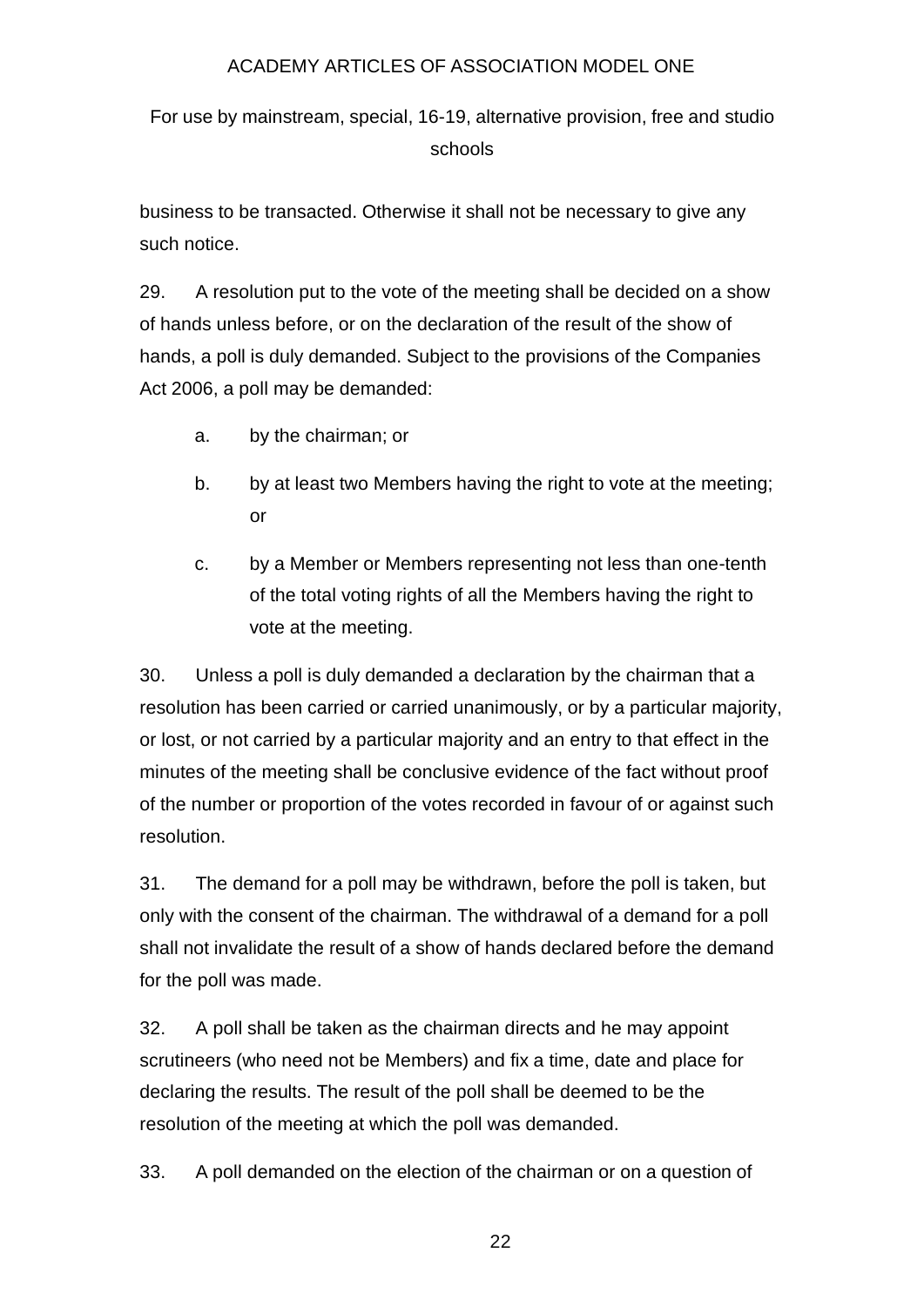For use by mainstream, special, 16-19, alternative provision, free and studio schools

adjournment shall be taken immediately. A poll demanded on any other question shall be taken either immediately or at such time, date and place as the chairman directs not being more than thirty days after the poll is demanded. The demand for a poll shall not prevent the continuance of a meeting for the transaction of any business other than the question on which the poll is demanded. If a poll is demanded before the declaration of the result of a show of hands and the demand is duly withdrawn, the meeting shall continue as if the demand had not been made.

34. No notice need be given of a poll not taken immediately if the time, date and place at which it is to be taken are announced at the meeting at which it is demanded. In other cases at least seven clear days' notice shall be given specifying the time, date and place at which the poll is to be taken.

35. A resolution in writing agreed by such number of Members as required if it had been proposed at a General Meeting shall be as effectual as if it had been passed at a General Meeting duly convened and held provided that a copy of the proposed resolution has been sent to every Member. The resolution may consist of several instruments in the like form each agreed by one or more Members.

# **VOTES OF MEMBERS**

36. Subject to article 37, on the show of hands every Member present in person shall have one vote. On a poll every Member present in person or by proxy shall have one vote.

37. Not used.

38. No Member shall be entitled to vote at any General Meeting unless all moneys then payable by him to the Academy Trust have been paid.

39. No objections shall be raised to the qualification of any person to vote at any General Meeting except at the meeting or adjourned meeting at which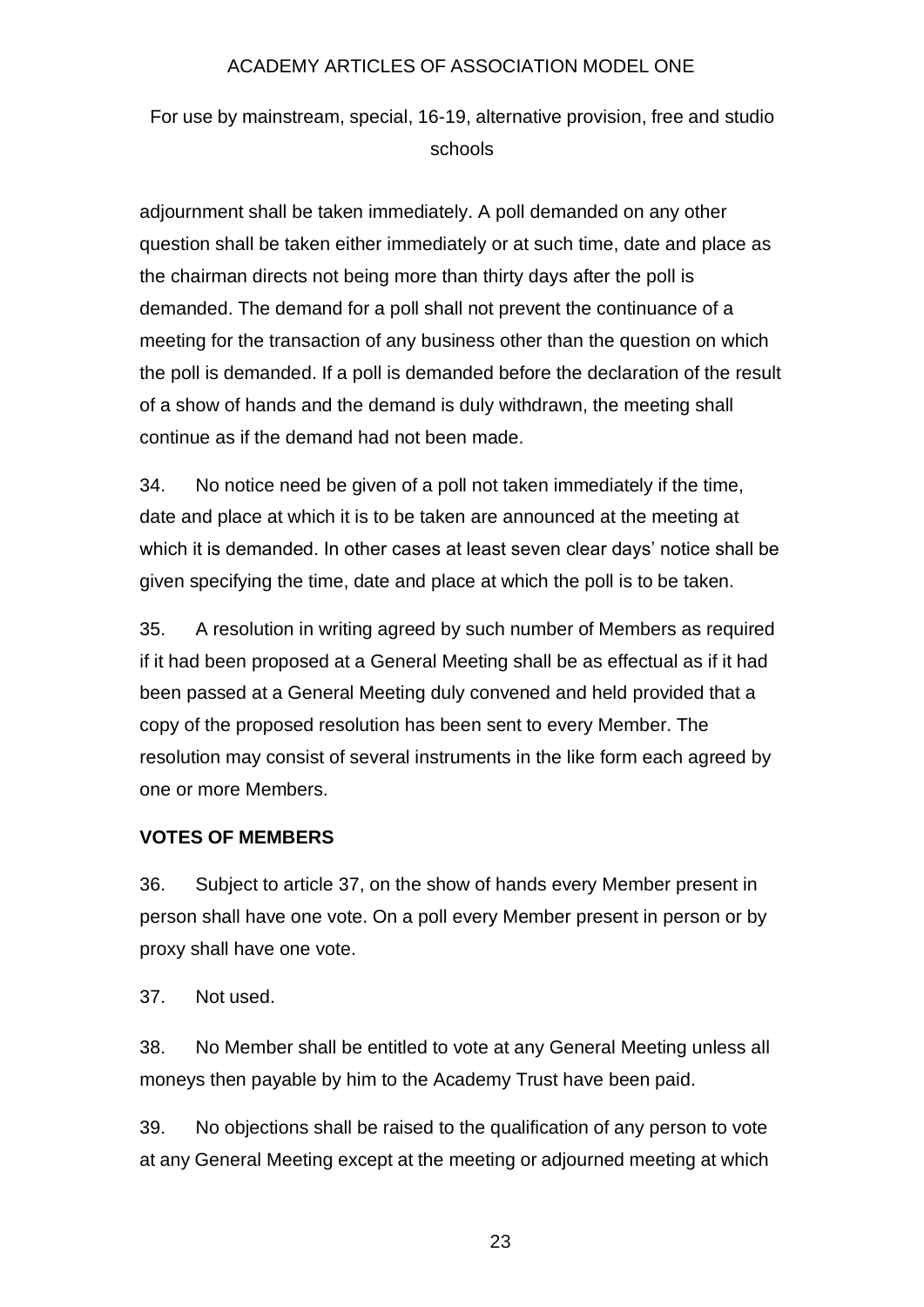For use by mainstream, special, 16-19, alternative provision, free and studio schools

the vote objected to is tendered, and every vote not disallowed at the meeting shall be valid. Any objection made in due time shall be referred to the chairman whose decision shall be final and conclusive.

40. An instrument appointing a proxy shall be in writing, signed by or on behalf of the appointer and shall be in the following form (or in a form as near thereto as circumstances allow or in any other form which is usual or which the Trustees may approve) -

> "I/We, …….., of ………, being a Member/Members of the above named Academy Trust, hereby appoint …… of ……, or in his absence, …….. of ……. as my/our proxy to attend, speak and vote in my/our name[s] and on my/our behalf at the annual general meeting/ general meeting of the Academy Trust to be held on …..20[ ], and at any adjournment thereof.

Signed on ….. 20[ ]"

41. Where it is desired to afford Members an opportunity of instructing the proxy how he shall act the instrument appointing a proxy shall be in the following form (or in a form as near thereto as circumstances allow or in any other form which is usual or which the Trustees may approve) -

> "I/We, ……., of ……., being a Member/Members of the above named Academy Trust, hereby appoint …. of ……., or in his absence, ….. of ……, as my/our proxy to attend, speak and vote in my/our name[s] and on my/our behalf at the annual general meeting/ general meeting of the Academy Trust, to be held on …. 20[ ], and at any adjournment thereof.

This form is to be used in respect of the resolutions mentioned below as follows:

Resolution No. 1 \*for \* against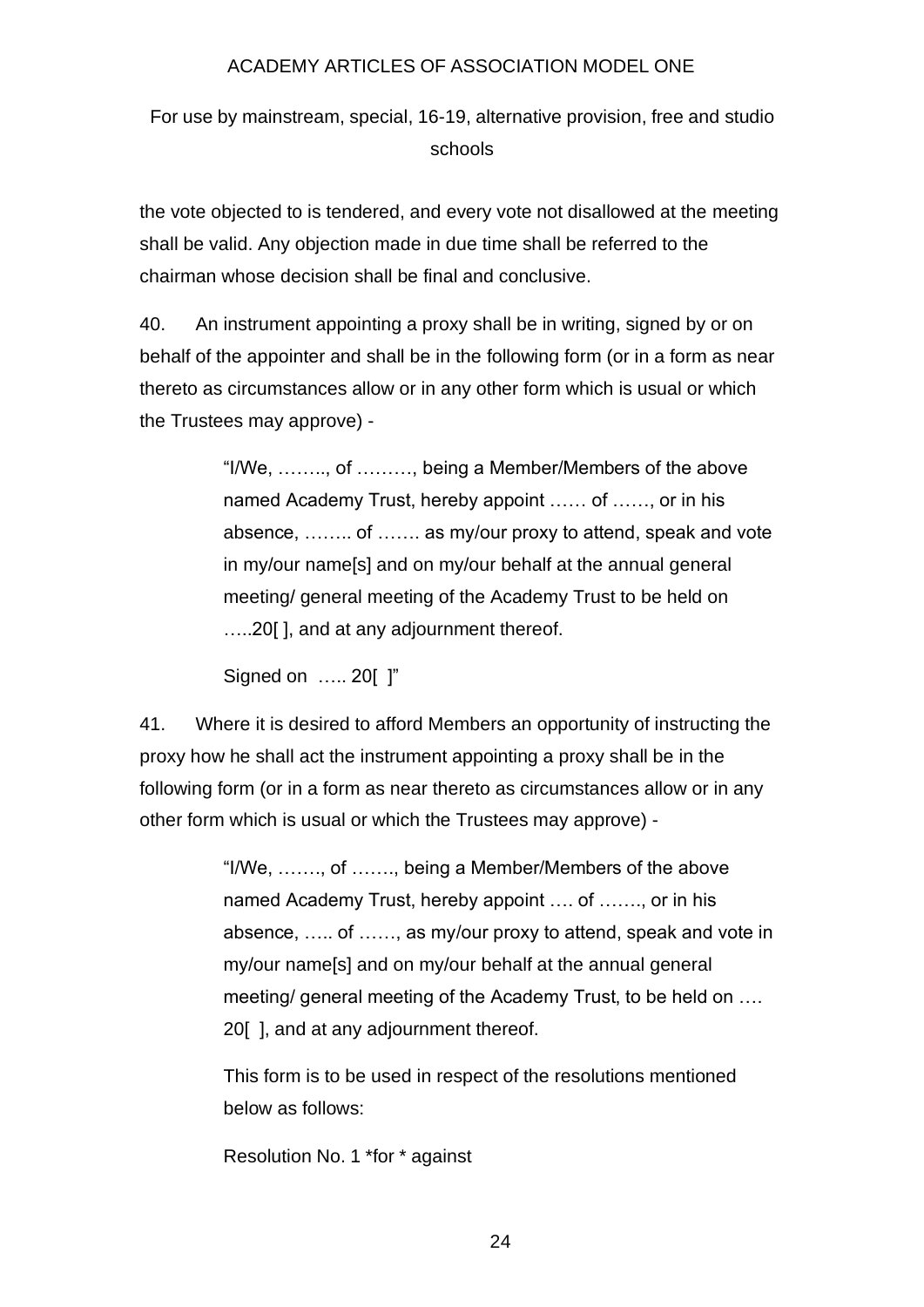For use by mainstream, special, 16-19, alternative provision, free and studio schools

Resolution No. 2 \*for \* against.

Strike out whichever is not desired.

Unless otherwise instructed, the proxy may vote as he thinks fit or abstain from voting.

Signed on 20[ ]"

42. The instrument appointing a proxy and any authority under which it is signed or a copy of such authority certified by a notary or in some other way approved by the Trustees may:

- a. be deposited at the office or at such other place within the United Kingdom as is specified in the notice convening the meeting or in any instrument of proxy sent out by the Academy Trust in relation to the meeting not less than 48 hours before the time for holding the meeting or adjourned meeting at which the person named in the instrument proposes to vote; or
- b. in the case of a poll taken more than 48 hours after it is demanded, be deposited as aforesaid after the poll has been demanded and not less than 24 hours before the time appointed for the taking of the poll; or
- c. where the poll is not taken forthwith but is taken not more than 48 hours after it was demanded, be delivered at the meeting at which the poll was demanded to the chairman or to the Clerk or to any Trustee,

and an instrument of proxy which is not deposited or delivered in a manner so permitted shall be invalid.

43. A vote given or poll demanded by proxy or by the duly authorised representative of a corporation shall be valid notwithstanding the previous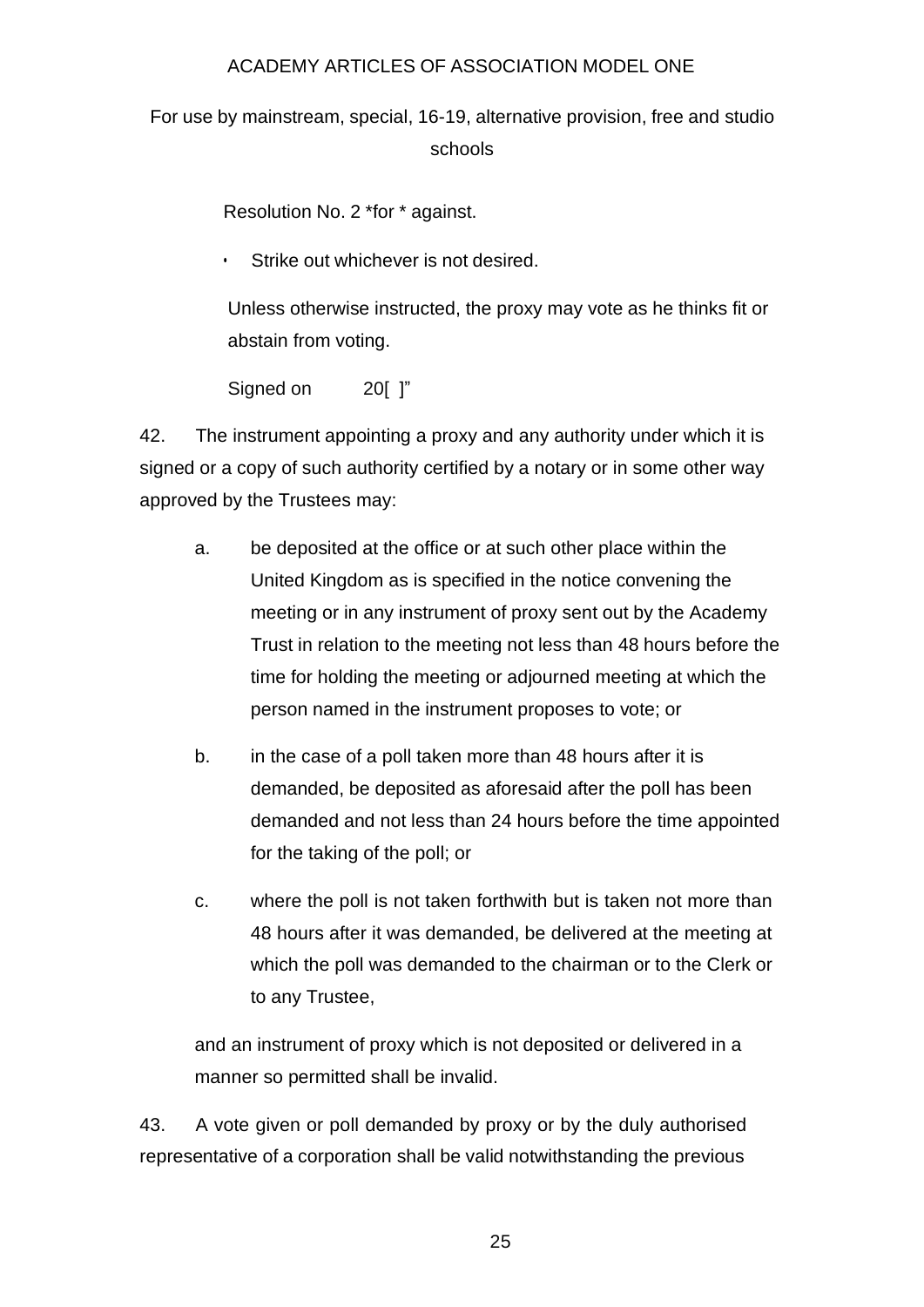For use by mainstream, special, 16-19, alternative provision, free and studio schools

determination of the authority of the person voting or demanding a poll unless notice of the determination was received by the Academy Trust at the office or at such other place at which the instrument of proxy was duly deposited before the commencement of the meeting or adjourned meeting at which the vote given or the poll demanded or (or in the case of a poll taken otherwise than on the same day as the meeting or adjourned meeting) the time appointed for taking the poll.

44. Any organisation which is a Member of the Academy Trust may by resolution of its board of directors or other governing body authorise such person as it thinks fit to act as its representative at any meeting of the Academy Trust, and the person so authorised shall be entitled to exercise the same powers on behalf of the organisation which he represents as that organisation could exercise if it were an individual Member of the Academy Trust.

# **TRUSTEES**

45. The number of Trustees shall be not less than three but (unless otherwise determined by ordinary resolution) shall not be subject to any maximum.

46. Subject to Articles 48-49 and 53, the Academy Trust shall have the following Trustees:

- a. up to 10 Trustees appointed under Article 50 (Sponsor Trustees);
- b. a minimum of 2 Parent Trustees elected or appointed under Articles 53-56 in the event that no arrangements are made for the involvement of parents in the governance at the Academies pursuant to Article 101A.

47. The Academy Trust may also have any Co-opted Trustee appointed under Article 58.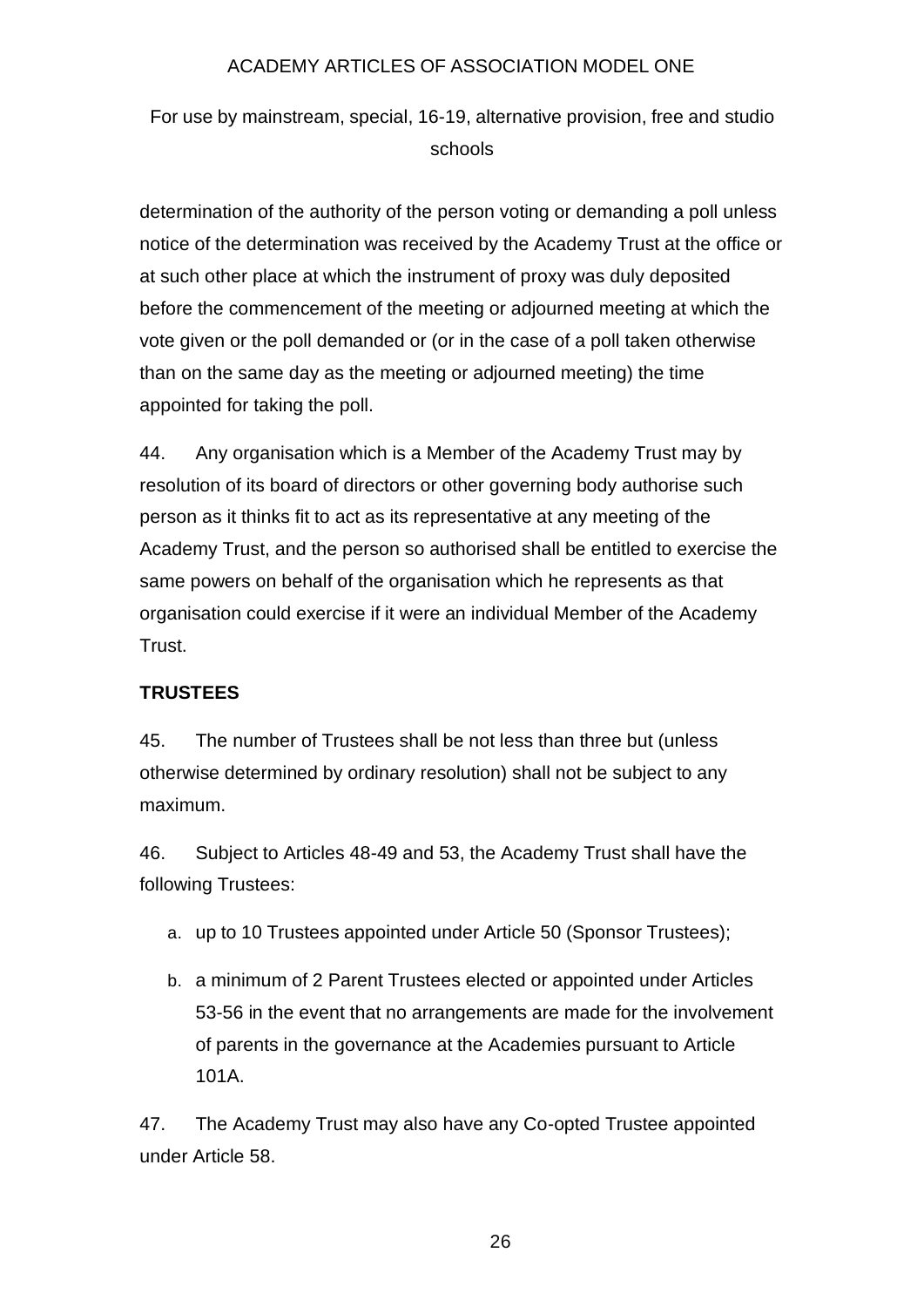For use by mainstream, special, 16-19, alternative provision, free and studio schools

48. Not used.

49. Future Trustees shall be appointed or elected, as the case may be, under these Articles. Where it is not possible for such a Trustee to be appointed or elected due to the fact that an Academy has not yet been established, then the relevant Article or part thereof shall not apply.

# **APPOINTMENT OF TRUSTEES**

50. The Sponsor may appoint up to 10 Sponsor Trustees through such process as it may determine.

50A. Not used.

50B. The total number of Trustees including the Chief Executive Officer if they so choose to act as Trustee under Article 57 who are employees of the Academy Trust shall not exceed one third of the total number of Trustees.

51. Not used.

52. Not used.

# **PARENT TRUSTEES**

53. In circumstances where the Trustees have not appointed Local Governing Bodies in respect of the Academies as envisaged in Article 100a or if no provision is made for the involvement of parents in the governance at the Academies pursuant to Article 101A, there shall be a minimum of two Parent Trustees and otherwise such number as the Members shall decide who shall be appointed or elected in accordance with Articles 54 - 56.

54. Parent Trustees and Parent Local Governors shall be elected or, if the number of parents, or individuals exercising parental responsibility, standing for election is less than the number of vacancies, appointed (in accordance with the terms of reference determined by the Trustees from time to time). The elected or appointed Parent Trustees must be a parent, or an individual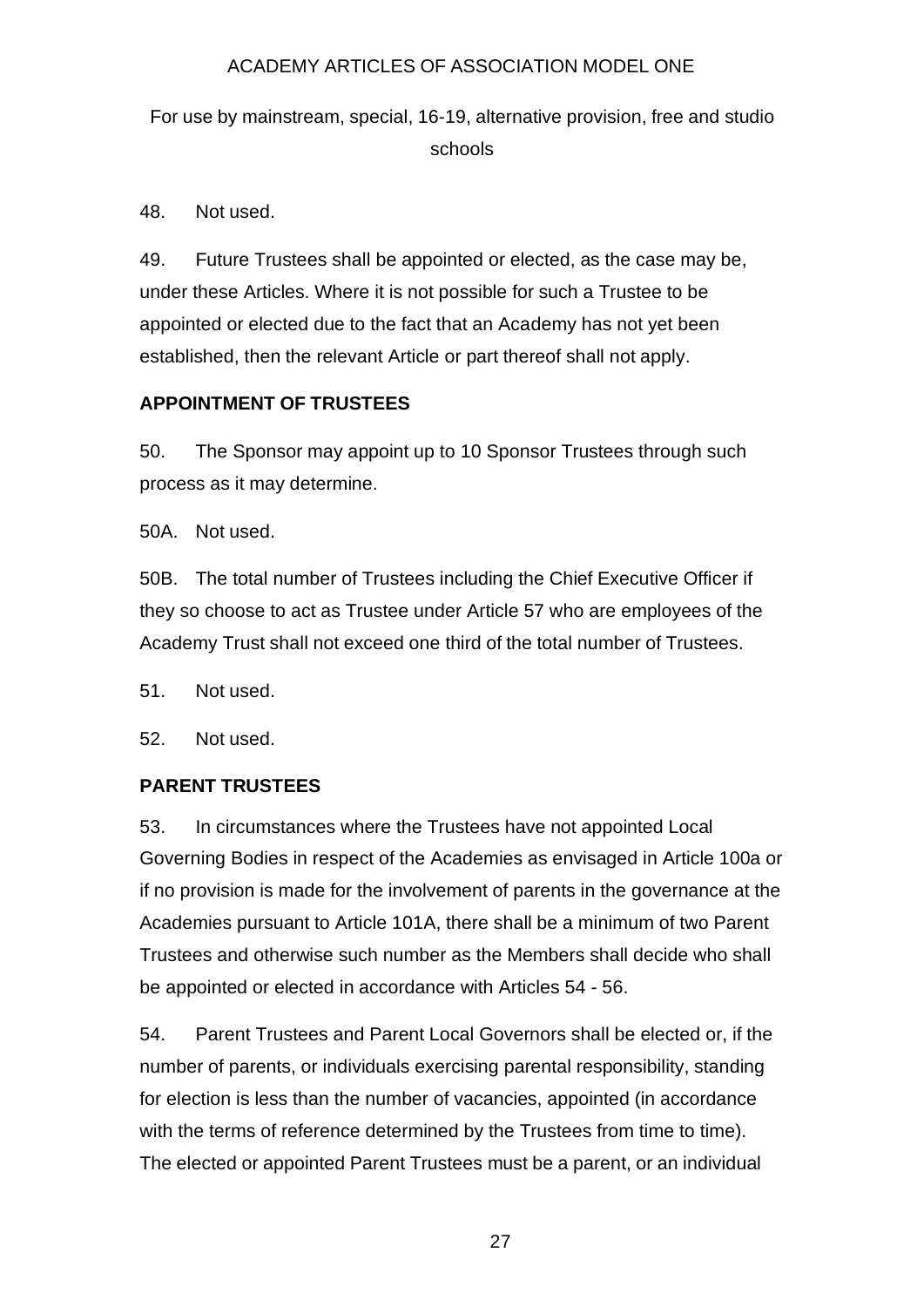For use by mainstream, special, 16-19, alternative provision, free and studio schools

exercising parental responsibility, of a registered pupil at one or more of the Academies at the time when he is elected or appointed. The elected (or, if the number of parents or individuals exercising parental responsibility standing for election is less than the number of vacancies, appointed) Parent Local Governors of the Local Governing Body must be a parent, or an individual exercising parental responsibility, of a registered pupil at one or more of the Academies overseen by the Local Governing Body at the time when he is elected or appointed.

54AA In the case of 16-19 Academies, references to 'a parent, or an individual exercising parental responsibility, of a registered pupil at one or more of the Academies' in Article 54 shall be deemed to be references to 'a parent or an individual exercising parental responsibility of, a registered student at that 16-19 Academy' or, in circumstances where no parent, or an individual exercising parental responsibility, of a registered student at the 16- 19 Academy is willing or able to act as a Parent Trustee or a Parent Local Governor, references to 'a parent, or an individual exercising parental responsibility, of a registered pupil at one or more of the Academies' shall be deemed to be references to 'a parent, or an individual exercising parental responsibility, of a child of above compulsory school age but not above the age of 19.

54A. The number of Parent Trustees and Parent Local Governors required shall be made up by Parent Trustees and Parent Local Governors appointed by the Trustees if the number of parents, or individuals exercising parental responsibility, standing for election is less than the number of vacancies.

55. The Trustees shall make all necessary arrangements for, and determine all other matters relating to, an election of the Parent Trustees or Parent Local Governors, including any question of whether a person is a parent, or an individual exercising parental responsibility, of a registered pupil at one of the Academies. Any election of the Parent Trustees or Parent Local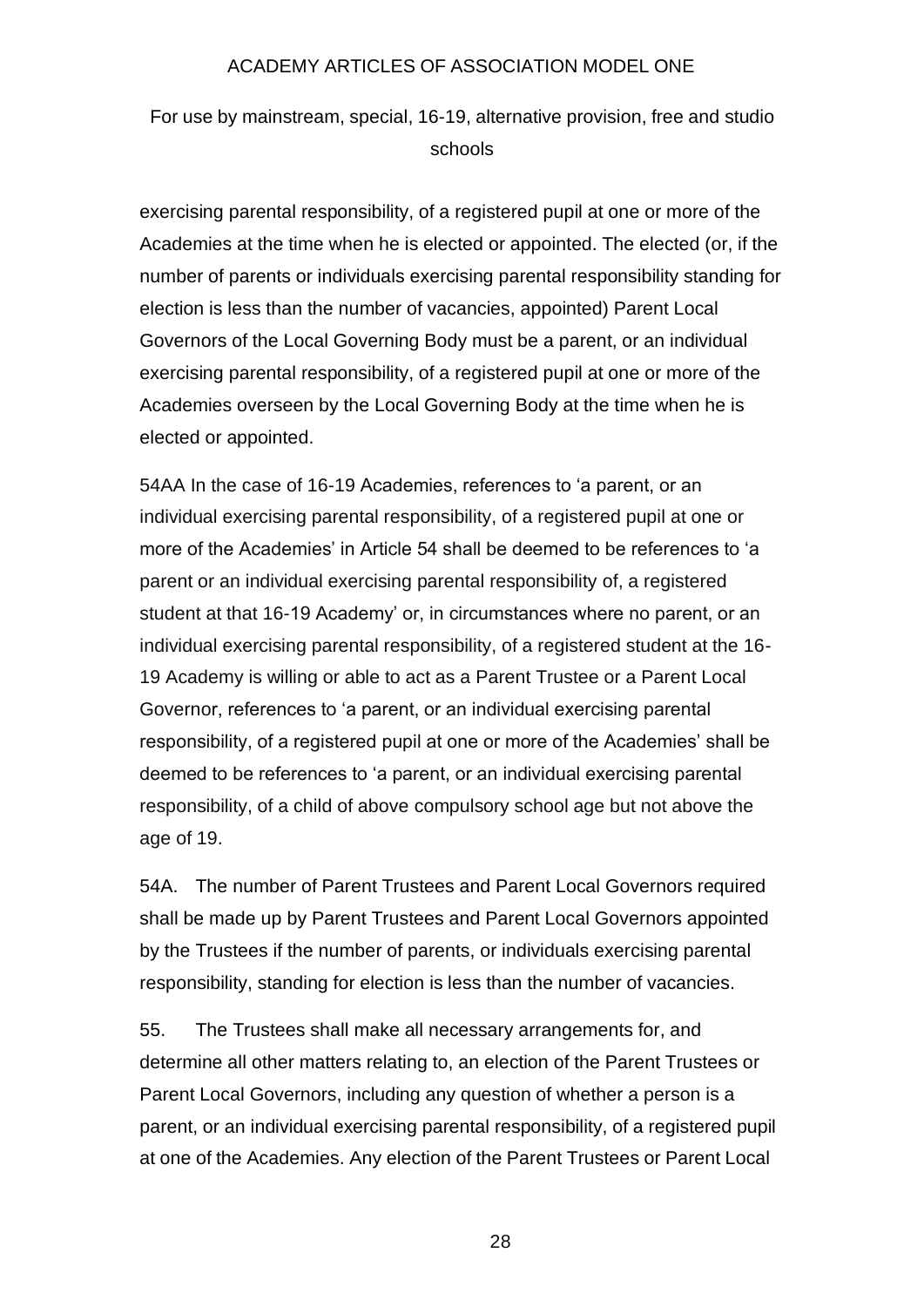For use by mainstream, special, 16-19, alternative provision, free and studio schools

Governors which is contested shall be held by secret ballot. For the purposes of any election of Parent Local Governors, any parent, or an individual exercising parental responsibility, of a registered pupil at the Academies overseen by the Local Governing Body shall be eligible to vote.

56. In appointing a Parent Trustee or Parent Local Governor the Trustees shall appoint a person who is the parent, or an individual exercising parental responsibility, of a registered pupil at an Academy as described in Articles 54 and 54AA; or where the Trustees are exercising their power to appoint a Parent Trustee or Parent Local Governor and it is not reasonably practical to appoint a parent, or an individual exercising parental responsibility, as described in Articles 54 and 54AA, then the Trustees may appoint a person who is the parent, or an individual exercising parental responsibility, of a child within the age range of at least one of the Academies or, in the case of an appointment to a Local Governing Body, the age range of at least one of the Academies overseen by that Local Governing Body.

#### **CHIEF EXECUTIVE OFFICER**

57. Providing that the Chief Executive Officer agrees so to act, the Members may by ordinary resolution appoint the Chief Executive Officer as a Trustee.

#### **CO-OPTED TRUSTEES**

58. The Trustees may appoint Co-opted Trustees. A 'Co-opted Trustee' means a person who is appointed to be a Trustee by being Co-opted by Trustees who have not themselves been so appointed. The Trustees may not co-opt an employee of the Academy Trust as a Co-opted Trustee if thereby the number of Trustees who are employees of the Academy Trust would exceed one third of the total number of Trustees including the Chief Executive Officer to the extent he or she is a Trustee.

59 – 63. Not used.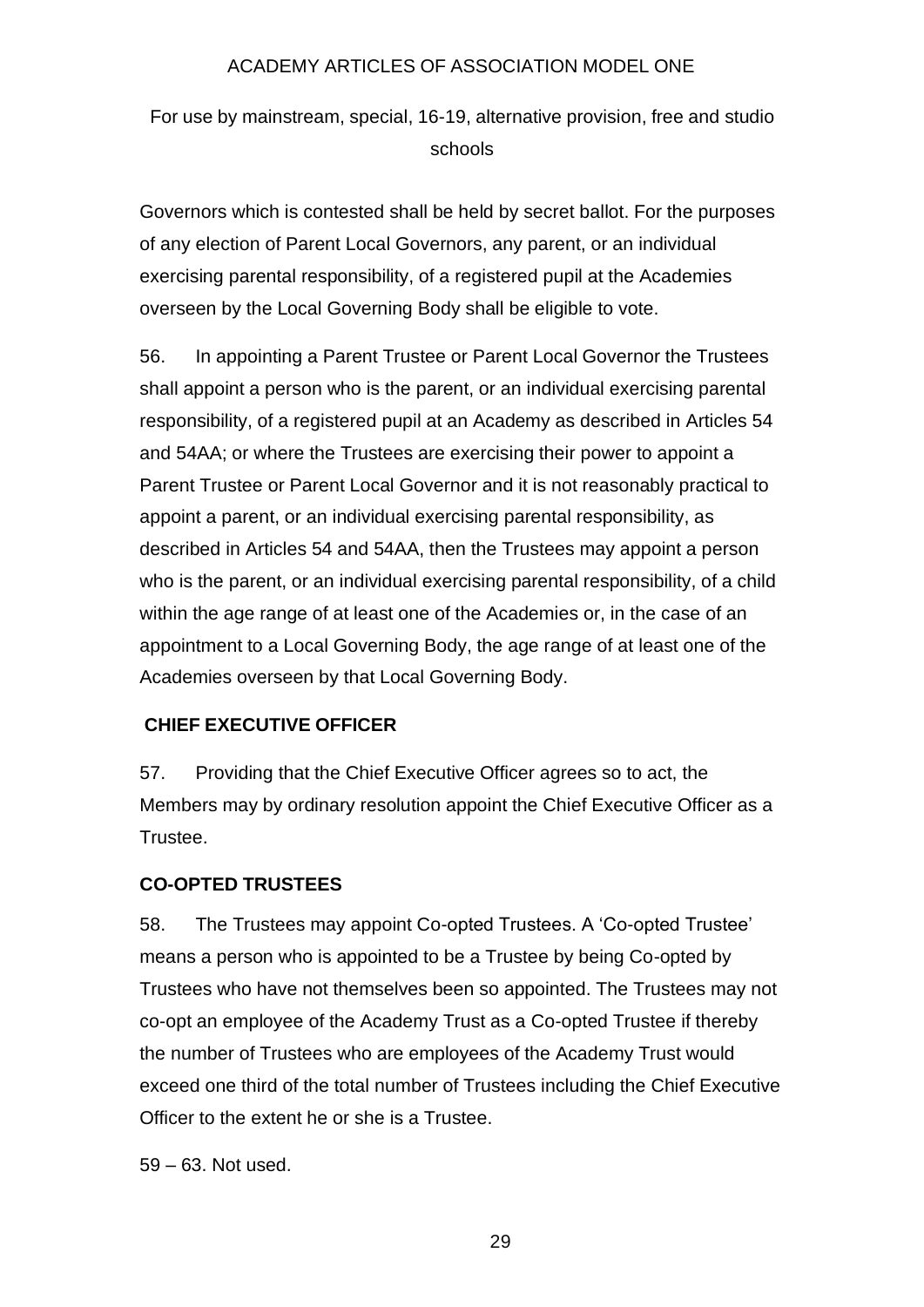For use by mainstream, special, 16-19, alternative provision, free and studio schools

# **TERM OF OFFICE**

64. Subject to Article 64A, the term of office for any Trustee shall be 4 years, save that:

- a. this time limit shall not apply to the Chief Executive Officer; and
- b. the term of office may be shorter than 4 years for any Trustee other than a Parent Trustee if the Sponsor determines this at the time of appointment of such a Trustee or in the case of Co-opted Trustees, the Trustees determine this at the time of appointment of such a Co-opted Trustee.

64A. Subject to remaining eligible to act as a Trustee, any Trustee may be reappointed or re-elected for up to a maximum of three consecutive terms of office, provided always that a Trustee may, in exceptional circumstances, serve an additional term of office. Once a Trustee has reached his maximum term of office, he may not be reappointed until there has been a break in office of at least one year. The provisions of this Article 64A shall not apply to Peter Murray for so long as he acts as a Trustee.

# **RESIGNATION AND REMOVAL**

65. A Trustee shall cease to hold office if he resigns his office by notice to the Academy Trust (but only if at least three Trustees will remain in office when the notice of resignation is to take effect).

66. A Trustee shall cease to hold office if he is removed by the person or persons who appointed or elected him, or otherwise by ordinary resolution of the Members in accordance with the Companies Act 2006.

67. Where a Trustee resigns his office or is removed from office, the Trustee or, where he is removed from office, those removing him, shall give written notice thereof to the Clerk.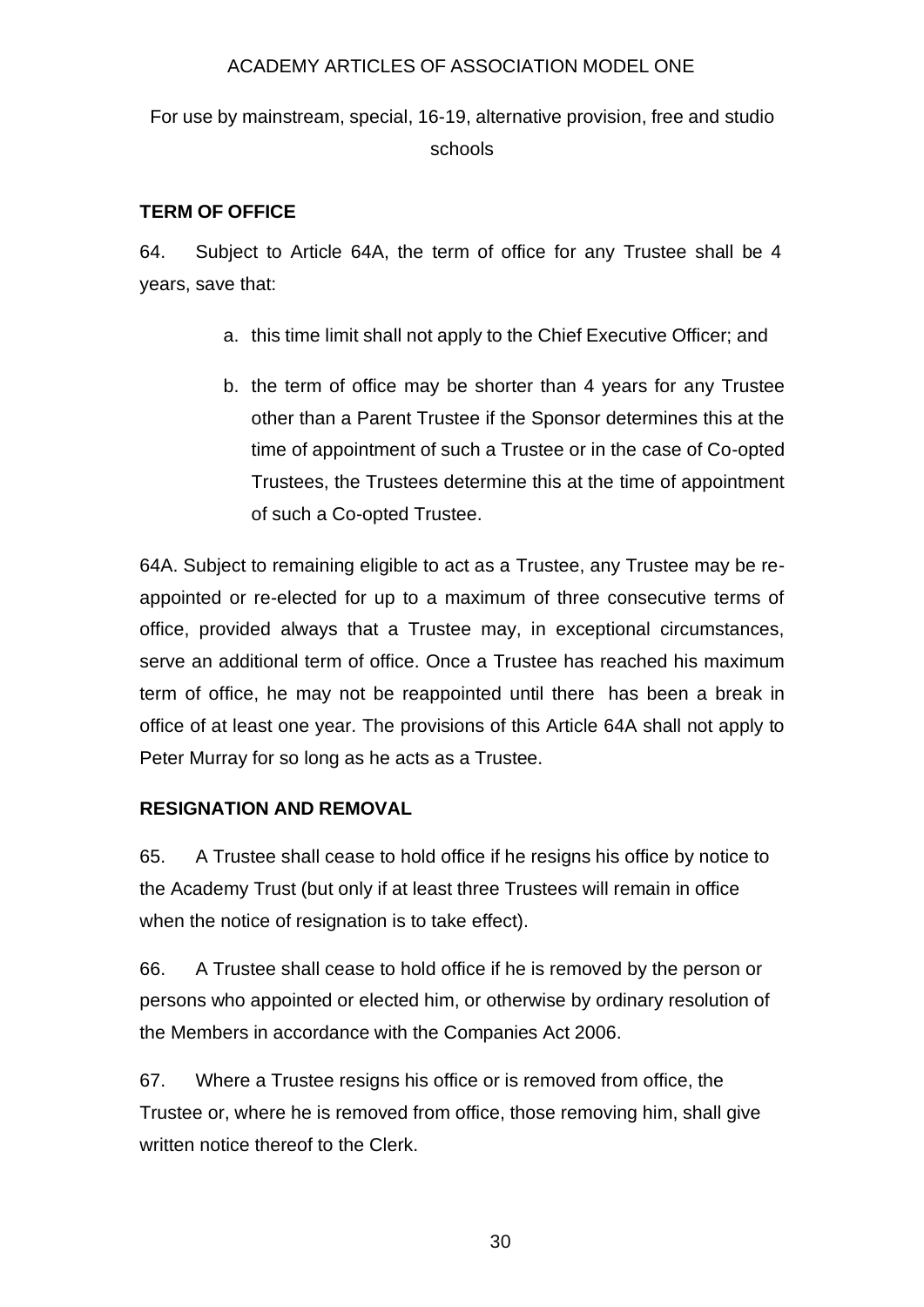For use by mainstream, special, 16-19, alternative provision, free and studio schools

# **DISQUALIFICATION OF TRUSTEES**

68. No person shall be qualified to be a Trustee unless he is aged 18 or over at the date of his election or appointment. No current pupil or current student of any of the Academies shall be a Trustee.

69. A Trustee shall cease to hold office if he becomes incapable by reason of illness or injury of managing or administering his own affairs.

70. A Trustee shall cease to hold office if he is absent without the permission of the Trustees from all their meetings held within a period of six months and the Trustees resolve that his office be vacated.

71. A person shall be disqualified from holding or continuing to hold office as a Trustee if -

- a. he has been declared bankrupt and/or his estate has been seized from his possession for the benefit of his creditors and the declaration or seizure has not been discharged, annulled or reduced; or
- b. he is the subject of a bankruptcy restrictions order or an interim order.

72. A person shall be disqualified from holding or continuing to hold office as a Trustee at any time when he is subject to a disqualification order or a disqualification undertaking under the Company Directors Disqualification Act 1986 or to an order made under section 429(2)(b) of the Insolvency Act 1986 (failure to pay under county court administration order).

73. A Trustee shall cease to hold office if he ceases to be a Trustee by virtue of any provision in the Companies Act 2006, is disqualified from acting as a trustee by virtue of section 178 of the Charities Act 2011 (or any statutory re-enactment or modification of that provision).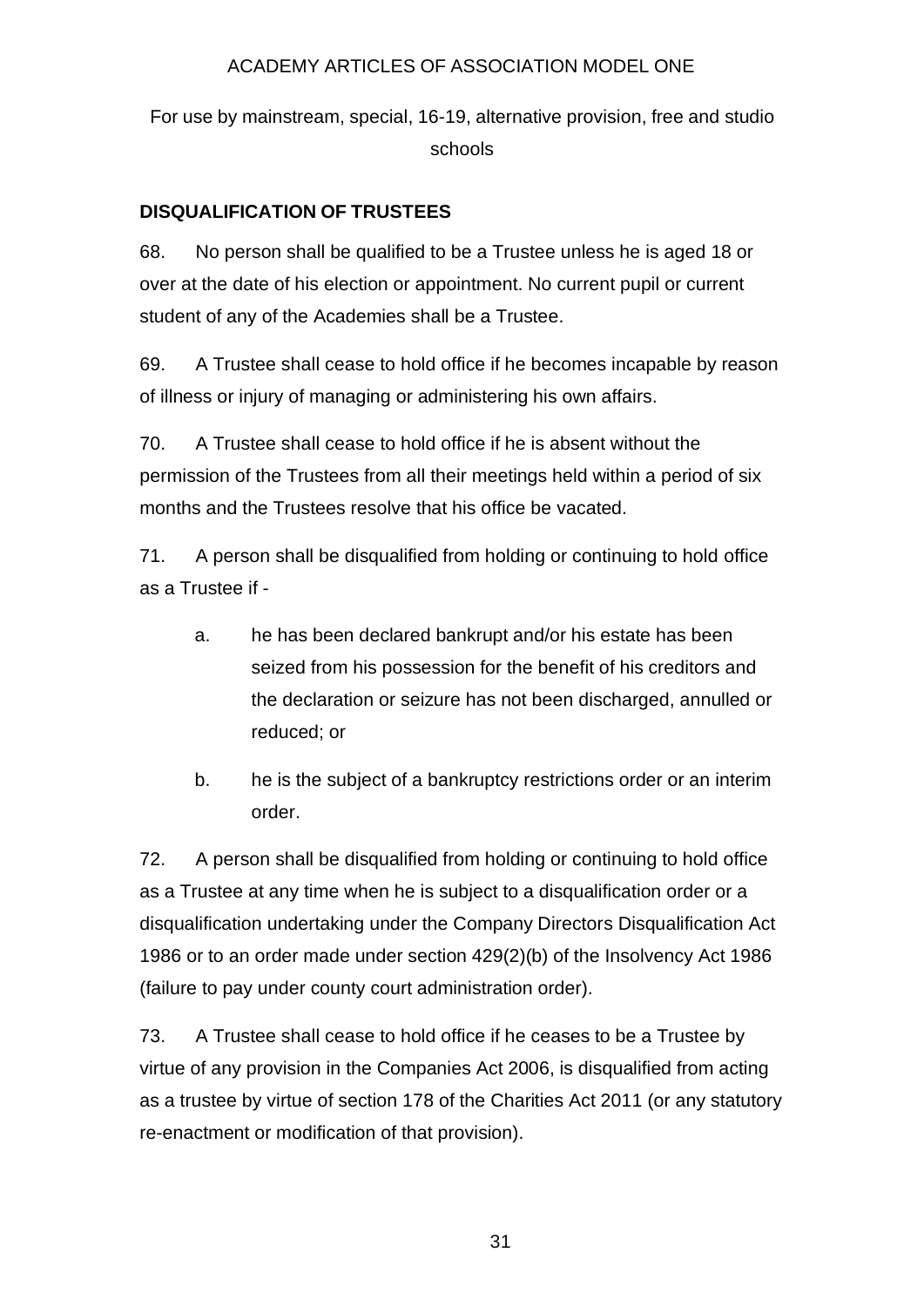For use by mainstream, special, 16-19, alternative provision, free and studio schools

74. A person shall be disqualified from holding or continuing to hold office as a Trustee if he has been removed from the office of charity trustee or trustee for a charity by an order made by the Charity Commission or the High Court on the grounds of any misconduct or mismanagement in the administration of the charity for which he was responsible or to which he was privy, or which he by his conduct contributed to or facilitated.

75. Not used.

76. Not used.

77. A person shall be disqualified from holding or continuing to hold office as a Trustee where he has, at any time, been convicted of any criminal offence, excluding any that have been spent under the Rehabilitation of Offenders Act 1974 as amended, and excluding any offence for which the maximum sentence is a fine or a lesser sentence except where a person has been convicted of any offence which falls under section 178 of the Charities Act 2011.

78. A person shall be disqualified from holding or continuing to hold office as a Trustee if he has not provided to the chairman of the Trustees a disclosure and barring service certificate (previously known as a criminal records certificate) at an enhanced disclosure level under section 113B of the Police Act 1997. In the event that the certificate discloses any information which would in the opinion of either the chairman or the Chief Executive Officer confirm their unsuitability to work with children that person shall be disqualified. If a dispute arises as to whether a person shall be disqualified, a referral shall be made to the Secretary of State to determine the matter. The determination of the Secretary of State shall be final.

79. Where, by virtue of these Articles a person becomes disqualified from holding, or continuing to hold office as a Trustee; and he is, or is proposed, to become such a Trustee, he shall upon becoming so disqualified give written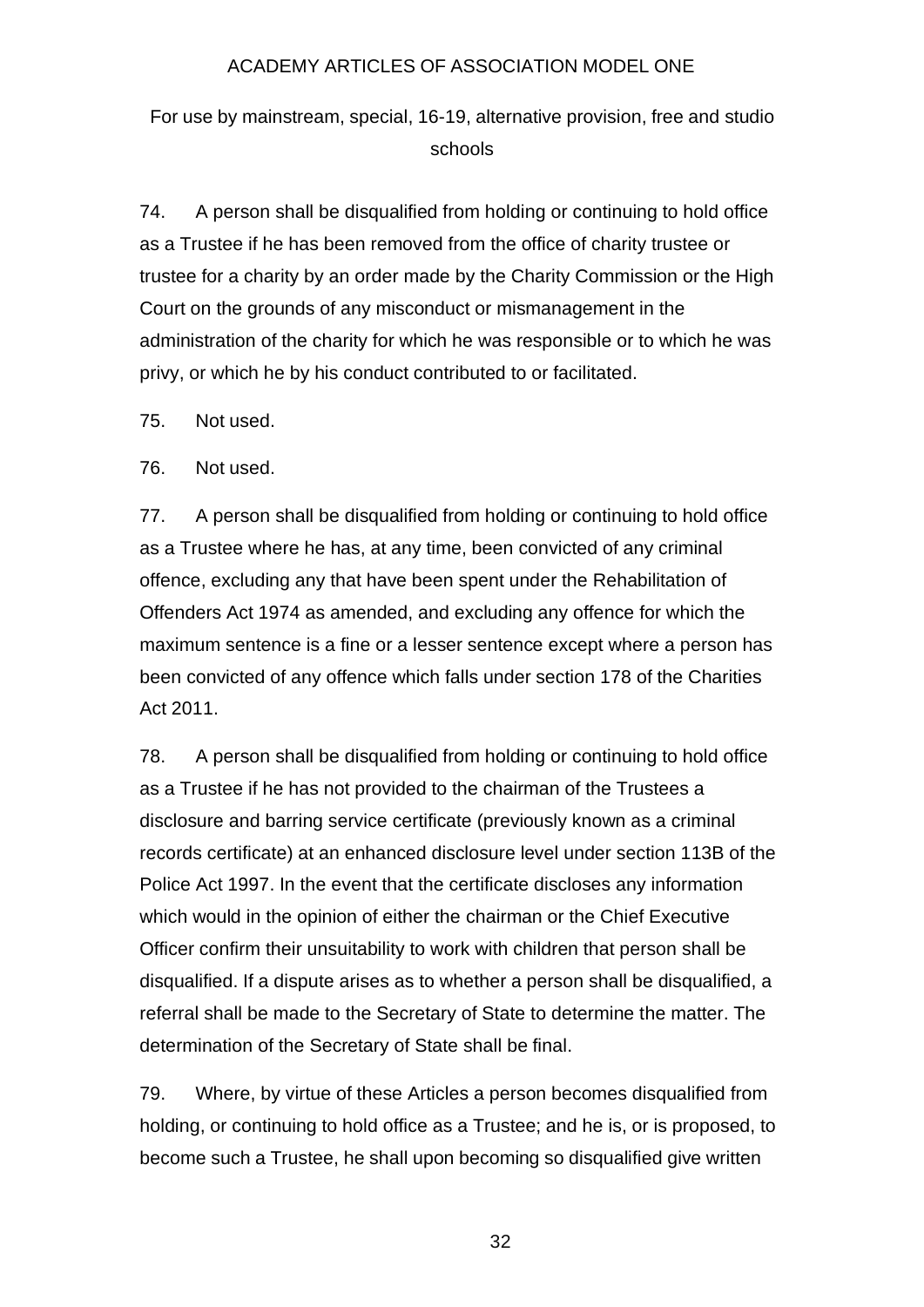For use by mainstream, special, 16-19, alternative provision, free and studio schools

notice of that fact to the Clerk.

80. Articles 68 to 74, Articles 77 to 79 and Articles 97 to 98 also apply to any member of any committee or delegate of the Trustees, including a Local Governing Body, who is not a Trustee.

# **CLERK TO THE TRUSTEES**

81. The Clerk shall be appointed by the Trustees for such term, at such remuneration and upon such conditions as they may think fit; and any Clerk so appointed may be removed by them. The Clerk shall not be a Trustee, or the Chief Executive Officer or a Principal*.* Notwithstanding this Article, the Trustees may, where the Clerk fails to attend a meeting of theirs, appoint any one of their number or any other person to act as Clerk for the purposes of that meeting. The Clerk may, but need not be, the appointed company secretary of the Academy Trust.

# **CHAIRMAN AND VICE-CHAIRMAN OF THE TRUSTEES**

82. The Trustees shall every two school years elect a chairman and a vicechairman from among their number. A Trustee who is employed by the Academy Trust shall not be eligible for election as chairman or vice-chairman.

83. Subject to Article 84, the chairman or vice-chairman shall hold office as such until his successor has been elected in accordance with Article 85.

84. The chairman or vice-chairman may at any time resign his office by giving notice in writing to the Clerk. The chairman or vice-chairman shall cease to hold office if:

- a. he ceases to be a Trustee;
- b. he is employed by the Academy Trust;
- c. he is removed from office in accordance with these Articles; or
- d. in the case of the vice-chairman, he is elected in accordance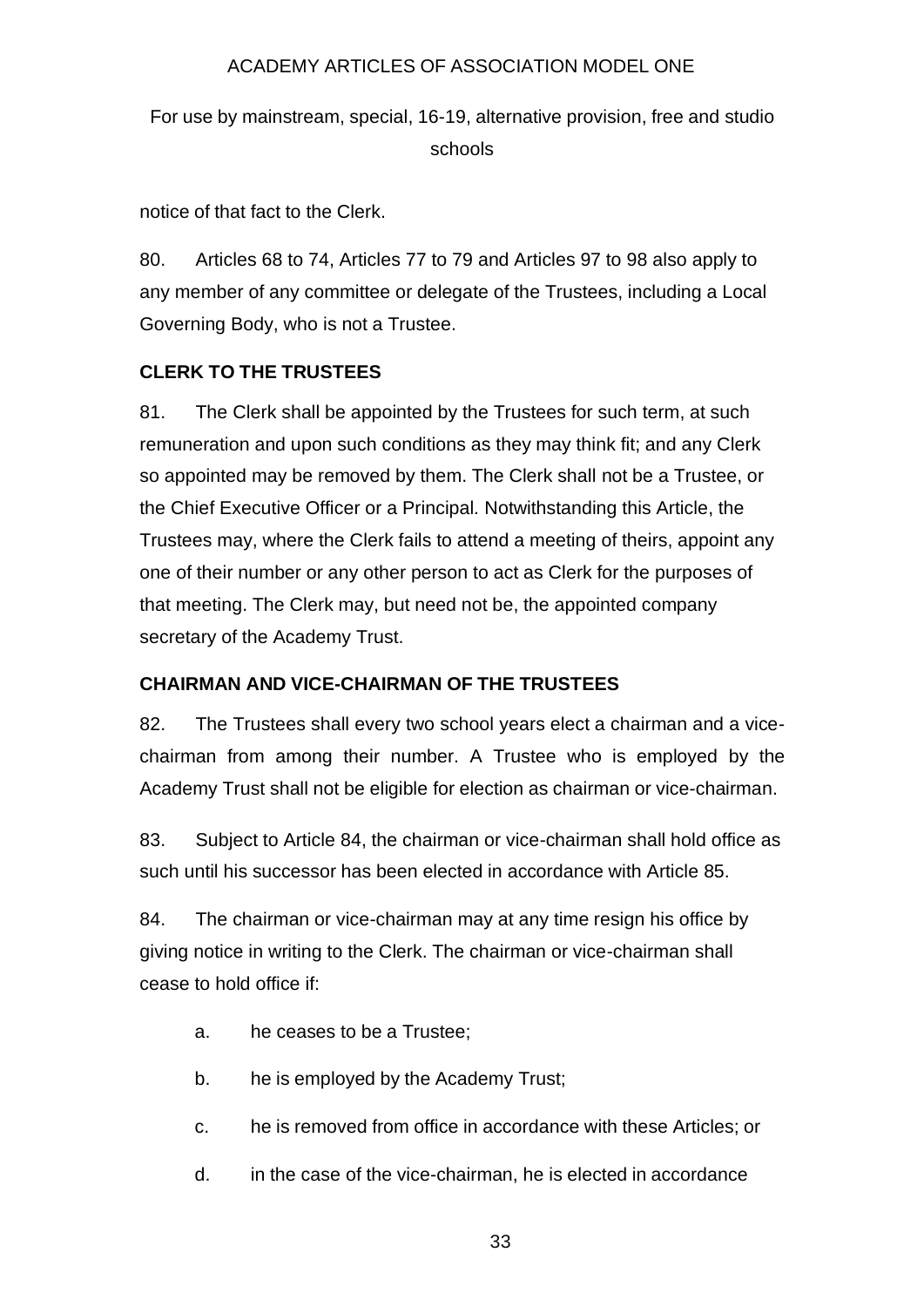For use by mainstream, special, 16-19, alternative provision, free and studio schools

with these Articles to fill a vacancy in the office of chairman.

85. Where by reason of any of the matters referred to in Article 84, a vacancy arises in the office of chairman or vice-chairman, the Trustees shall at their next meeting elect one of their number to fill that vacancy.

86. Where the chairman is absent from any meeting or there is at the time a vacancy in the office of the chairman, the vice-chairman shall act as the chair for the purposes of the meeting.

87-89.Not used.

90. The Trustees may remove the chairman or vice-chairman from office in accordance with these Articles.

91. A resolution to remove the chairman or vice-chairman from office which is passed at a meeting of the Trustees shall not have effect unless:

- a. it is confirmed by a resolution passed at a second meeting of the Trustees held not less than fourteen days after the first meeting; and
- b. the matter of the chairman's or vice-chairman's removal from office is specified as an item of business on the agenda for each of those meetings.

92. Before the Trustees resolve at the relevant meeting on whether to confirm the resolution to remove the chairman or vice-chairman from office, the Trustee or Trustees proposing his removal shall at that meeting state their reasons for doing so and the chairman or vice-chairman shall be given an opportunity to make a statement in response.

# **POWERS OF TRUSTEES**

93. Subject to provisions of the Companies Act 2006, the Articles and to any directions given by special resolution, the business of the Academy Trust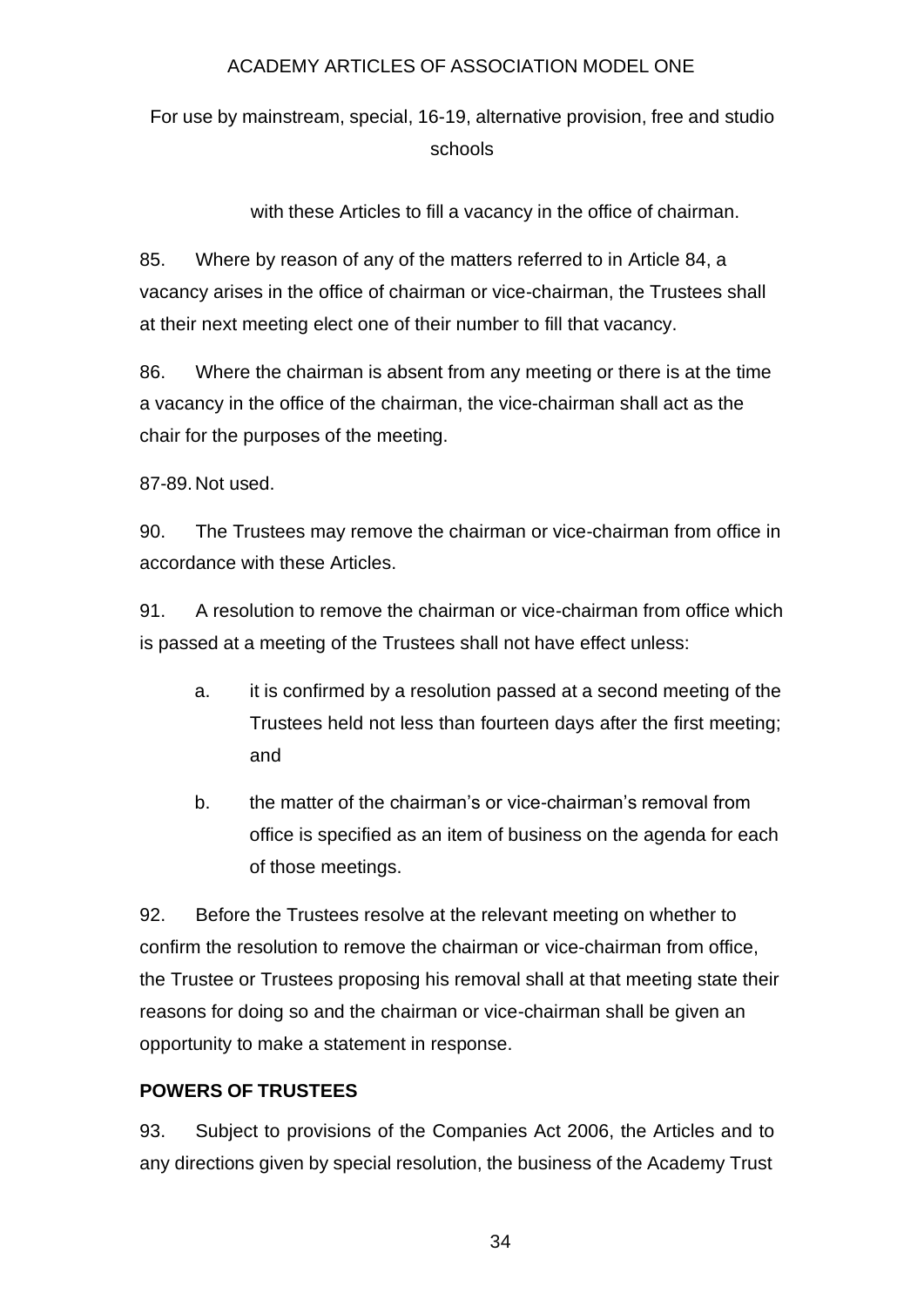For use by mainstream, special, 16-19, alternative provision, free and studio schools

shall be managed by the Trustees who may exercise all the powers of the Academy Trust. No alteration of the Articles and no such direction shall invalidate any prior act of the Trustees which would have been valid if that alteration had not been made or that direction had not been given. The powers given by this Article shall not be limited by any special power given to the Trustees by the Articles and a meeting of Trustees at which a quorum is present may exercise all the powers exercisable by the Trustees.

94. In addition to all powers hereby expressly conferred upon them and without detracting from the generality of their powers under the Articles the Trustees shall have the following powers, namely:

- a. to expend the funds of the Academy Trust in such manner as they shall consider most beneficial for the achievement of the Objects and to invest in the name of the Academy Trust such part of the funds as they may see fit and to direct the sale or transposition of any such investments and to expend the proceeds of any such sale in furtherance of the Objects; and
- b. to enter into contracts on behalf of the Academy Trust.

95. In the exercise of their powers and functions, the Trustees may consider any advice given by the Chief Executive Officer to the extent he or she is not a Trustee and any other executive officer.

96. Any bank account in which any money of the Academy Trust is deposited shall be operated by the Trustees in the name of the Academy Trust. All cheques and orders for the payment of money from such an account shall be signed by at least two signatories authorised by the Trustees.

# **CONFLICTS OF INTEREST**

97. Any Trustee who has or can have any direct or indirect duty or personal interest (including but not limited to any Personal Financial Interest) which conflicts or may conflict with his duties as a Trustee shall disclose that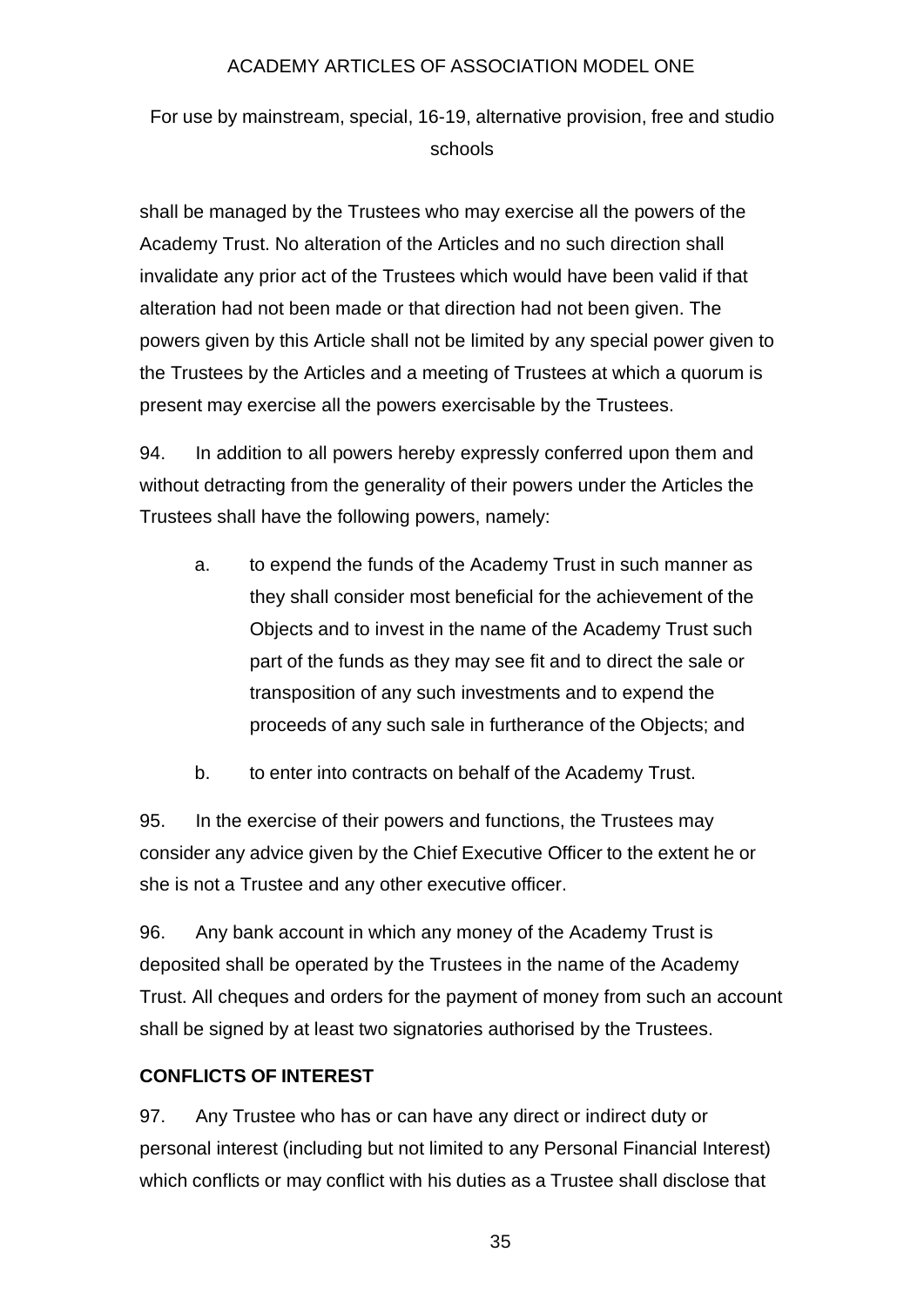For use by mainstream, special, 16-19, alternative provision, free and studio schools

fact to the Trustees as soon as he becomes aware of it. A Trustee must absent himself from any discussions of the Trustees in which it is possible that a conflict will arise between his duty to act solely in the interests of the Academy Trust and any duty or personal interest (including but not limited to any Personal Financial Interest).

98. For the purpose of Article 97, a Trustee has a Personal Financial Interest in the employment or remuneration of, or the provision of any other benefit to, that Trustee as permitted by and as defined by Articles 6.5-6.8A.

# **THE MINUTES**

99. The minutes of the proceedings of a meeting of the Trustees shall be drawn up and entered into a book kept for the purpose by the person acting as Clerk for the purposes of the meeting; and shall be signed (subject to the approval of the Trustees) at the same or next subsequent meeting by the person acting as chairman thereof.

# **COMMITTEES**

100. Subject to these Articles, the Trustees:

- a. may appoint committees to be known as Local Governing Bodies for each Academy (and the same Local Governing Body may be appointed for more than one Academy); and
- b. may establish any other committee.

101. Subject to these Articles, the constitution, membership and proceedings of any committee shall be determined by the Trustees. The establishment, terms of reference, constitution and membership of any committee of the Trustees shall be reviewed at least once in every twelve months. The membership of any committee of the Trustees may include persons who are not Trustees, provided that (with the exception of the Local Governing Bodies) a majority of members of any such committee shall be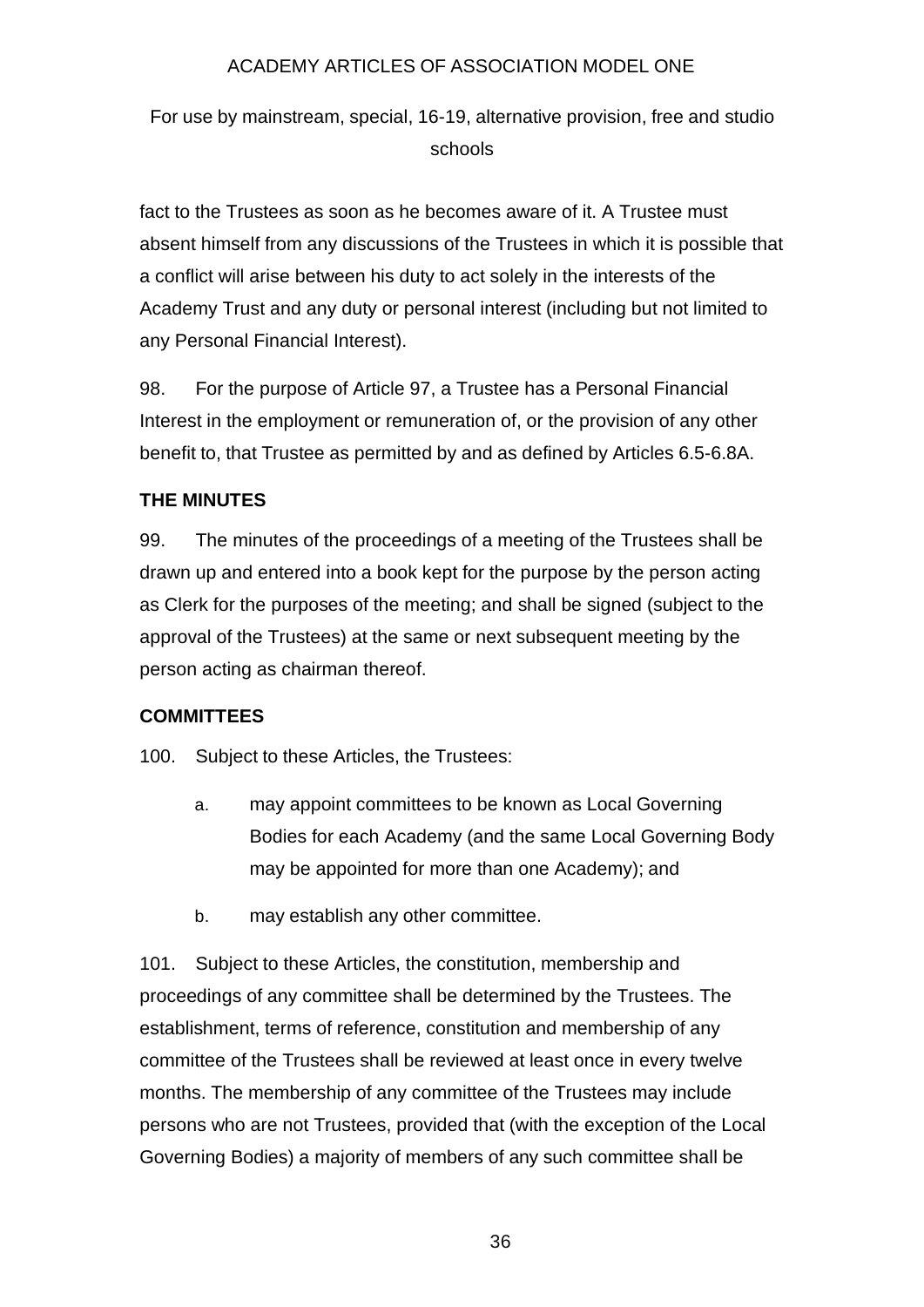For use by mainstream, special, 16-19, alternative provision, free and studio schools

Trustees. Except in the case of a Local Governing Body, no vote on any matter shall be taken at a meeting of a committee of the Trustees unless the majority of members of the committee present are Trustees.

101A. The Trustees shall ensure that it makes arrangements for the involvement of parents in the governance at the Academies, whether by way of the appointment of Parent Local Governors or otherwise.

102. Not used.

103. Not used.

104. The functions, duties and proceedings of the Local Governing Bodies or committees shall be subject to regulations made by the Trustees from time to time. Local Governing Bodies may also be established solely for the purpose of fulfilling an advisory function to the board of Trustees.

#### **DELEGATION**

105. The Trustees may delegate any of their powers or functions (including the power to sub-delegate) to any Trustee, committee (including any Local Governing Body), the Chief Executive Officer or any other holder of an executive office. Any such delegation shall be made in writing and subject to any conditions the Trustees may impose, and may be revoked or altered.

105A. A Trustee, committee (including any Local Governing Body), the Chief Executive Officer or any other holder of an executive office to whom a power or function of the Trustees is delegated under Article 105 may further subdelegate those powers or functions (or any of them) to a further person. Where any power or function of the Trustees is sub-delegated by any person to whom it has been delegated, that person must inform the Trustees as soon as reasonably practicable which powers and functions have been further delegated and to whom, and any such sub-delegation shall be made subject to any conditions the Trustees may impose, and may be revoked or altered by the Trustees.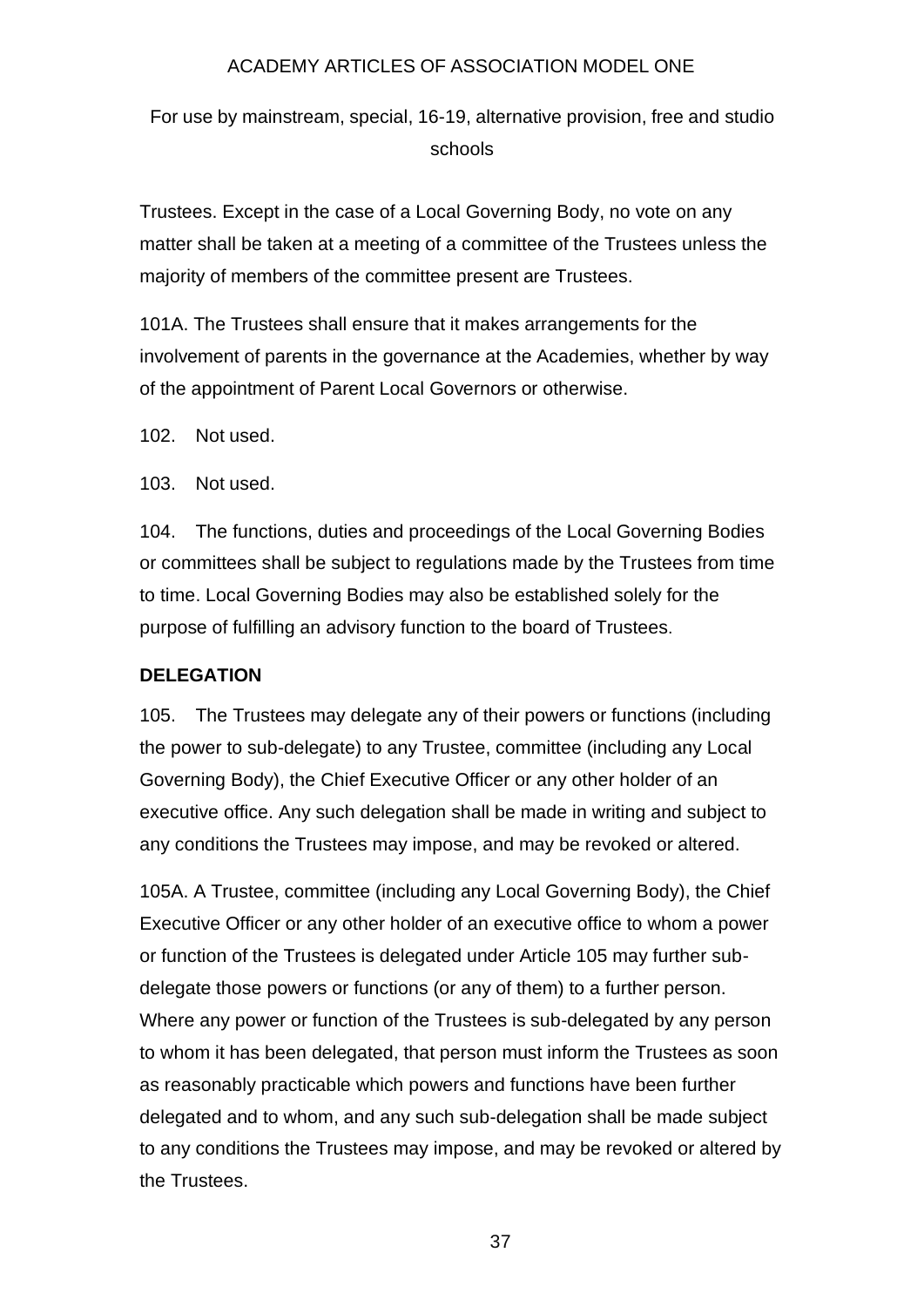For use by mainstream, special, 16-19, alternative provision, free and studio schools

106. Where any power or function of the Trustees has been exercised by any committee (including any Local Governing Body), any Trustee, the Chief Executive Officer any other holder of an executive office, or a person to whom a power or function has been sub-delegated under Article 105A, that person or committee shall report to the Trustees in respect of any action taken or decision made with respect to the exercise of that power or function at the meeting of the Trustees immediately following the taking of the action or the making of the decision.

# **CHIEF EXECUTIVE OFFICER AND PRINCIPALS**

107. The Trustees shall appoint the Chief Executive Officer and the Principals of the Academies. The Trustees may delegate such powers and functions as they consider are required by the Chief Executive Officer and the Principals for the internal organisation, management and control of the Academies (including the implementation of all policies approved by the Trustees and for the direction of the teaching and curriculum at the Academies).

# **MEETINGS OF THE TRUSTEES**

108. Subject to these Articles, the Trustees may regulate their proceedings as they think fit.

109. The Trustees shall hold at least three meetings in every school year. Meetings of the Trustees shall be convened by the Clerk. In exercising his functions under this Article the Clerk shall comply with any direction:

- a. given by the Trustees; or
- b. given by the chairman of the Trustees or, in his absence or where there is a vacancy in the office of chairman, the vicechairman of the Trustees, so far as such direction is not inconsistent with any direction given as mentioned in (a).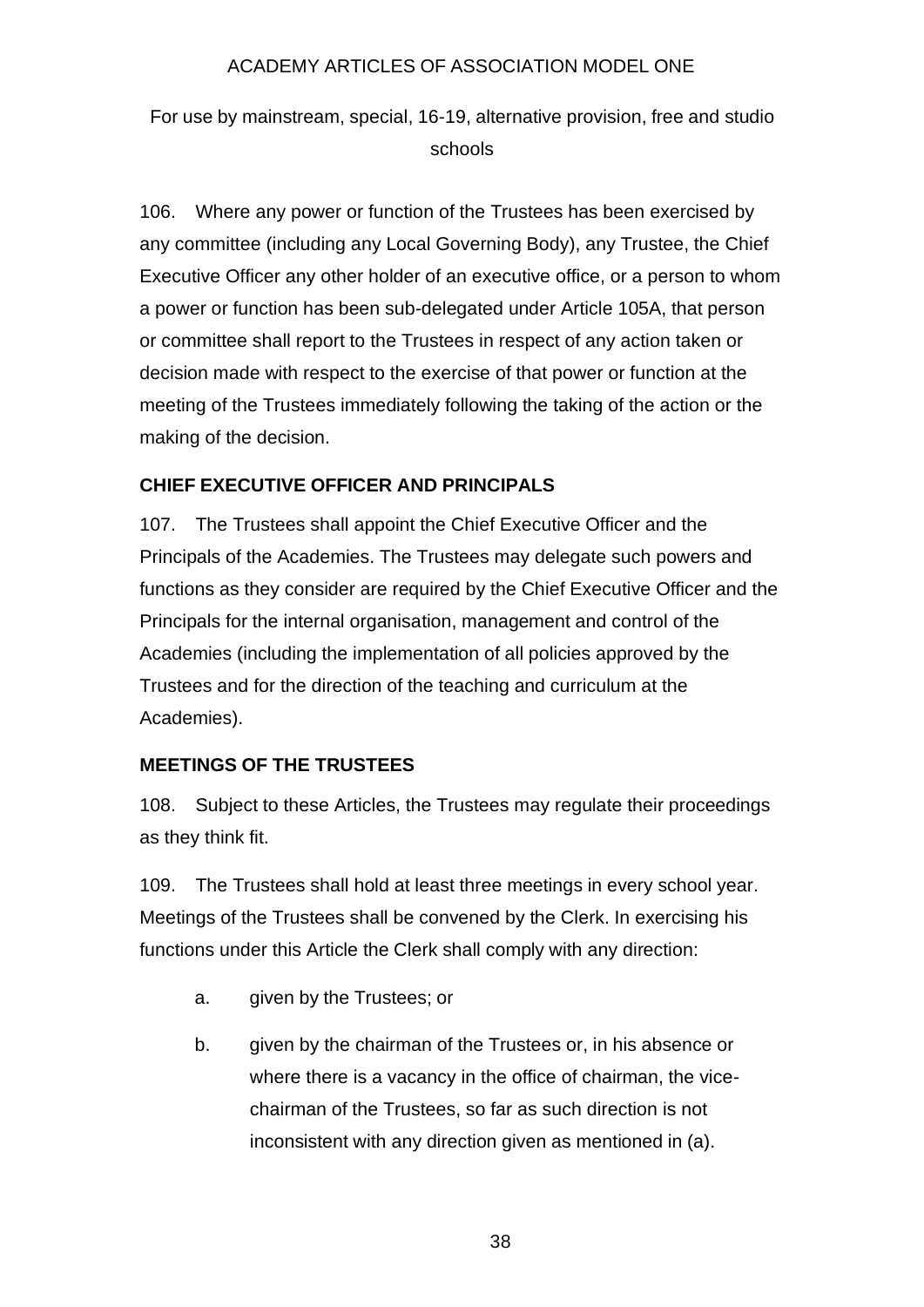For use by mainstream, special, 16-19, alternative provision, free and studio schools

110. Any three Trustees may, by notice in writing given to the Clerk, requisition a meeting of the Trustees; and it shall be the duty of the Clerk to convene such a meeting as soon as is reasonably practicable.

111. Each Trustee shall be given at least seven clear days before the date of a meeting:

- a. notice in writing thereof, signed by the Clerk, and sent to each Trustee at the address provided by each Trustee from time to time; and
- b. a copy of the agenda for the meeting;

provided that where the chairman or, in his absence or where there is a vacancy in the office of chairman, the vice-chairman, so determines on the ground that there are matters demanding urgent consideration, it shall be sufficient if the written notice of a meeting, and the copy of the agenda thereof are given within such shorter period as he directs.

112. The convening of a meeting and the proceedings conducted thereat shall not be invalidated by reason of any individual not having received written notice of the meeting or a copy of the agenda thereof.

113. A resolution to rescind or vary a resolution carried at a previous meeting of the Trustees shall not be proposed at a meeting of the Trustees unless the consideration of the rescission or variation of the previous resolution is a specific item of business on the agenda for that meeting.

114. A meeting of the Trustees shall be terminated forthwith if:

- a. the Trustees so resolve; or
- b. the number of Trustees present ceases to constitute a quorum for a meeting of the Trustees in accordance with Article 117, subject to Article 119.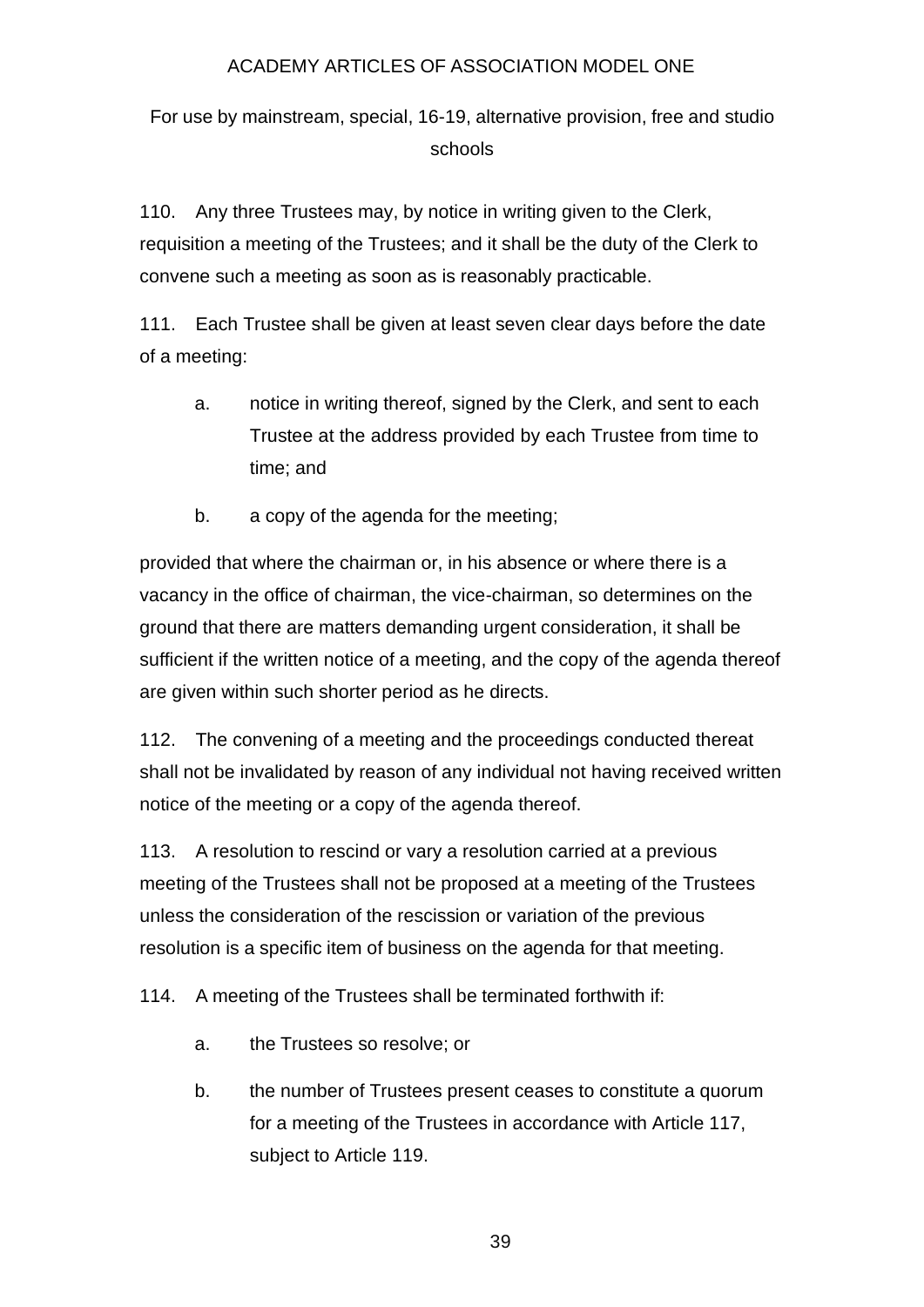For use by mainstream, special, 16-19, alternative provision, free and studio schools

115. Where in accordance with Article 114 a meeting is not held or is terminated before all the matters specified as items of business on the agenda for the meeting have been disposed of, a further meeting shall be convened by the Clerk as soon as is reasonably practicable, but in any event within seven days of the date on which the meeting was originally to be held or was so terminated.

116. Where the Trustees resolve in accordance with Article 114 to adjourn a meeting before all the items of business on the agenda have been disposed of, the Trustees shall before doing so determine the time and date at which a further meeting is to be held for the purposes of completing the consideration of those items, and they shall direct the Clerk to convene a meeting accordingly.

117. Subject to Article 119, the quorum for a meeting of the Trustees, and any vote on any matter thereat, shall be any three Trustees, or where greater, any one half (rounded up to a whole number) of the total number of Trustees holding office at the date of the meeting, who are in each case present at the meeting and entitled to vote on the matters to be resolved.

118. The Trustees may act notwithstanding any vacancies in their number, but, if the numbers of Trustees is less than the number fixed as the quorum, the continuing Trustees may act only for the purpose of filling vacancies or of calling a General Meeting.

119. The quorum for the purposes of:

- a. any vote on the removal of a Trustee in accordance with Article 66; and
- b. any vote on the removal of the chairman of the Trustees in accordance with Article 90;

shall be any two-thirds (rounded up to a whole number) of the persons who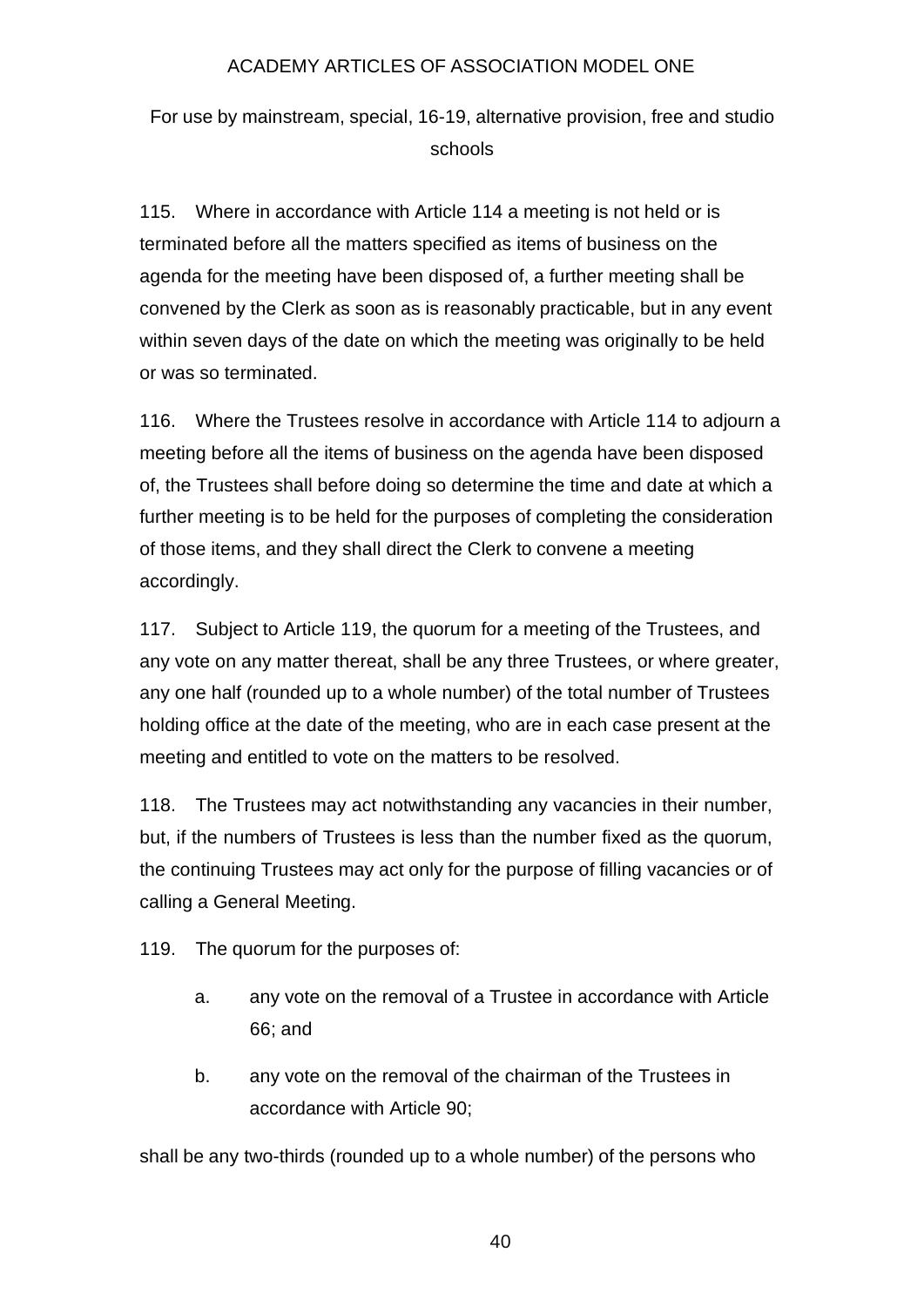For use by mainstream, special, 16-19, alternative provision, free and studio schools

are at the time Trustees present at the meeting and entitled to vote on those respective matters.

120. Subject to these Articles, every question to be decided at a meeting of the Trustees shall be determined by a majority of the votes of the Trustees present and voting on the question. Every Trustee shall have one vote.

121. Subject to Articles 117-119, in the event of a tie, the motion is defeated and should not be submitted without change for 6 months following its defeat. Where motions are amended based on discussion and feedback from Trustees, resubmission in a shorter timeframe may be agreed by Trustees.

122. The proceedings of the Trustees shall not be invalidated by:

- a. any vacancy among their number; or
- b. any defect in the election, appointment or nomination of any Trustee.

123. A resolution in writing, signed by all the Trustees entitled to receive notice of a meeting of Trustees or of a committee of Trustees, shall be valid and effective as if it had been passed at a meeting of Trustees or (as the case may be) a committee of Trustees duly convened and held. Such a resolution may consist of several documents in the same form, each signed by one or more of the Trustees.

124. Subject to Article 125, the Trustees shall ensure that a copy of:

- a. the agenda for every meeting of the Trustees;
- b. the draft minutes of every such meeting, if they have been approved by the person acting as chairman of that meeting;
- c. the signed minutes of every such meeting; and
- d. any report, document or other paper considered at any such meeting,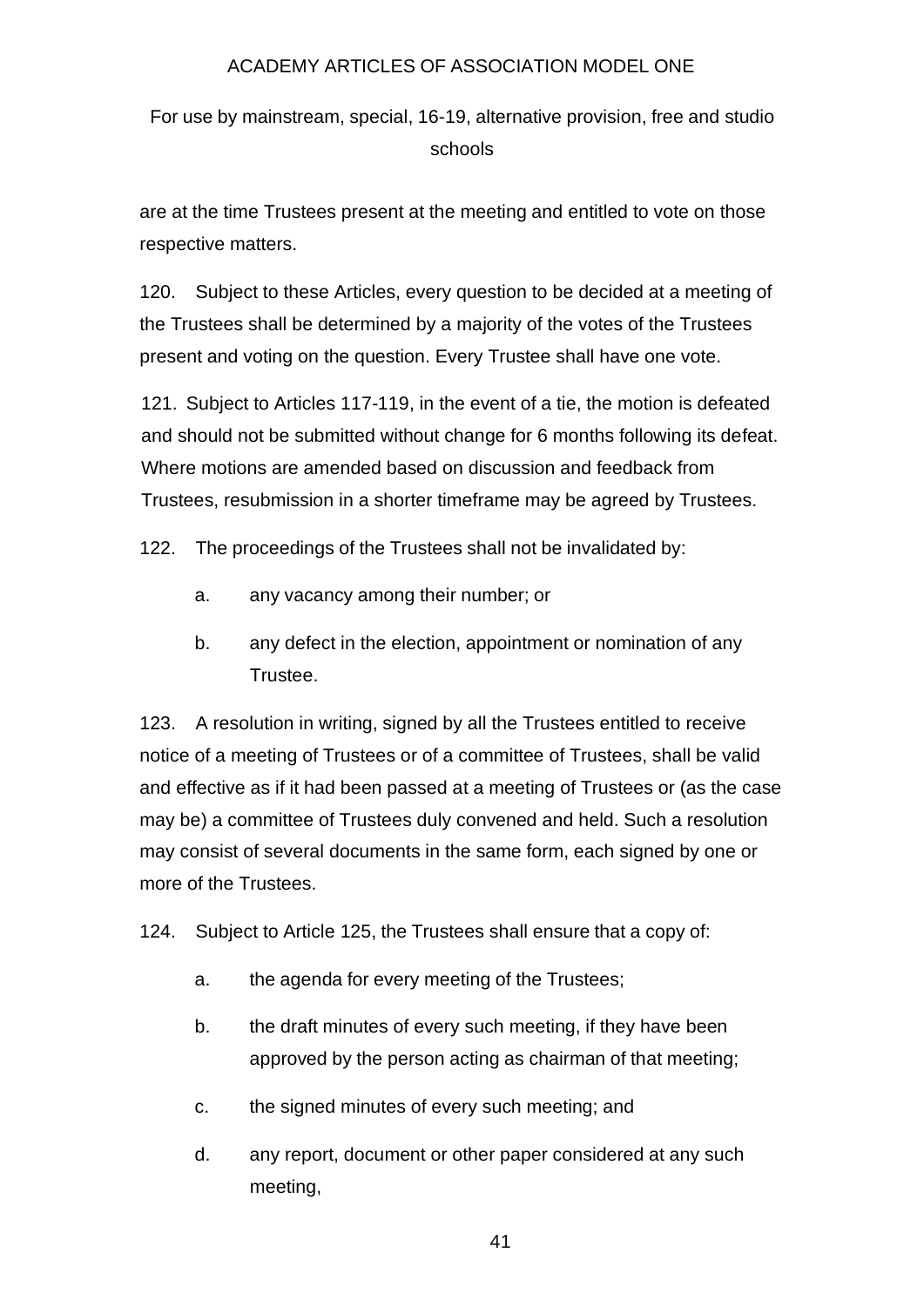For use by mainstream, special, 16-19, alternative provision, free and studio schools

are, as soon as is reasonably practicable, made available at every Academy to persons wishing to inspect them.

125. There may be excluded from any item required to be made available in pursuance of Article 124, any material relating to:

- a. a named teacher or other person employed, or proposed to be employed, at any Academy;
- b. a named pupil or named student at, or candidate for admission or referral to, any Academy; and
- c. any matter which, by reason of its nature, the Trustees are satisfied should remain confidential.

126. Any Trustee shall be able to participate in meetings of the Trustees by telephone or video conference provided that:

- a. he has given notice of his intention to do so detailing the telephone number on which he can be reached and/or appropriate details of the video conference suite from which he shall be taking part at the time of the meeting at least 48 hours before the meeting; and
- b. the Trustees have access to the appropriate equipment if after all reasonable efforts it does not prove possible for the person to participate by telephone or video conference the meeting may still proceed with its business provided it is otherwise quorate.

# **PATRONS AND HONORARY OFFICERS**

127. The Trustees may from time to time appoint any person whether or not a Member of the Academy Trust to be a patron of the Academy Trust or to hold any honorary office , (including, in the case of Peter Murray, the role of Founding Chairman) and may determine for what period he is to hold such office.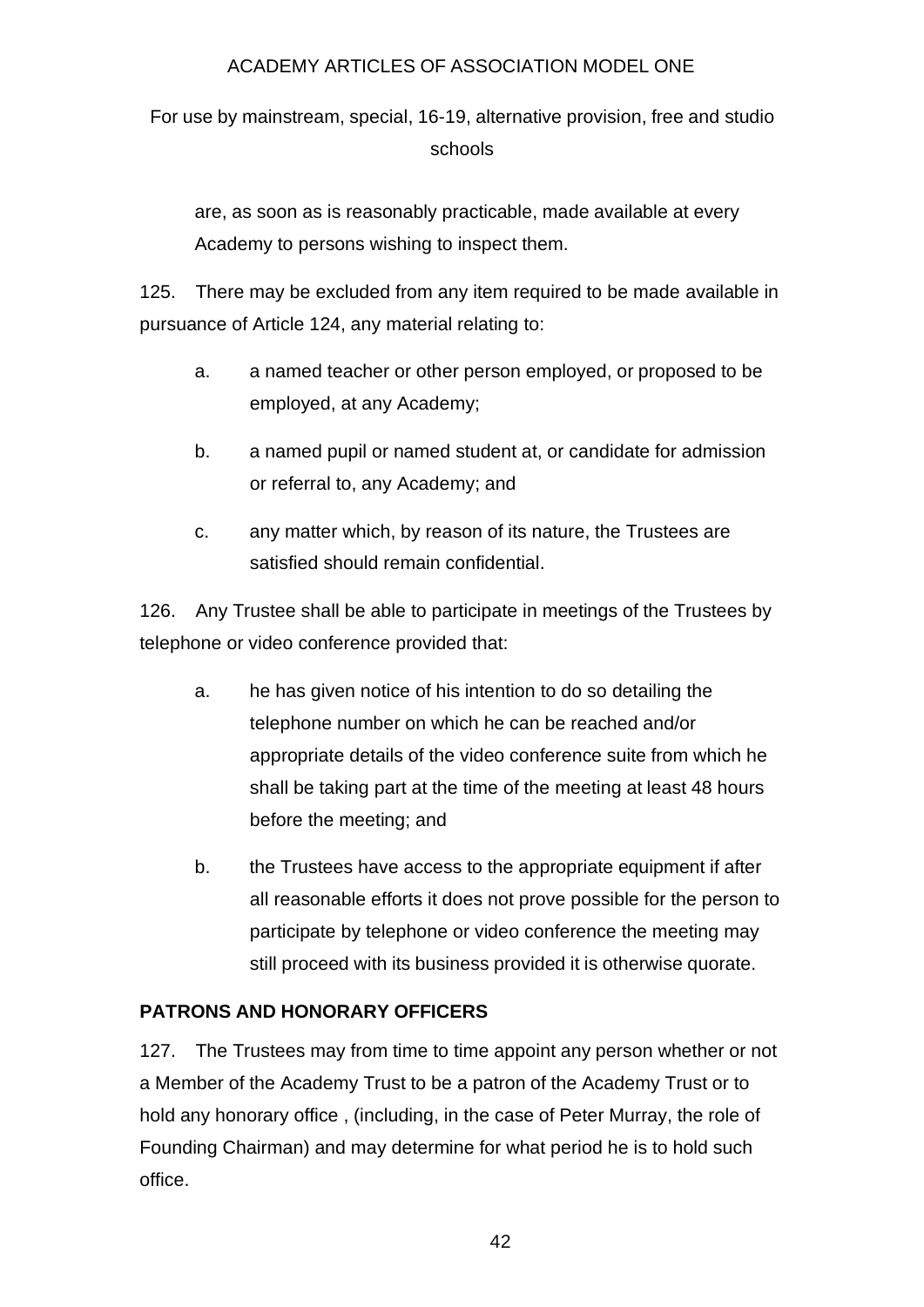For use by mainstream, special, 16-19, alternative provision, free and studio schools

# **THE SEAL**

128. The seal, if any, shall only be used by the authority of the Trustees or of a committee of Trustees authorised by the Trustees. The Trustees may determine who shall sign any instrument to which the seal is affixed and unless otherwise so determined it shall be signed by a Trustee and by the Clerk or by a second Trustee.

# **ACCOUNTS**

129. Accounts shall be prepared in accordance with the relevant statement of recommended practice published by the Charity Commission from time to time (the "**Statement of Recommended Practice**") as if the Academy Trust was a non-exempt charity and Parts 15 and 16 of the Companies Act 2006 and shall file these with the Secretary of State and the Principal Regulator by 31 December each Academy Financial Year.

# **ANNUAL REPORT**

130. The Trustees shall prepare its Annual Report in accordance with the Statement of Recommended Practice as if the Academy Trust was a nonexempt charity and shall file these with the Secretary of State and the Principal Regulator by 31 December each Academy Financial Year.

# **ANNUAL RETURN**

131. The Trustees shall comply with their obligations under Part 24 of the Companies Act 2006 (or any statutory re-enactment or modification of that Act) with regard to the preparation of an annual return to the Registrar of Companies.

# **NOTICES**

132. Any notice to be given to or by any person pursuant to the Articles (other than a notice calling a meeting of the Trustees) shall be in writing or shall be given using electronic communications to an address for the time being notified for that purpose to the person giving the notice. In these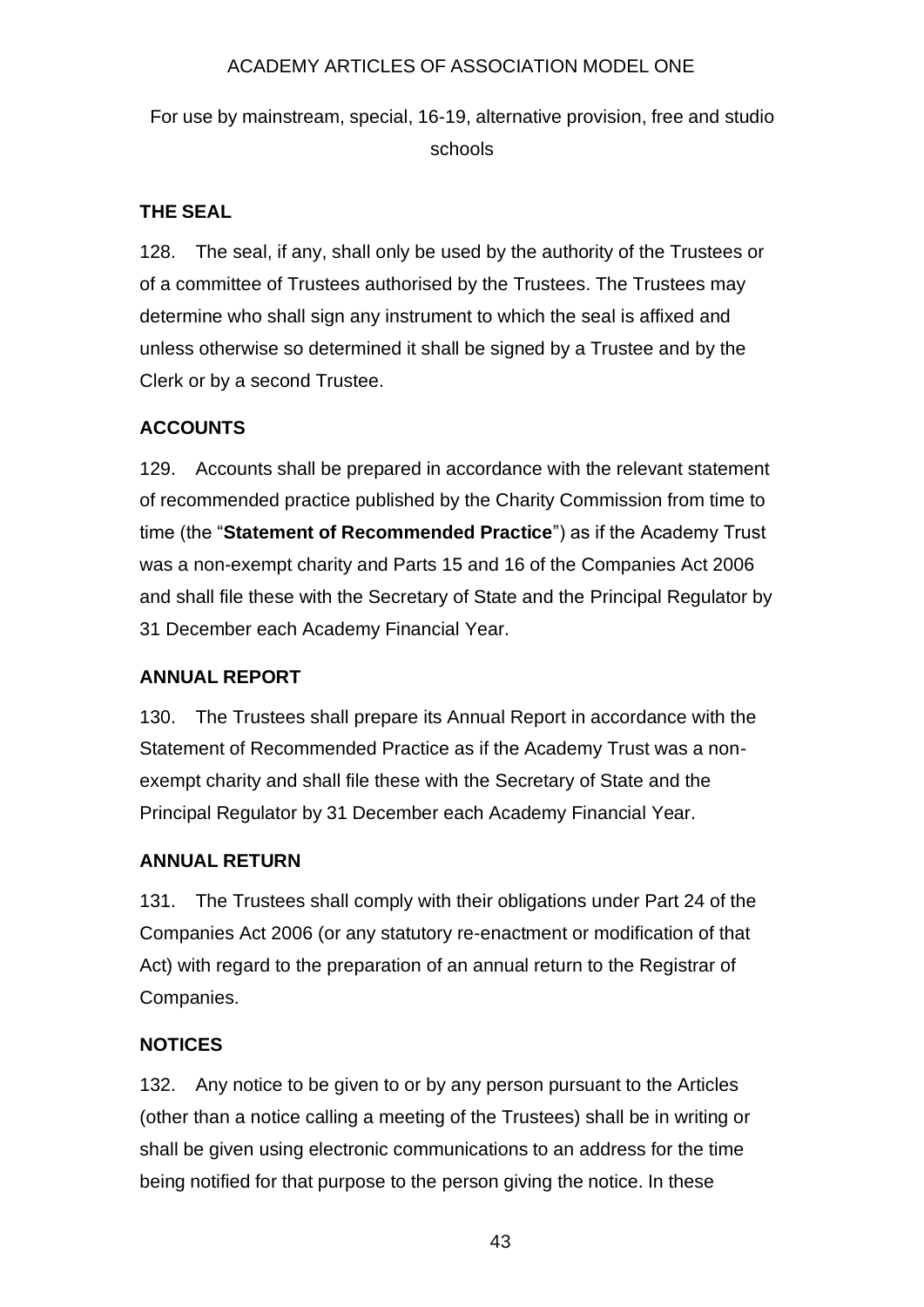For use by mainstream, special, 16-19, alternative provision, free and studio schools

Articles, "Address" in relation to electronic communications, includes a number or address used for the purposes of such communications.

133. A notice may be given by the Academy Trust to a Member either personally or by sending it by post in a prepaid envelope addressed to the Member at his registered address or by leaving it at that address or by giving it using electronic communications to an address for the time being notified to the Academy Trust by the Member. A Member whose registered address is not within the United Kingdom and who gives to the Academy Trust an address within the United Kingdom at which notices may be given to him, or an address to which notices may be sent using electronic communications, shall be entitled to have notices given to him at that address, but otherwise no such Member shall be entitled to receive any notice from the Academy Trust.

134. A Member present, either in person or by proxy, at any meeting of the Academy Trust shall be deemed to have received notice of the meeting and, where necessary, of the purposes for which it was called.

135. Proof that an envelope containing a notice was properly addressed, prepaid and posted shall be conclusive evidence that the notice was given. Proof that a notice contained in an electronic communication was sent in accordance with guidance issued by the Institute of Chartered Secretaries and Administrators shall be conclusive evidence that the notice was given. A notice shall be deemed to be given at the expiration of 48 hours after the envelope containing it was posted or, in the case of a notice contained in an electronic communication, at the expiration of 48 hours after the time it was sent.

#### **INDEMNITY**

136. Subject to the provisions of the Companies Act 2006 and Article 6.3 every Trustee or other officer or auditor of the Academy Trust shall be indemnified out of the assets of the Academy Trust against any liability incurred by him in that capacity in defending any proceedings, whether civil or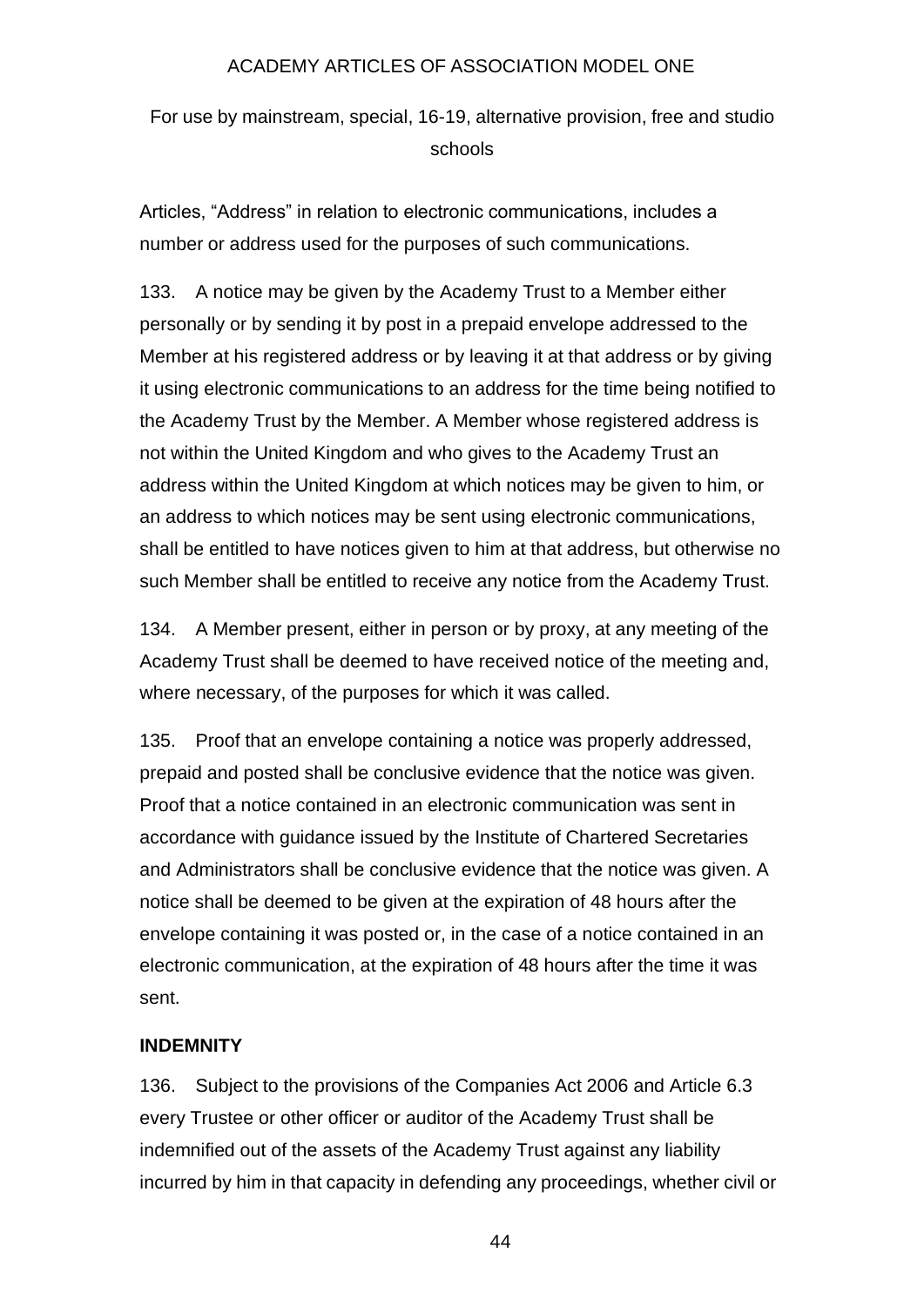For use by mainstream, special, 16-19, alternative provision, free and studio schools

criminal, in which judgment is given in favour or in which he is acquitted or in connection with any application in which relief is granted to him by the court from liability for negligence, default, breach of duty or breach of trust in relation to the affairs of the Academy Trust.

# **RULES**

137. The Trustees may from time to time make such rules or bye laws as they may deem necessary or expedient or convenient for the proper conduct and management of the Academy Trust and for the purposes of prescribing classes of and conditions of membership, and in particular but without prejudice to the generality of the foregoing, they may by such rules or bye laws regulate:

- a. the admission and classification of Members of the Academy Trust (including the admission of organisations to membership) and the rights and privileges of such Members, and the conditions of membership and the terms on which Members may resign or have their membership terminated and the entrance fees, subscriptions and other fees or payments to be made by Members;
- b. the conduct of Members of the Academy Trust in relation to one another, and to the Academy Trust's servants;
- c. the setting aside of the whole or any part or parts of the Academy Trust's premises at any particular time or times or for any particular purpose or purposes;
- d. the procedure at General Meetings and meetings of the Trustees and committees of the Trustees and meetings of the Local Governing Bodies in so far as such procedure is not regulated by the Articles; and
- e. generally, all such matters as are commonly the subject matter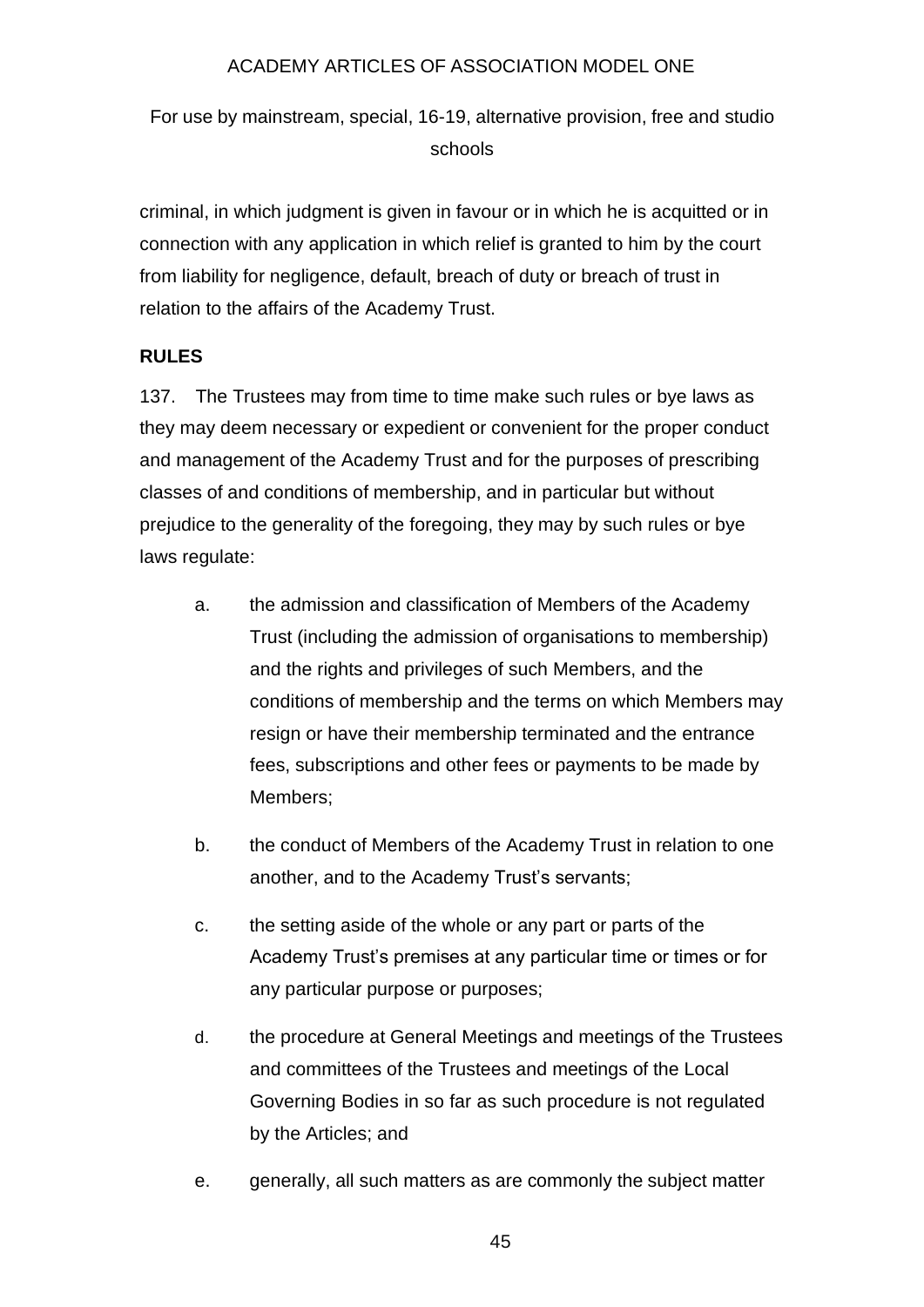For use by mainstream, special, 16-19, alternative provision, free and studio schools

of company rules.

138. The Academy Trust in general meeting shall have power to alter, add or to repeal the rules or bye laws and the Trustees shall adopt such means as they think sufficient to bring to the notice of Members of the Academy Trust all such rules or bye laws, which shall be binding on all Members of the Academy Trust. Provided that no rule or bye law shall be inconsistent with, or shall affect or repeal anything contained in the Articles.

### **AVOIDING INFLUENCED COMPANY STATUS**

139. Notwithstanding the number of Members from time to time, the maximum aggregate number of votes exercisable by Local Authority Associated Persons shall never exceed 19.9% of the total number of votes exercisable by Members in general meeting and the votes of the other Members having a right to vote at the meeting will be increased on a pro-rata basis.

140. No person who is a Local Authority Associated Person may be appointed or elected as a Trustee if, once the appointment or election had taken effect, the number of Trustees who are Local Authority Associated Persons would represent 20% or more of the total number of Trustees. Upon any resolution put to the Trustees, the maximum aggregate number of votes exercisable by any Trustees who are Local Authority Associated Persons shall represent a maximum of 19.9% of the total number of votes cast by the Trustees on such a resolution and the votes of the other Trustees having a right to vote at the meeting will be increased on a pro-rata basis.

141. No person who is a Local Authority Associated Person is eligible to be appointed or elected to the office of Trustee unless his appointment or election to such office is authorised by the local authority to which he is associated.

142. If at the time of either his becoming a Member of the Academy Trust or